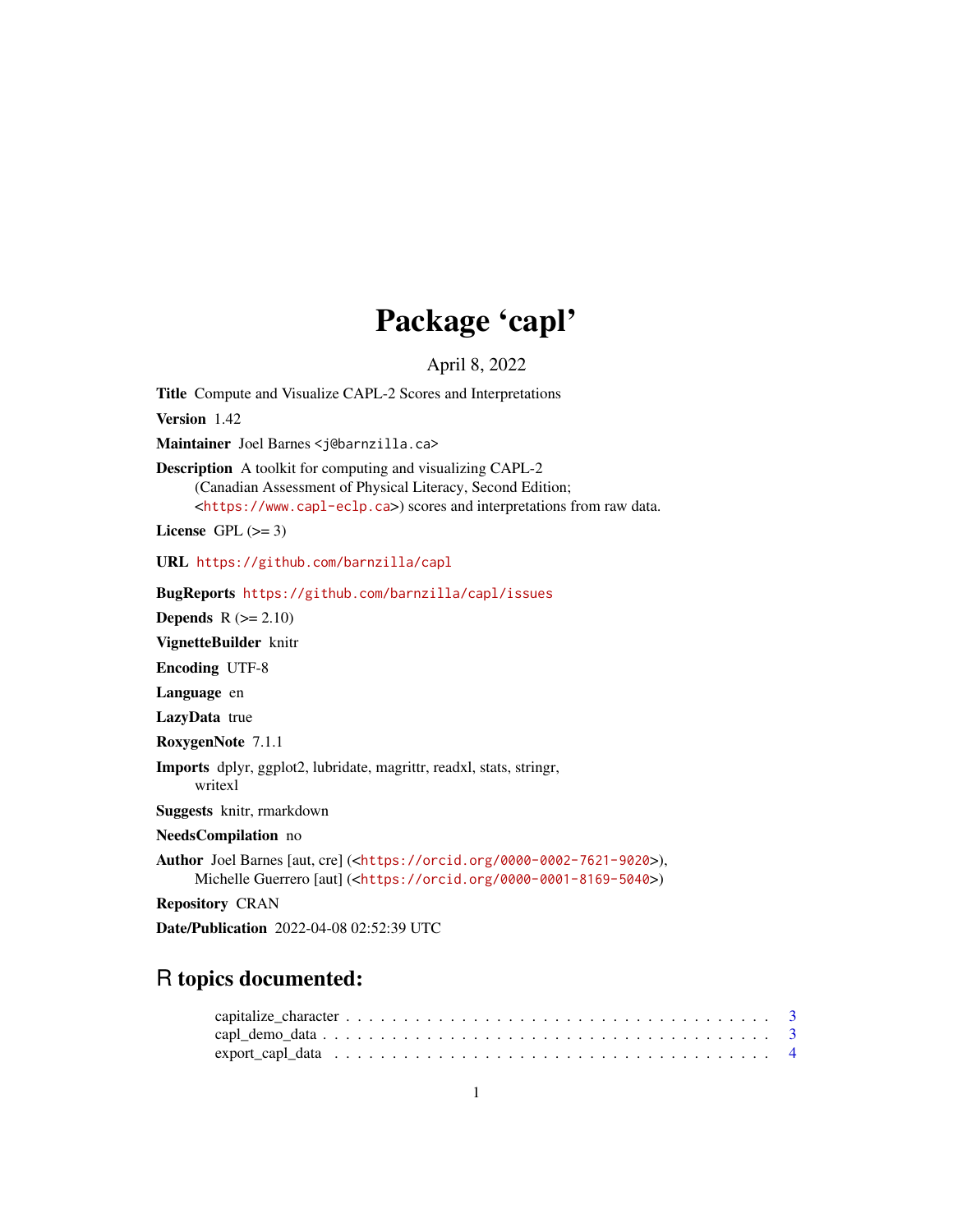| 4         |
|-----------|
| 5         |
| 6         |
| 7         |
| 8         |
| 9         |
| 10        |
| 11        |
| 12        |
| 13        |
| 15        |
| 16        |
| 17        |
| 18        |
| <b>20</b> |
| 21        |
| 22        |
|           |
|           |
|           |
|           |
|           |
|           |
|           |
| 31        |
| 32        |
| 33        |
| 35        |
|           |
|           |
|           |
|           |
| 40        |
| 40        |
| 41        |
| 42        |
| 42        |
| 43        |

**Index All the second contract of the second contract of the second contract of the second contract of the second contract of the second contract of the second contract of the second contract of the second contract of th**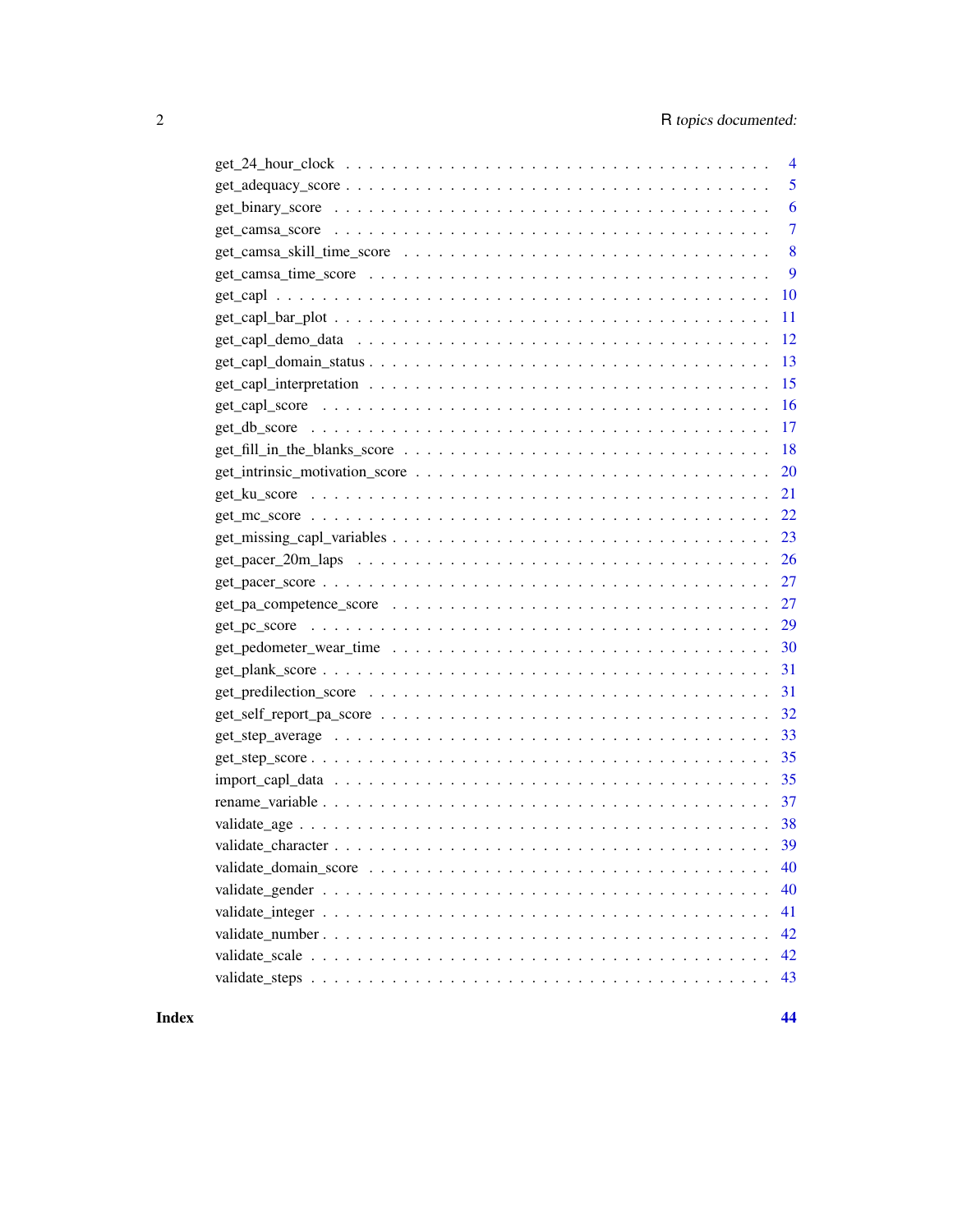<span id="page-2-1"></span><span id="page-2-0"></span>capitalize\_character *Capitalize a character vector.*

# Description

This function capitalizes a character vector.

#### Usage

 $capitalize_{character}(x = NA)$ 

# Arguments

x A character vector.

# Details

Other capl functions called by this function include: [validate\\_character\(\)](#page-38-1).

# Value

Returns a character vector (if valid) or NA (if not valid).

# Examples

```
capitalize_character(c("beginning", "progressing", "achieving", "excelling"))
```
# [1] "Beginning" "Progressing" "Achieving" "Excelling"

capl\_demo\_data *CAPL demo raw data.*

#### Description

A dataset containing CAPL-2 demo raw data.

#### Usage

capl\_demo\_data

# Format

A data frame with 500 rows of data on 60 variables that are required to compute CAPL-2 scores and interpretations:

...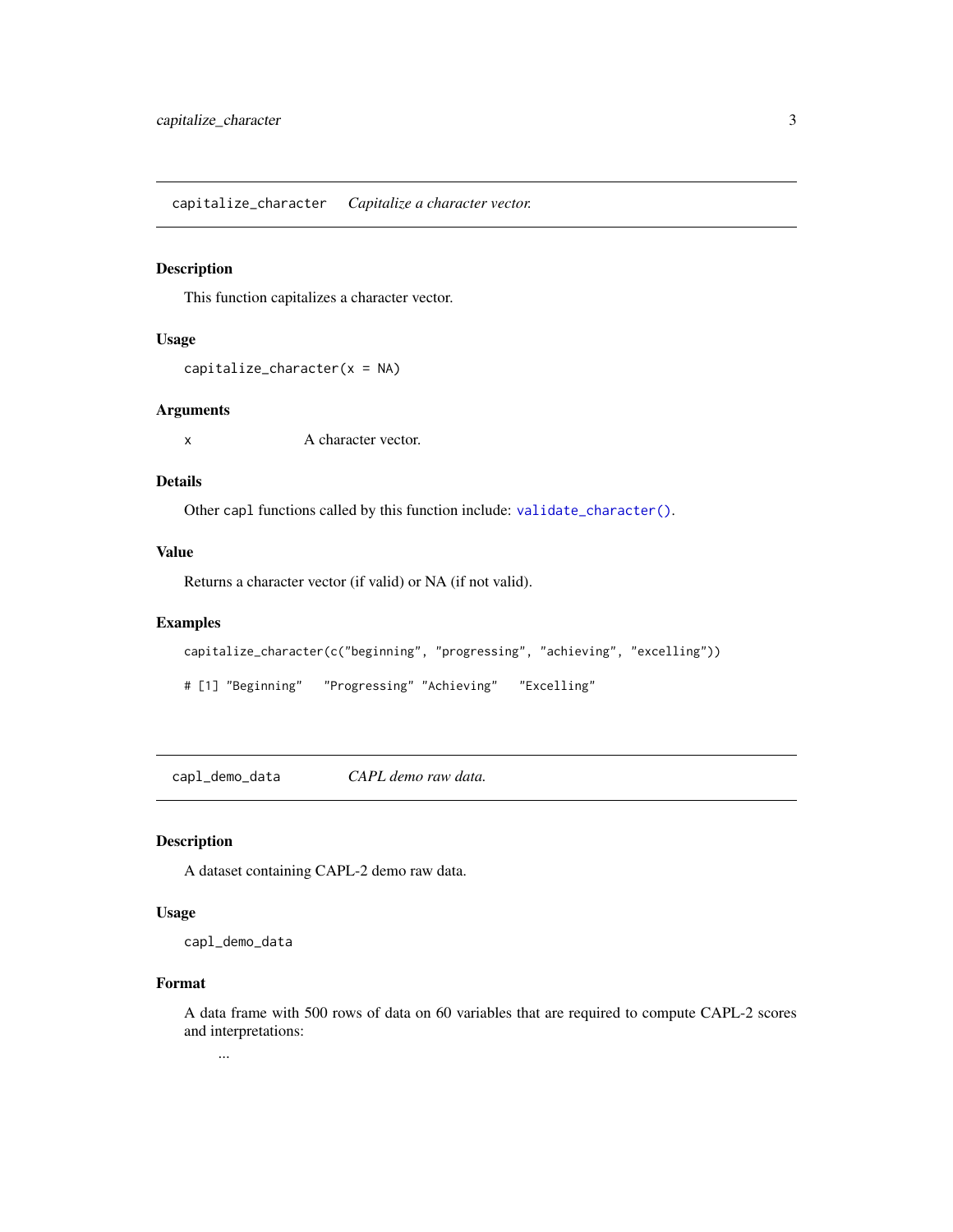# <span id="page-3-0"></span>Source

<https://github.com/barnzilla/capl>

export\_capl\_data *Export CAPL-2 data to an Excel workbook.*

# Description

This function exports CAPL-2 data to an Excel workbook on a local computer.

#### Usage

```
export\_cap1\_data(x = NULL, file\_path = NA)
```
# Arguments

| x.        | A data frame.                                                                                                                                                       |
|-----------|---------------------------------------------------------------------------------------------------------------------------------------------------------------------|
| file_path | A character vector representing the file path to a location on the user's local<br>computer (e.g., "c:/users/user_name/desktop/file.xlsx") where x will be saved as |
|           | an Excel workbook on the user's computer. The file path is not case-sensitive.                                                                                      |

# Details

Other capl functions called by this function include: [validate\\_character\(\)](#page-38-1).

# Value

No return value.

<span id="page-3-1"></span>get\_24\_hour\_clock *Convert 12-hour clock values to 24-hour clock values.*

# Description

This function converts 12-hour clock values to 24-hour clock values.

# Usage

```
get_24_hour_clock(x = NA)
```
# Arguments

x A character vector representing values in 12-hour clock format.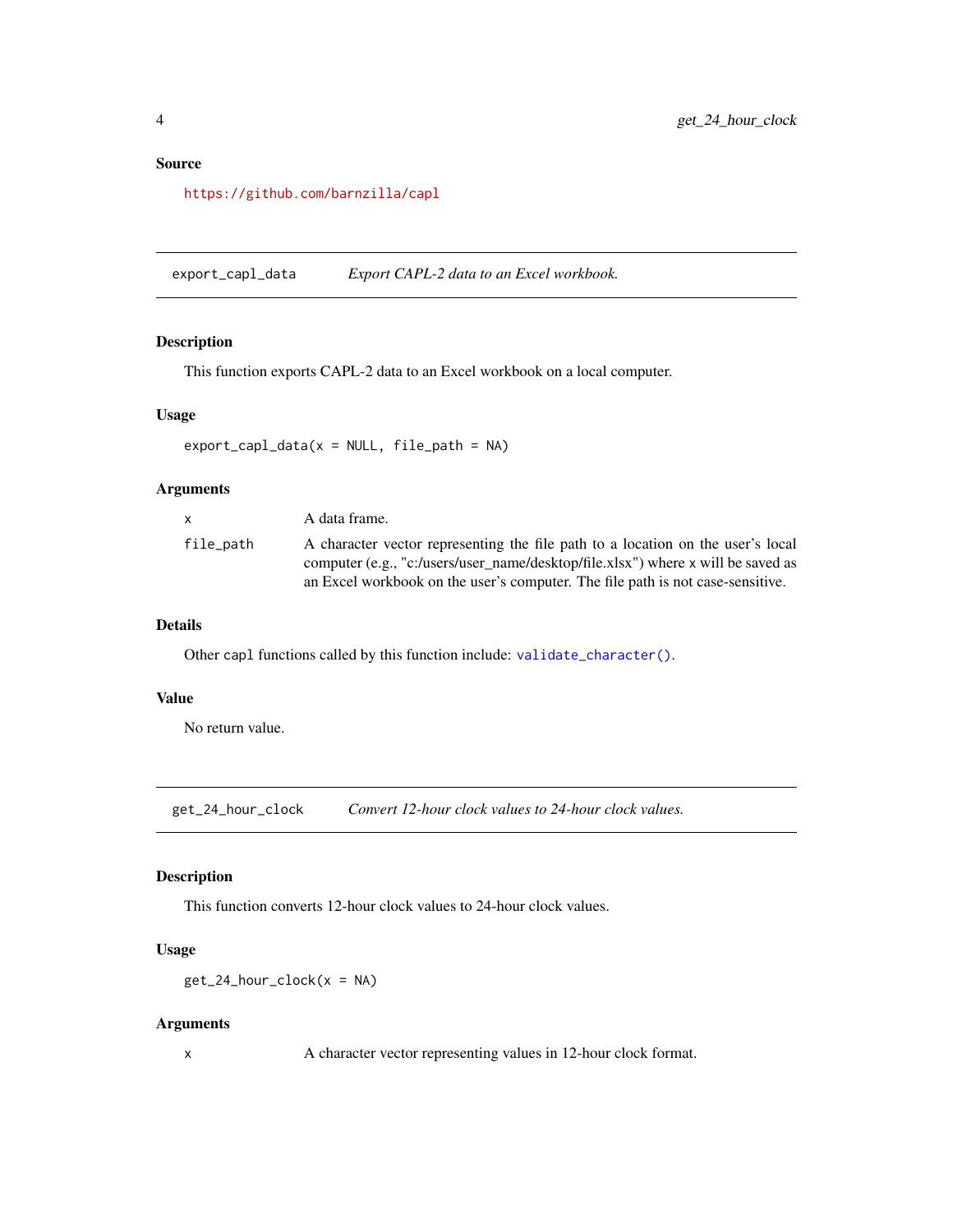# <span id="page-4-0"></span>Details

Other capl functions called by this function include: [validate\\_character\(\)](#page-38-1) and [validate\\_integer\(\)](#page-40-1).

#### Value

Returns a 24-hour clock vector (if valid) or NA (if not valid).

#### Examples

```
get_24_hour_clock(c("5:00 am", "7:10PM", "9:37", NA, "21:13", "", 9, "6:17"))
# [1] "05:00" "19:10" "09:37" NA "21:13" NA NA "06:17"
```
<span id="page-4-1"></span>get\_adequacy\_score *Compute an adequacy score.*

#### Description

This function computes an adequacy score (adequacy\_score) for responses to items 2, 4 and 6 of the CSAPPA (Children's Self-Perceptions of Adequacy in and Predilection for Physical Activity; Hay, 1992) Questionnaire as they appear in [the CAPL-2 Questionnaire.](https://www.capl-eclp.ca/wp-content/uploads/2018/02/CAPL-2-questionnaire.pdf) This score is used to compute the motivation and confidence domain score (mc\_score).

#### Usage

```
get_adequacy_score(csappa2 = NA, csappa4 = NA, csappa6 = NA)
```
#### Arguments

| csappa2 | A numeric (integer) vector representing a response to CSAPPA item 2 (valid<br>values are integers between 1 and 4). |
|---------|---------------------------------------------------------------------------------------------------------------------|
| csappa4 | A numeric (integer) vector representing a response to CSAPPA item 4 (valid<br>values are integers between 1 and 4). |
| csappa6 | A numeric (integer) vector representing a response to CSAPPA item 6 (valid<br>values are integers between 1 and 4). |

# Details

Valid values (integers between 1 and 4) represent the following responses:

- 1 = REALLY TRUE for me for "some kids" statements
- 2 = SORT OF TRUE for me for "some kids" statements
- $\bullet$  3 = REALLY TRUE for me for "other kids" statements
- 4 = SORT OF TRUE for me for "other kids" statements

Other capl functions called by this function include: [validate\\_scale\(\)](#page-41-1).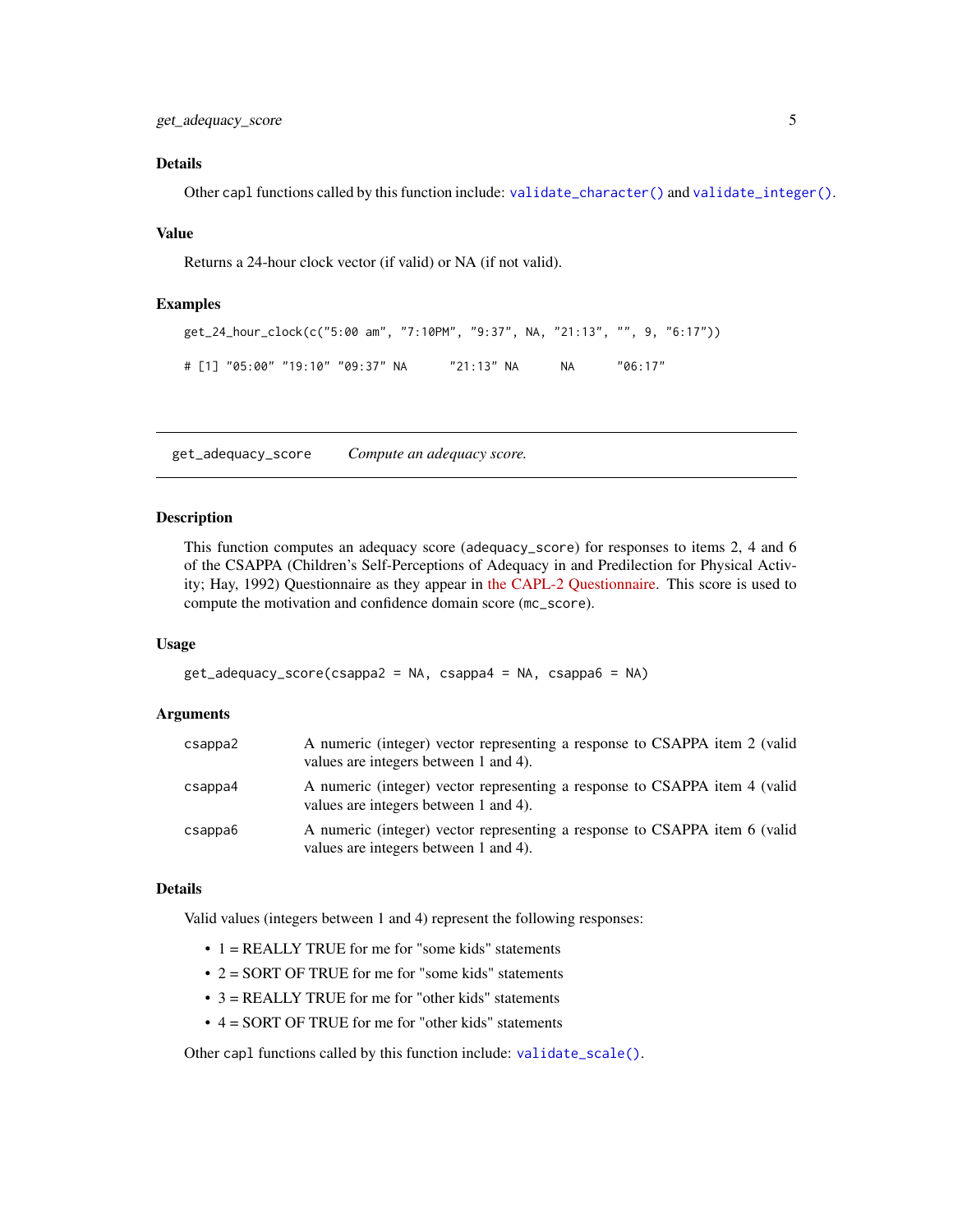#### <span id="page-5-0"></span>Value

Returns a numeric vector with values between 1.8 and 7.5 (if valid) or NA (if not valid).

# Examples

```
get_adequacy_score(
  csappa2 = c(1:3, 0),
  csappa4 = c(4, 2, 1, "3"),
  csappa6 = c(4, 4, 2, 2)\lambda# [1] 4.9 4.8 4.9 NA
```
<span id="page-5-1"></span>get\_binary\_score *Compute a binary score.*

# Description

This function computes a binary score  $(0 = incorrect answer, 1 = correct answer)$  for a response to a questionnaire item based on the value(s) set as answer(s) to the item.

# Usage

```
get_binary_score(x, answer)
```
# Arguments

| $\mathsf{x}$ | A character or numeric vector representing a response to a questionnaire item.                                                                                      |
|--------------|---------------------------------------------------------------------------------------------------------------------------------------------------------------------|
| answer       | A character or numeric vector representing the correct answer(s) to the question-<br>naire item. The answer argument does not have to match x in case for a correct |
|              | answer to be computed.                                                                                                                                              |

# Details

This function is called by [get\\_fill\\_in\\_the\\_blanks\\_score\(\)](#page-17-1).

# Value

Returns 1 (if correct), 0 (if incorrect) or NA (if not valid).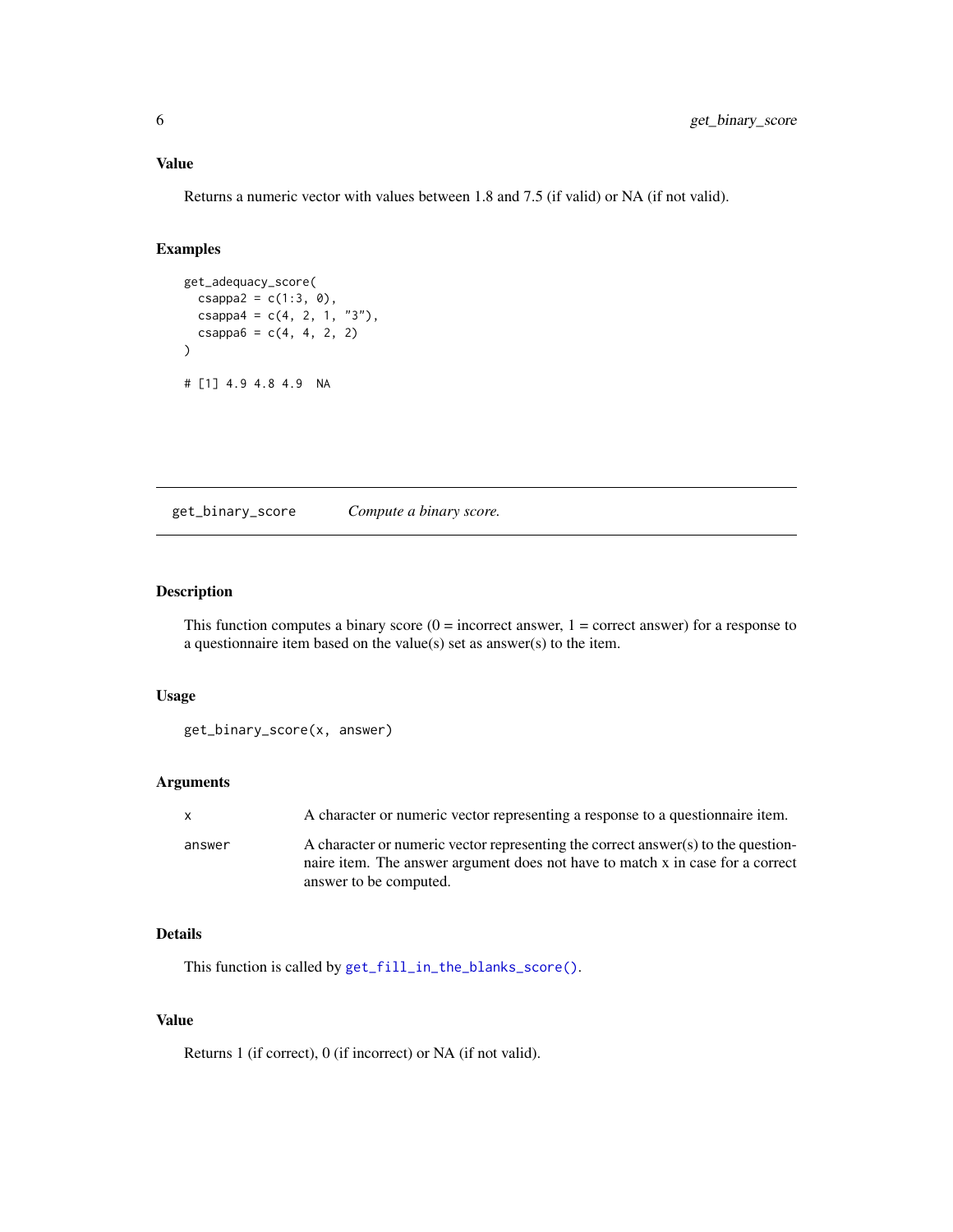<span id="page-6-0"></span>get\_camsa\_score 7

#### Examples

```
get_binary_score(
 x = c(1:4, NA, ""),
  answer = 3\lambda# [1] 0 0 1 0 NA 0
get_binary_score(
  x = c("20 minutes", "30 minutes", "60 minutes", "60 minutes or 1 hour", "120 minutes or 2 hours"),answer = "60 minutes or 1 hour"
\lambda# [1] 0 0 1 0
get_binary_score(
  x = c(1:5, "Heart", "hello, world", NA),
  answer = c(3, "heart")\lambda# [1] 0 0 1 0 0 1 0 NA
```
<span id="page-6-1"></span>get\_camsa\_score *Select the maximum CAMSA skill + time score.*

# Description

This function selects the maximum CAMSA (Canadian Agility and Movement Skill Assessment) skill + time score for two trials (camsa\_score) and then divides by 2.8 so that the score is out of 10. This score is used to compute the physical literacy score (pc\_score).

#### Usage

get\_camsa\_score(camsa\_skill\_time\_score1 = NA, camsa\_skill\_time\_score2 = NA)

#### **Arguments**

```
camsa_skill_time_score1
                  A numeric (integer) vector representing the skill + time score from trial 1 (valid
                  values are between 1 and 28).
```
camsa\_skill\_time\_score2

A numeric (integer) vector representing the skill + time score from trial 2 (valid values are between 1 and 28).

#### Details

Other capl functions called by this function include: [validate\\_scale\(\)](#page-41-1).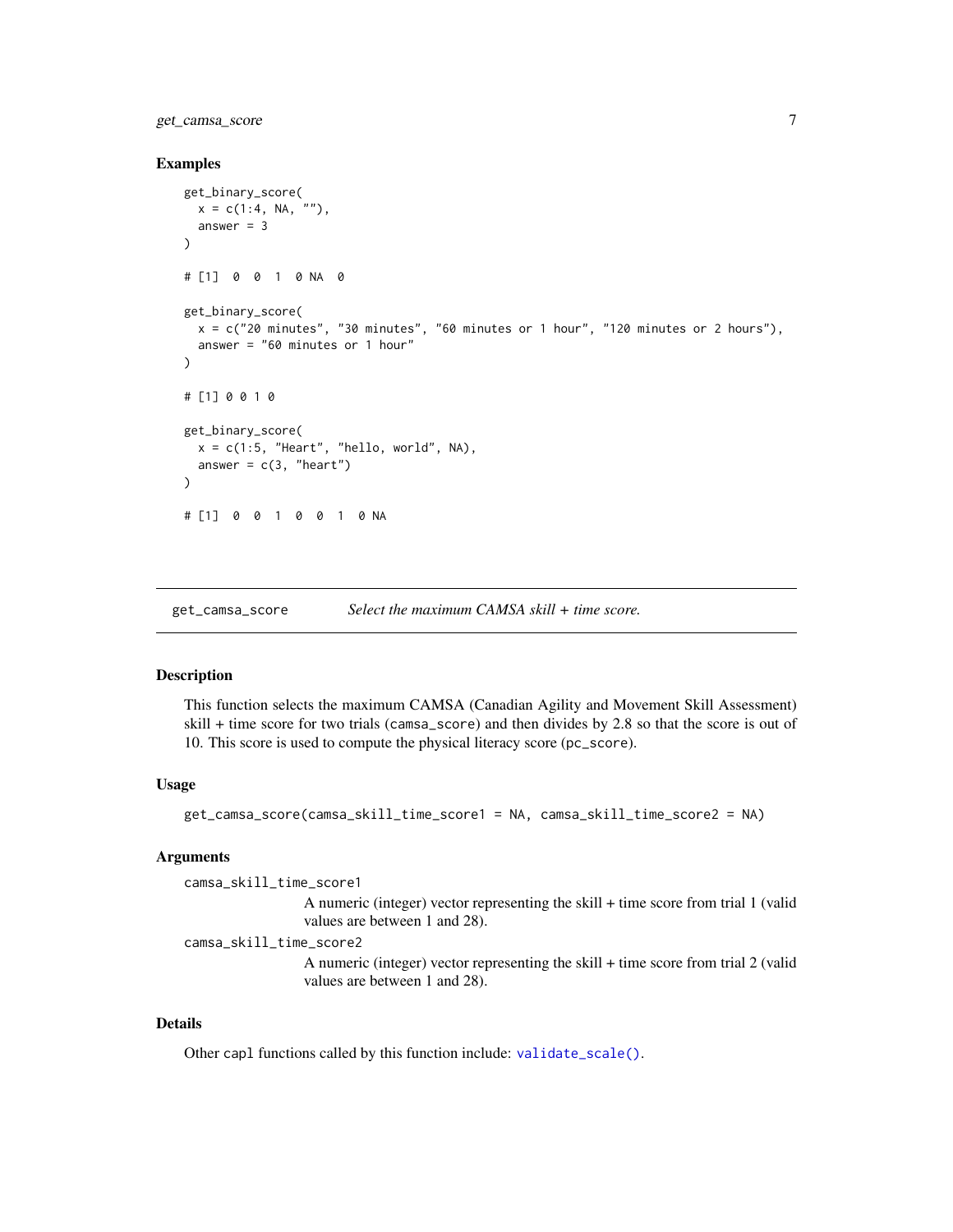#### <span id="page-7-0"></span>Value

Returns a numeric vector with values between 0 and 10 (if valid) or NA (if not valid).

# Examples

```
get_camsa_score(
  camsa_skill_time_score1 = c(1, 5, 10, 28, 29),
  camsa_skill_time_score2 = c(5, 7, 12, NA, 27)
)
# [1] 5 7 12 NA NA
```
<span id="page-7-1"></span>get\_camsa\_skill\_time\_score

*Compute the CAMSA skill + time score.*

# Description

This function computes the CAMSA (Canadian Agility and Movement Skill Assessment) skill + time score (e.g., camsa\_skill\_time\_score1) for a given trial. This score is used to compute the CAMSA score (camsa\_score).

#### Usage

```
get_camsa_skill_time_score(camsa_skill_score = NA, camsa_time_score = NA)
```
#### Arguments

camsa\_skill\_score

A numeric (integer) vector representing the CAMSA skill score (valid values are between 0 and 14).

camsa\_time\_score

A numeric vector representing the CAMSA time score (valid values are between 1 and 14).

# Details

Other capl functions called by this function include: [validate\\_scale\(\)](#page-41-1).

#### Value

Returns a numeric (integer) vector with values between 1 and 28 (if valid) or NA (if not valid).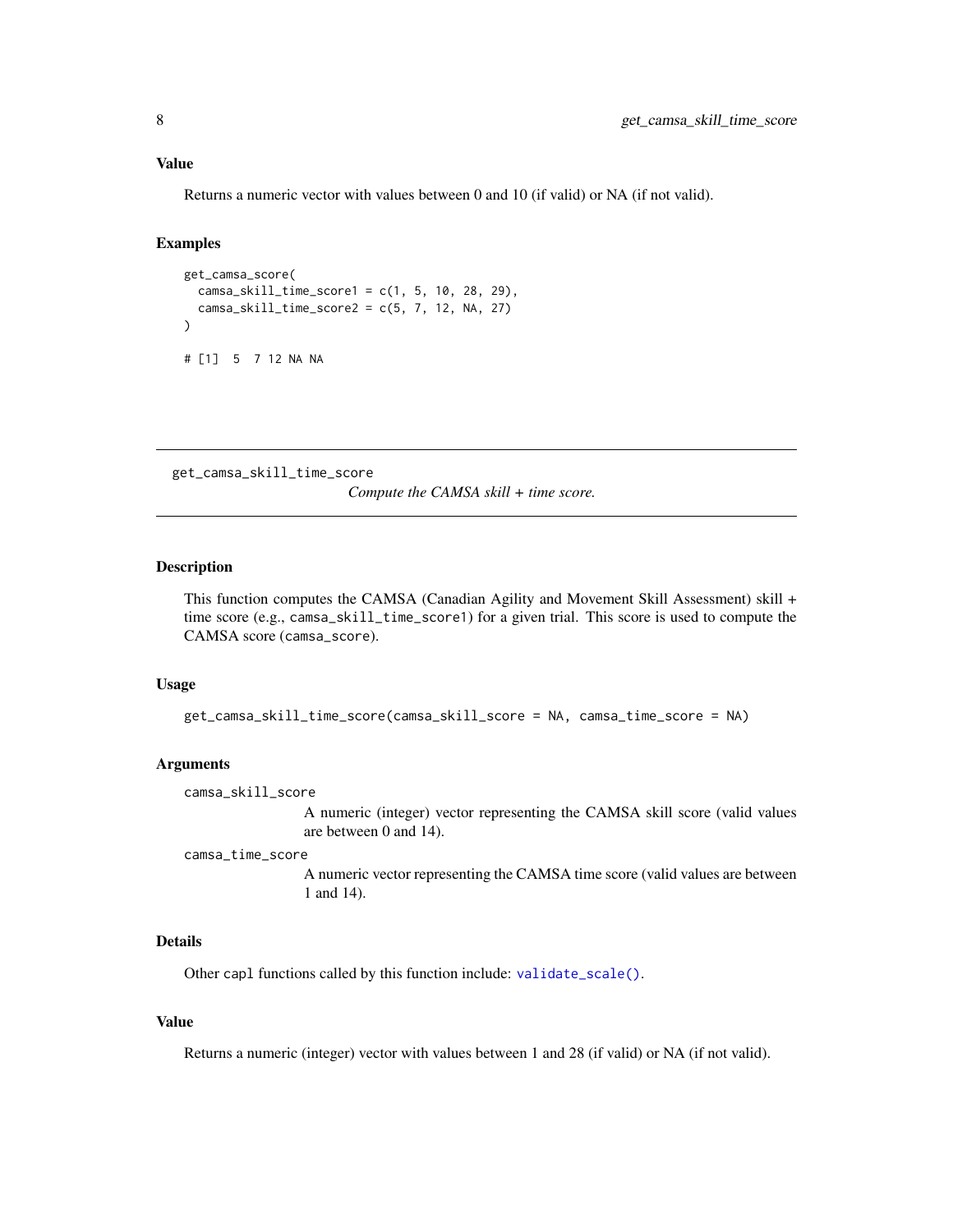<span id="page-8-0"></span>get\_camsa\_time\_score 9

#### Examples

```
get_camsa_skill_time_score(
  camsa_{skill_score} = c(0, 5, 10, 14, 15),camsa_time_score = c(1, 10, 12, 15, 30)
)
# [1] 1 15 22 NA NA
```
<span id="page-8-1"></span>get\_camsa\_time\_score *Compute the CAMSA time score.*

#### Description

This function computes the CAMSA (Canadian Agility and Movement Skill Assessment) time score based on the time taken (in seconds) to complete a trial.

#### Usage

```
get_camsa_time_score(camsa_time = NA)
```
#### Arguments

camsa\_time A numeric vector representing the time taken (in seconds) to complete a CAMSA trial (valid values are  $> 0$ ).

# Details

Other capl functions called by this function include: [validate\\_number\(\)](#page-41-2).

# Value

Returns a numeric vector with values between 1 and 14 (if valid) or NA (if not valid).

#### Examples

```
get_camsa_time_score(c(14, 12, 30, 25, 0))
```
# [1] 13 14 1 4 NA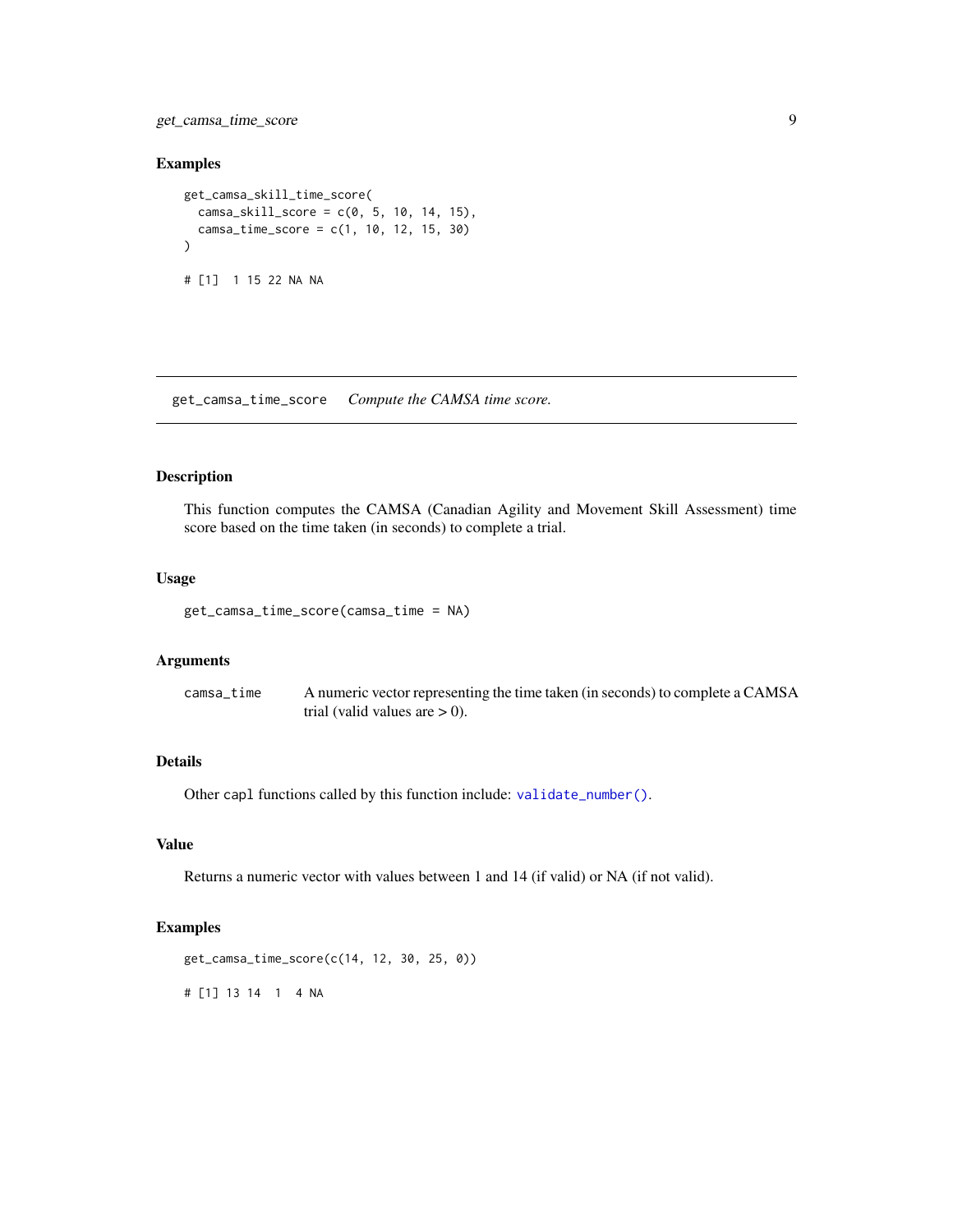<span id="page-9-1"></span><span id="page-9-0"></span>

#### **Description**

This function is the main function in the capl package. It is a wrapper function that calls all other capl functions to compute all CAPL-2 scores and interpretations from raw data at once. If required CAPL-2 variables are missing, the function will create the variables and set values for these variables to NA so the function can proceed.

# Usage

get\_capl(raw\_data = NULL, sort = "asis", version = 2)

# Arguments

| raw_data | A data frame of raw CAPL-2 data.                                                                                                                                                                                                                               |
|----------|----------------------------------------------------------------------------------------------------------------------------------------------------------------------------------------------------------------------------------------------------------------|
| sort     | An optional character vector representing how the variables in the returned data<br>frame are to be sorted (valid values are "asis, "abc" and "zyx"; valid values are<br>not case-sensitive). This argument is set to "asis" by default.                       |
| version  | An optional numeric (integer) vector representing the version of CAPL. This<br>argument is set to 2 by default. If set to 1, get_fill_in_the_blanks_score()<br>will ignore the when_cooling_down parameter and re-weight the score so that<br>it's out of six. |

### Details

```
Other capl functions called by this function include: get_missing_capl_variables(), get_pacer_20m_laps(),
get_pacer_score(), get_capl_interpretation(), get_plank_score(), get_camsa_time_score(),
get_camsa_skill_time_score(), get_camsa_score(), get_pc_score(), get_capl_domain_status(),
get_pedometer_wear_time(), validate_steps(), get_step_average(), get_step_score(),
get_self_report_pa_score(), get_db_score(), get_predilection_score(), get_adequacy_score(),
get_intrinsic_motivation_score(), get_pa_competence_score(), get_mc_score(), get_binary_score(),
get_fill_in_the_blanks_score(), get_ku_score() and get_capl_score()
```
#### Value

Returns a merged data frame of raw data and CAPL-2 scores and interpretations.

# Examples

get\_capl(raw\_data)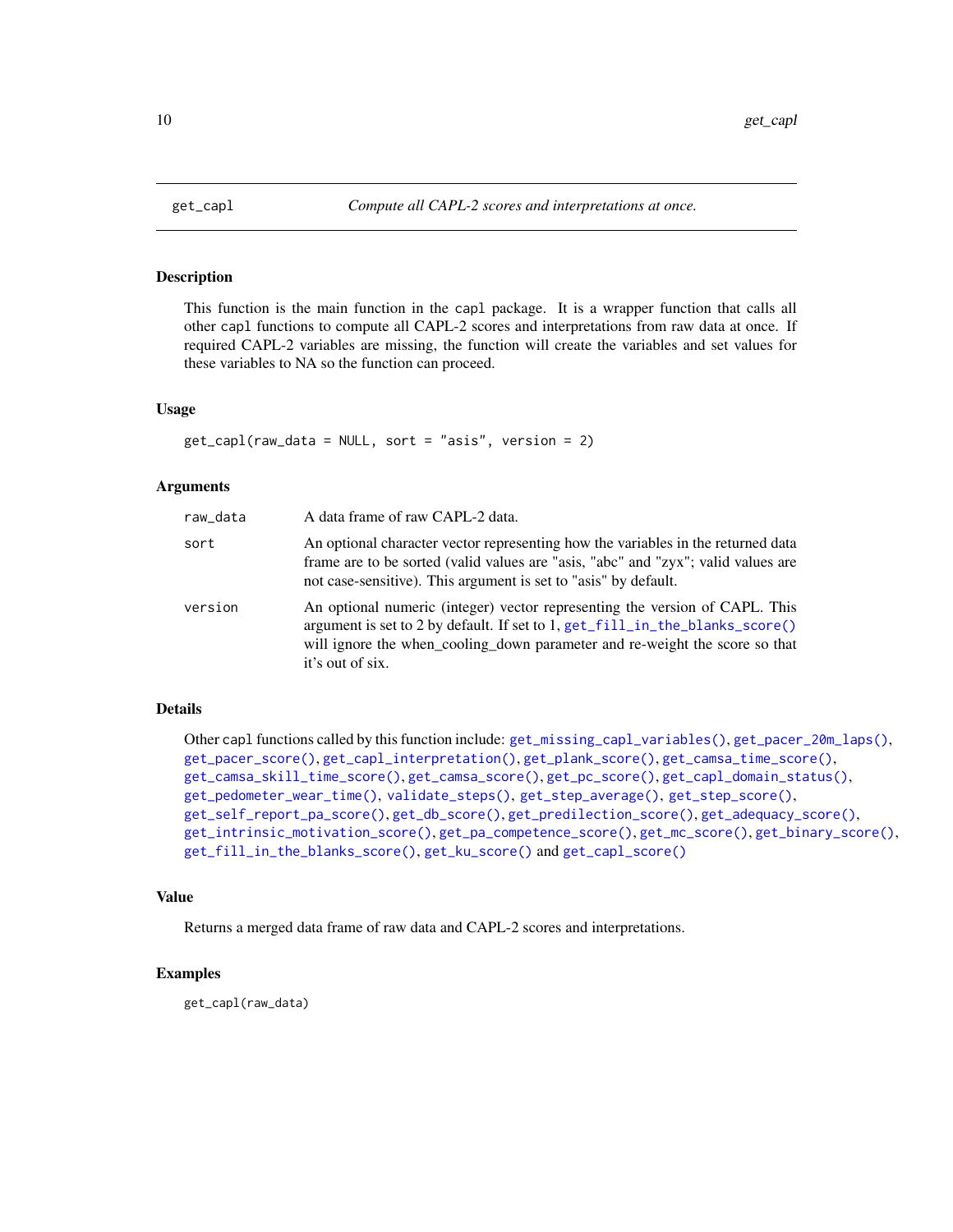<span id="page-10-0"></span>get\_capl\_bar\_plot *Render a bar plot for a given CAPL-2 domain score, grouped by CAPL-2 interpretative categories.*

# Description

This function renders a bar plot for a given CAPL-2 domain score, grouped by CAPL-2 interpretative categories.

#### Usage

```
get_capl_bar_plot(
  score = NA,
  interpretation = NA,
  x_label = "Interpretation",
 y_label = "Score",
  colors = c("#333376", "#00a79d", "#f26522", "#a6ce39")
)
```
# Arguments

| score   | A numeric vector.                                                                                                                                                                                         |
|---------|-----------------------------------------------------------------------------------------------------------------------------------------------------------------------------------------------------------|
|         | interpretation A character vector representing CAPL-2 interpretative categories ("beginning",<br>"progressing", "achieving", "excelling").                                                                |
| x_label | An optional character vector representing the x-axis label. This argument is set<br>to "Interpretation" by default.                                                                                       |
| y_label | An optional character vector representing the y-axis label. This argument is set<br>to "Score" by default.                                                                                                |
| colors  | An optional character vector representing the color palette for the bars. This<br>argument is set to CAPL-2 branding colors by default ( $c$ ("#333376", "#00a79d",<br>"#f26522", "#a6ce39", "#747474")). |

#### Details

Other capl functions called by this function include: [validate\\_character\(\)](#page-38-1), [validate\\_number\(\)](#page-41-2) and [capitalize\\_character\(\)](#page-2-1).

# Value

Renders a ggplot2 bar plot (if valid).

# Examples

capl\_results <- get\_capl\_demo\_data(n = 25)

get\_capl\_bar\_plot( score = capl\_results\$capl\_score,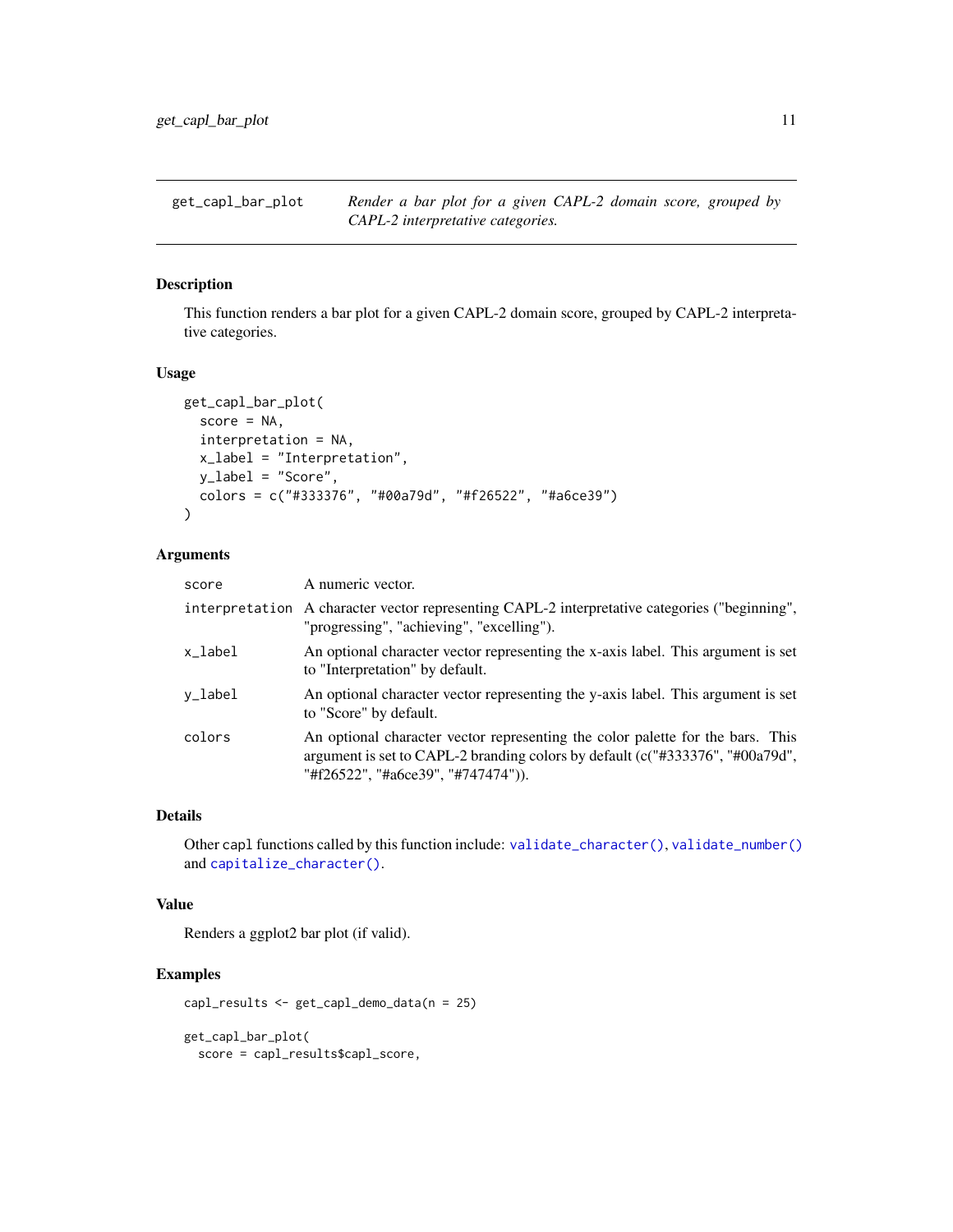```
interpretation = capl_results$capl_interpretation,
 x_label = "Overall physical literacy interpretation",
 y_label = "Overall physical literacy score",
\lambda
```
<span id="page-11-1"></span>get\_capl\_demo\_data *Generate CAPL-2 demo (fake) raw data.*

# Description

This function generates a data frame of CAPL-2 demo (fake) raw data containing the 60 required variables that the capl package needs to compute scores and interpretations.

#### Usage

get\_capl\_demo\_data(n = 500)

#### Arguments

n A numeric (integer) vector representing the number of rows of data to generate. By default, n is set to 500.

## Value

Returns a data frame containing the 60 required variables that the capl package needs to compute scores and interpretations.

```
capl_demo_data <- get_capl_demo_data(10000)
```

```
str(capl_demo_data)
```

|   | # 'data.frame': 10000 obs. of 60 variables: |       |                                                          |
|---|---------------------------------------------|-------|----------------------------------------------------------|
| # | \$ age                                      |       | : int 9108811912NA107                                    |
| # | \$ gender                                   |       | : chr "Girl" "Boy" "Boy" "Girl"                          |
|   | # \$ pacer_lap_distance                     | : num | 20 15 20 20 15 15 15 20 15 20                            |
| # | \$ pacer_laps                               |       | : int $5\ 112\ 150\ 46\ 51\ 82\ 43\ 189\ 55\ 91\ \ldots$ |
| # | \$ plank_time                               |       | : int 238 66 95 173 299 172 169 33 277 152               |
|   | # \$ camsa_skill_score1                     |       | : int $937$ NA 8 14 13 14 11 11                          |
| # | \$ camsa_time1                              |       | : int  17 33 26 22 31 28 NA 24 12 11                     |
|   | # \$ camsa_skill_score2                     |       | : int 12 11 12 9 NA 9 7 10 14 11 $\dots$                 |
|   | # \$ camsa_time2                            |       | : int 15 13 15 20 12 15 29 12 12 18                      |
| # | \$ steps1                                   |       | : int 29663 30231 3157 5751 23362 28283                  |
|   | # \$ time_on1                               |       | : chr "05:00" "5:13am" "07:00" "8:00am"                  |
|   | # \$ time off1                              |       | : chr "11:57pm" "10:57 pm" "10:57 pm" "11:57pm"          |
|   | # \$ non_wear_time1                         |       | : int 38 47 38 40 36 32 36 82 25 51                      |
|   | # \$ steps2                                 |       | : int  29703 9142 5424 23763 3645 28625 3019             |
|   | # \$ time_on2                               |       | : chr "07:00" "07:48am" "6:07" "06:00"                   |

<span id="page-11-0"></span>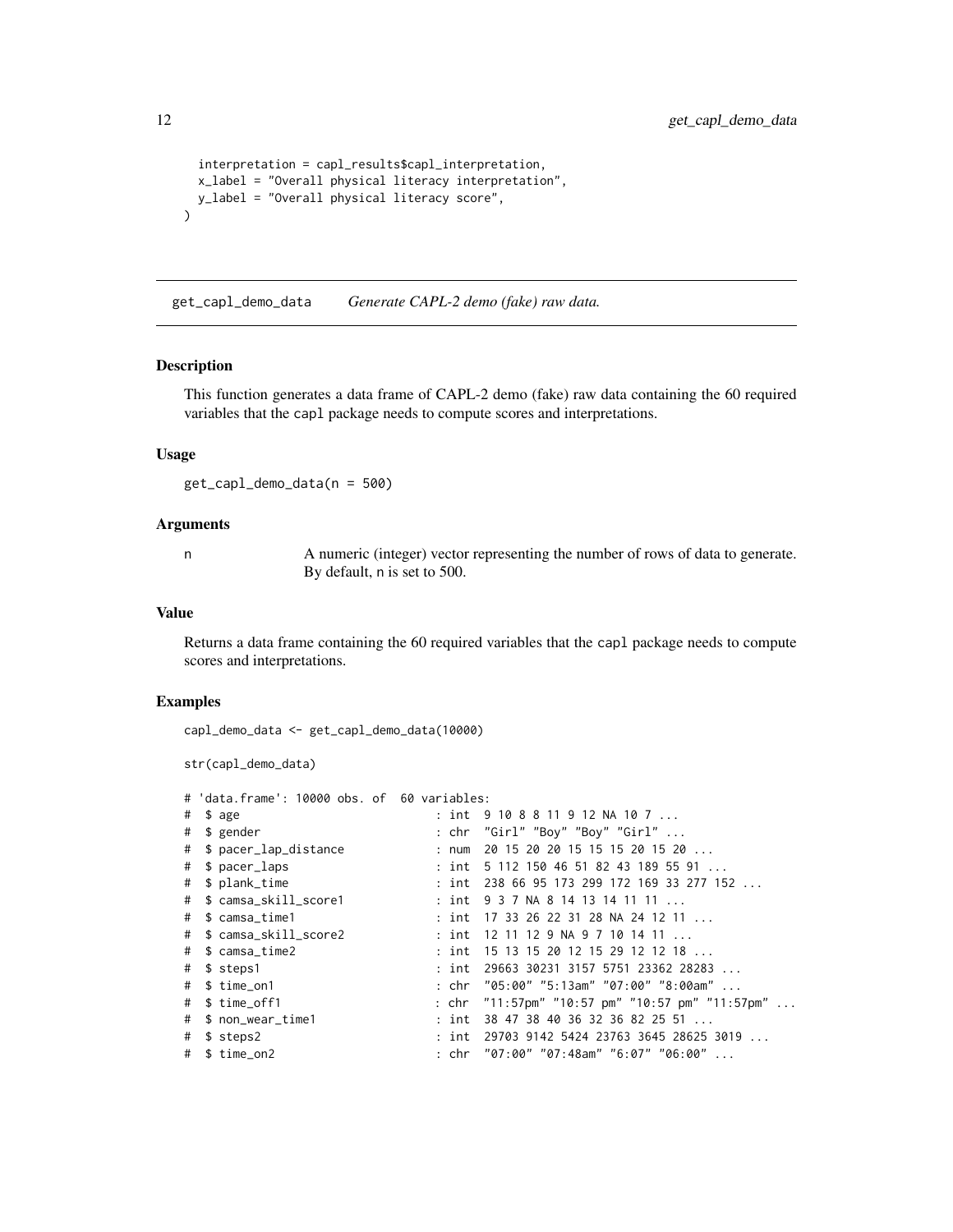<span id="page-12-0"></span>

| # | \$ time_off2                 | "22:00" "21:00" "8:17pm" "10:57 pm"<br>: chr                            |
|---|------------------------------|-------------------------------------------------------------------------|
| # | \$ non_wear_time2            | int<br>5 34 41 60 84 18 19 47 66 55                                     |
| # | \$ steps3                    | int<br>20380 10987 5885 13518 14385 30680 14120<br>$\ddot{\phantom{a}}$ |
| # | \$ time_on3                  | "07:00" "06:00" "6:07" "8:00am"<br>: chr                                |
| # | \$ time_off3                 | "11:13pm" "11:57pm" "21:00" "08:30pm"<br>: chr                          |
| # | \$ non_wear_time3            | 54 70 16 36 72 16 89 86 26 81<br>: int                                  |
| # | \$ steps4                    | 13224 20817 19640 2326 16605 25783 23078<br>: int                       |
| # | $$ time\_on4$                | "07:48am" "5:13am" "5:13am" "6:07"<br>: chr                             |
| # | \$ time_off4                 | "11:13pm" NA "22:00" "23:00"<br>: chr                                   |
| # | \$ non_wear_time4            | : int<br>2 48 61 NA 81 81 2 30 35 14                                    |
| # | \$ steps5                    | 28408 8845 5802 6966 24499 18561 13771<br>: int                         |
| # | \$ time_on5                  | $:$ chr<br>"5:13am" NA "06:00" "6:07"                                   |
| # | \$ time_off5                 | : chr<br>"11:13pm" NA "11:57pm" "11:13pm"                               |
| # | \$ non_wear_time5            | : int<br>75 10 70 45 77 75 90 61 17 72                                  |
| # | \$ steps6                    | : int<br>9581 18237 6377 3282 16898 15649 19890                         |
| # | \$ time_on6                  | "6:13" "6:07" "07:00" "8:00am"<br>: chr                                 |
| # | \$ time_off6                 | "11:57pm" "21:00" "10:57 pm" "8:17pm"<br>: chr                          |
| # | \$ non_wear_time6            | : int<br>13 14 37 28 14 86 89 19 78 40                                  |
| # | \$ steps7                    | 8205 15351 16948 19442 4026 10830 4644<br>: int                         |
| # | \$ time_on7                  | "05:00" NA "07:48am" "6:07"<br>: chr                                    |
| # | \$ time_off7                 | NA "22:00" "08:30pm" "08:30pm"<br>$:$ chr                               |
| # | \$ non_wear_time7            | : int<br>84 40 42 34 13 58 67 86 64 46                                  |
| # | \$ self_report_pa            | : int<br>4 NA NA 7 1 1 6 7 6 6                                          |
| # | \$ csappa1                   | : int<br>2 1 1 1 2 1 4 3 3 3                                            |
| # | \$ csappa2                   | 3 3 1 4 4 2 3 1 4 4<br>: int                                            |
| # | \$ csappa3                   | : int<br>1 2 4 1 2 4 1 4 4 1                                            |
| # | \$csappa4                    | 4 1 3 4 2 3 1 2 2 4<br>: int                                            |
| # | \$csappa5                    | 2 4 2 2 4 1 1 1 3 1<br>: int                                            |
| # | \$csappa6                    | : int<br>2 2 2 3 4 3 2 3 1 1                                            |
| # | \$ why_active1               | : int<br>5 2 5 5 2 5 1 1 5 1                                            |
| # | \$ why_active2               | 4 5 2 4 3 1 5 1 4 1<br>: int                                            |
| # | $$ why_active3$              | $:$ int<br>2 1 4 3 1 2 1 5 3 3                                          |
| # | \$ feelings_about_pa1        | 4 1 5 3 4 4 4 5 4 5<br>: int                                            |
| # | \$ feelings_about_pa2        | : int<br>5 3 4 4 1 2 5 2 1 3                                            |
| # | \$ feelings_about_pa3        | : int<br>3 4 3 5 1 1 4 2 1 4                                            |
| # | \$ pa_guideline              | : int $1331411442$                                                      |
| # | $$crf_means: int 2323413413$ |                                                                         |
| # | \$ ms_means                  | : int 1142442113                                                        |
| # | \$ sports_skill              | : int<br>3114131132                                                     |
| # | \$ pa_is                     | 10 1 9 5 7 7 8 3 7 10<br>: int                                          |
| # | \$ pa_is_also                | 7 1 7 9 1 6 3 4 3 7<br>: int                                            |
| # | $$$ improve                  | : int<br>3 3 3 3 3 3 10 3 3 3                                           |
| # | \$ increase                  | 8 8 10 4 8 8 8 9 8 8<br>: int                                           |
| # | \$ when_cooling_down         | 5 2 2 2 2 2 4 2 3 7<br>: int                                            |
| # | \$ heart_rate                | : int<br>4 9 7 4 4 4 4 4 5 7                                            |

<span id="page-12-1"></span>get\_capl\_domain\_status

*Compute the status of a CAPL domain.*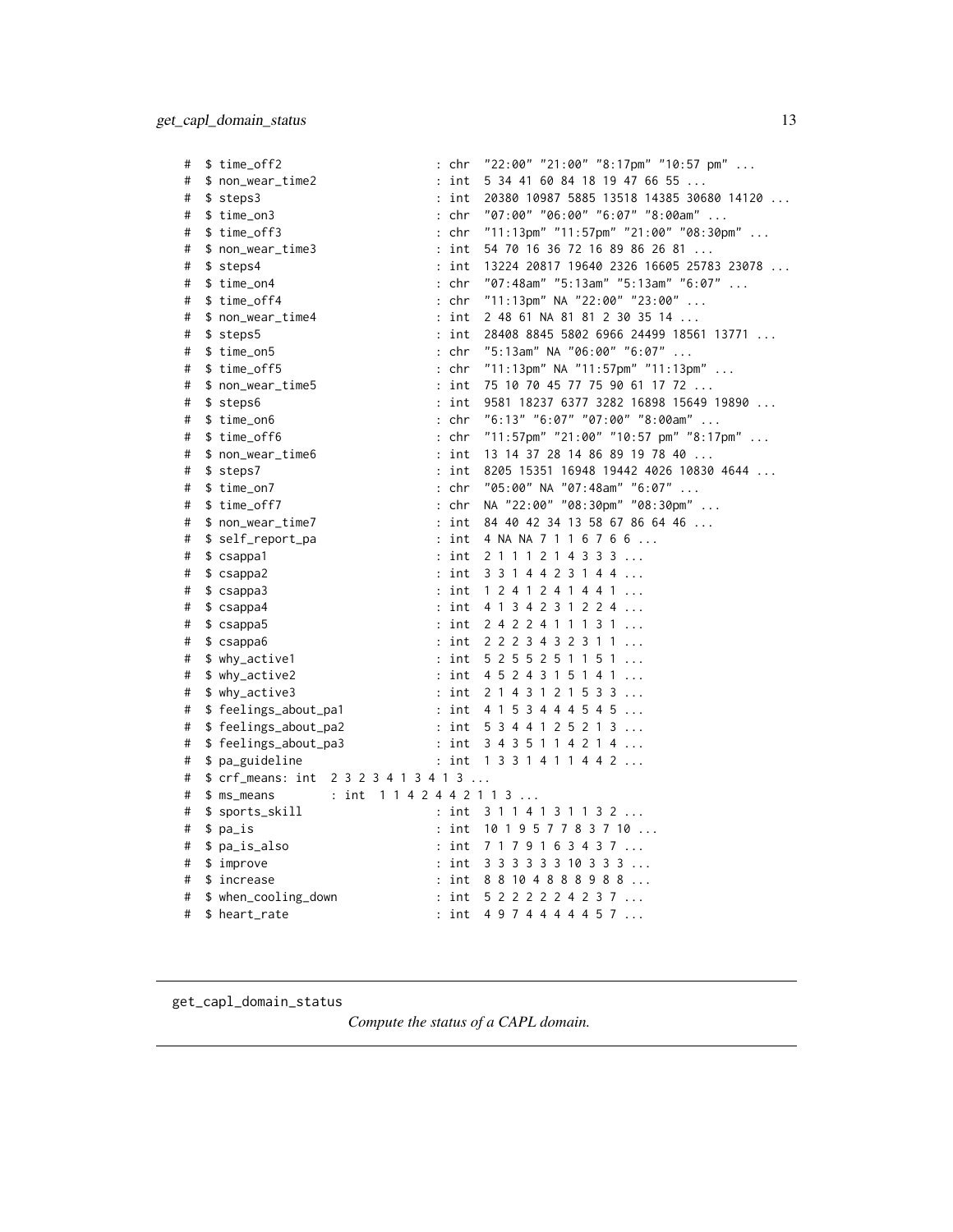# Description

```
This function computes the status ("complete", "missing interpretation", "missing protocol" or "in-
complete") of a CAPL domain (e.g., pc_status, db_status, mc_status, ku_status, capl_status).
```
#### Usage

```
get_capl_domain_status(x = NULL, domain = NA)
```
# Arguments

| $\mathsf{x}$ | A data frame that includes the required variables for a given domain (see De-<br>tails).                          |
|--------------|-------------------------------------------------------------------------------------------------------------------|
| domain       | A character vector representing one of the CAPL-2 domains (valid values are<br>"pc", "db", "mc", "ku" and "capl") |

# Details

If the domain argument is set to "pc", the following variables must be included in the x argument:

- pc\_score
- pc\_interpretation
- pacer\_score
- plank\_score
- camsa\_score

If the domain argument is set to "db", the following variables must be included the x argument:

- db\_score
- db\_interpretation
- step\_score
- self\_report\_pa\_score

If the domain argument is set to "mc", the following variables must be included the x argument:

- mc\_score
- mc\_interpretation
- predilection\_score
- adequacy\_score
- intrinsic\_motivation\_score
- pa\_competence\_score

If the domain argument is set to "ku", the following variables must be included the x argument:

- ku\_score
- ku\_interpretation
- pa\_guideline\_score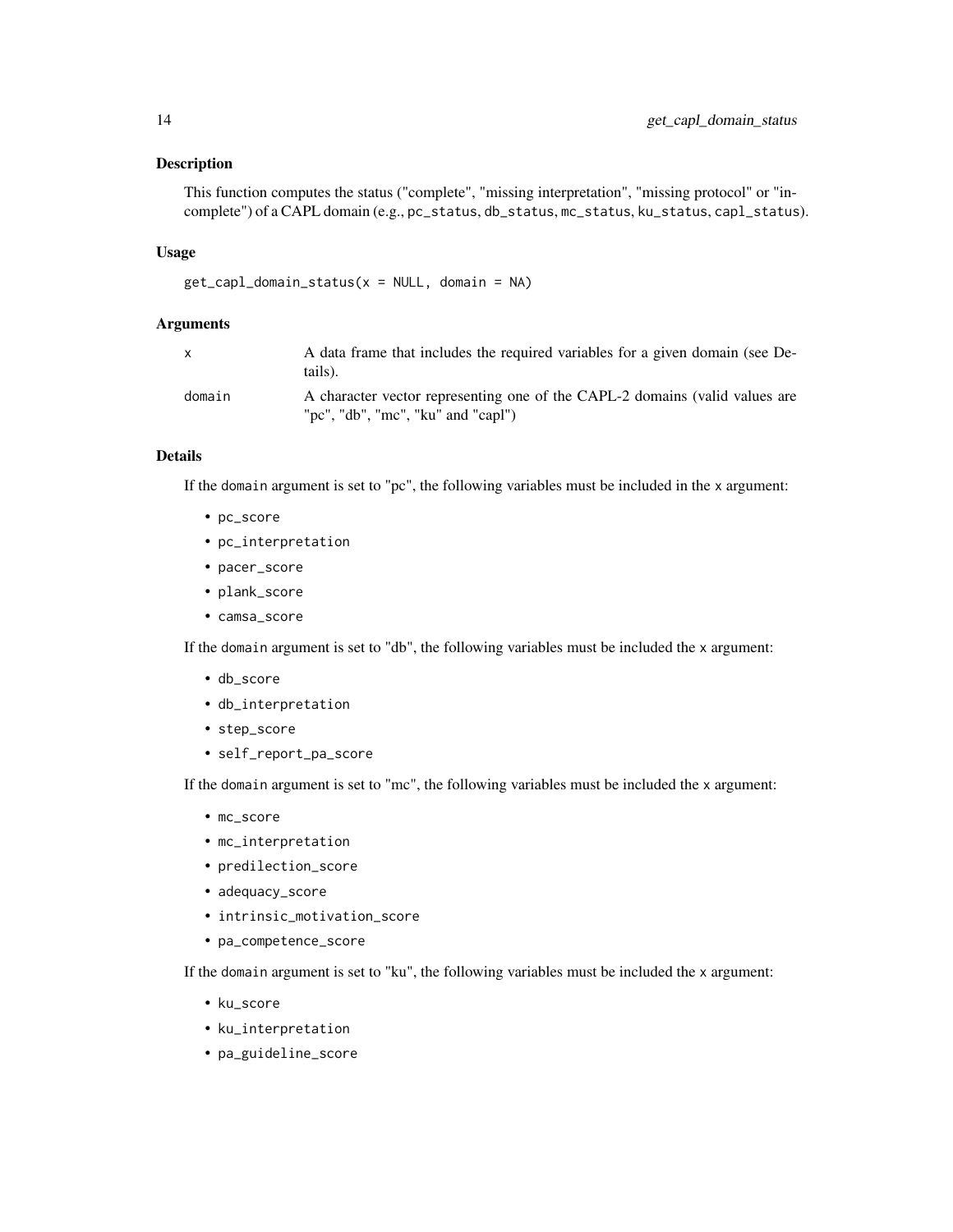- <span id="page-14-0"></span>• crf\_means\_score
- ms\_means\_score
- sports\_skill\_score
- fill\_in\_the\_blanks\_score

If the domain argument is set to "capl", the following variables must be included the x argument:

- capl\_score
- capl\_interpretation
- pc\_score
- db\_score
- mc\_score
- ku\_score
- capl\_score

Other capl functions called by this function include: [validate\\_character\(\)](#page-38-1) and [validate\\_number\(\)](#page-41-2).

# Value

Returns a character vector with a value of "complete", "missing interpretation", "missing protocol" or "incomplete".

#### Examples

```
capl_demo_data <- get_capl_demo_data(3)
capl_results <- get_capl(capl_demo_data)
get_capl_domain_status(capl_results, "pc")
# [1] "complete" "incomplete" "missing interpretation"
```

```
get_capl_interpretation
```
*Compute a CAPL-2 interpretation for a given CAPL-2 protocol or domain score.*

# Description

This function computes an age- and gender-specific CAPL-2 interpretation for a given CAPL-2 protocol or domain score (e.g., pc\_interpretation).

#### Usage

```
get_capl_interpretation(age = NA, gender = NA, score = NA, protocol = NA)
```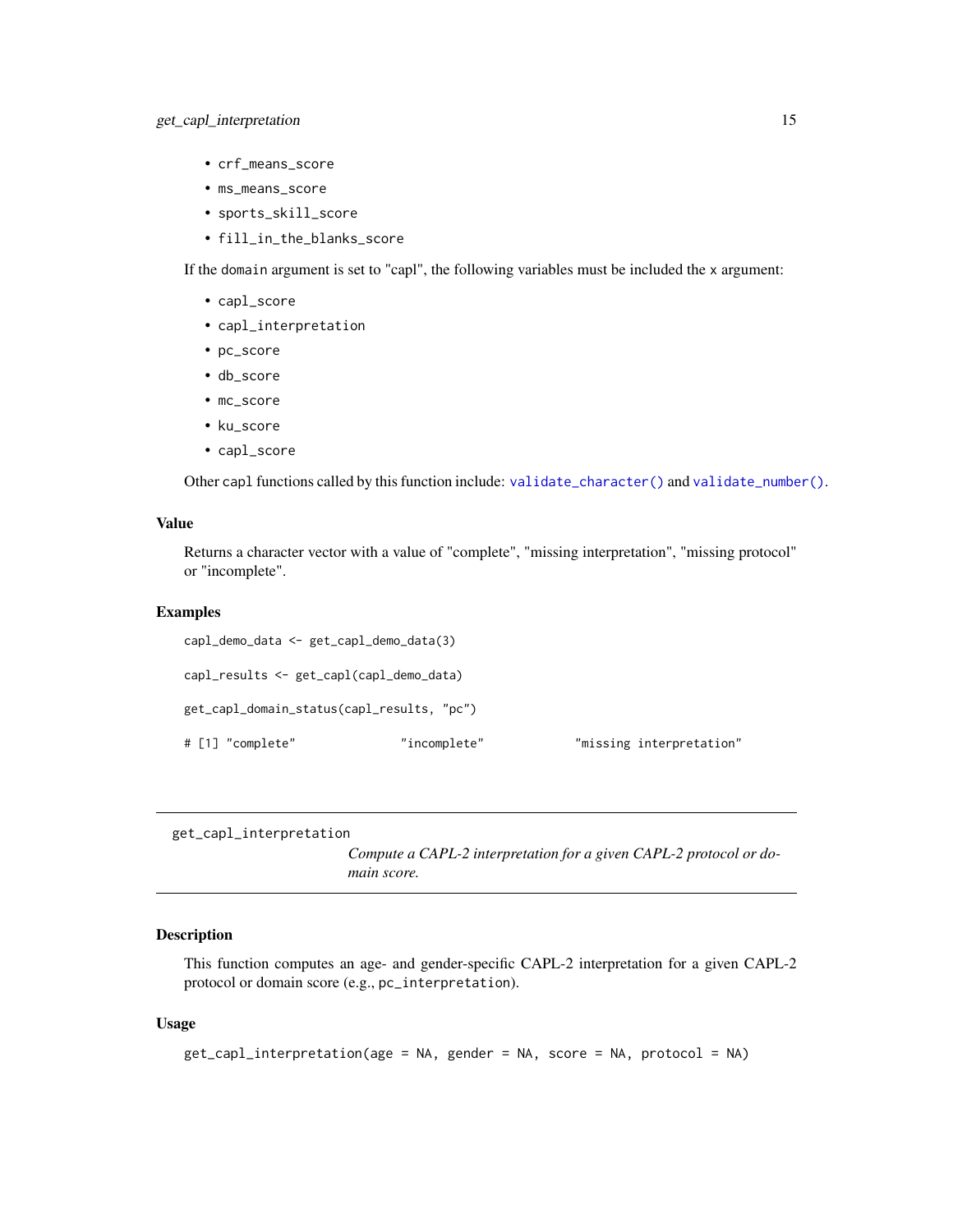#### <span id="page-15-0"></span>**Arguments**

| age      | A numeric vector (valid values are between 8 and 12).                                                                                                                                                   |
|----------|---------------------------------------------------------------------------------------------------------------------------------------------------------------------------------------------------------|
| gender   | A character vector (valid values currently include "girl", "g", "female", "f",<br>"boy", "b", "male", "m").                                                                                             |
| score    | A numeric vector. If the protocol argument is set to "pacer" or "steps", this<br>argument must contain integers.                                                                                        |
| protocol | A character vector representing a CAPL protocol (valid values include "pacer",<br>"plank", "camsa", "pc", "steps", "self_report_pa", "db", "mc", "ku", "capl"; valid<br>values are not case-sensitive). |

# Details

Other capl functions called by this function include: [validate\\_age\(\)](#page-37-1), [validate\\_gender\(\)](#page-39-1), [validate\\_character\(\)](#page-38-1), [validate\\_number\(\)](#page-41-2) and [validate\\_scale\(\)](#page-41-1). This function will check whether a score for a given protocol is within a valid range; if not, NA will be returned.

# Value

Returns a character vector with values of "beginning", "progressing", "achieving" or "excelling" (if valid) or NA (if not valid).

#### Examples

```
get_capl_interpretation(
 age = 7:13,
 gender = c("g", "g", "b", "Boy", "m", "f", "Female"),
 score = c(50, 25, 100, 5, 150, 23, 78),
 protocol = "pacer"
\mathcal{L}# [1] NA "achieving" "excelling" "beginning" "excelling" "progressing"
# [7] NA
```
<span id="page-15-1"></span>get\_capl\_score *Compute an overall physical literacy score.*

# Description

This function computes an overall physical literacy score (capl\_score) based on the physical competence (pc\_score), daily behaviour (db\_score), motivation and confidence (mc\_score), and knowledge and understanding (ku\_score) domain scores. If one of the scores is missing or invalid, a weighted score will be computed from the other three scores.

#### Usage

```
get_capl_score(pc_score = NA, db_score = NA, mc_score = NA, ku_score = NA)
```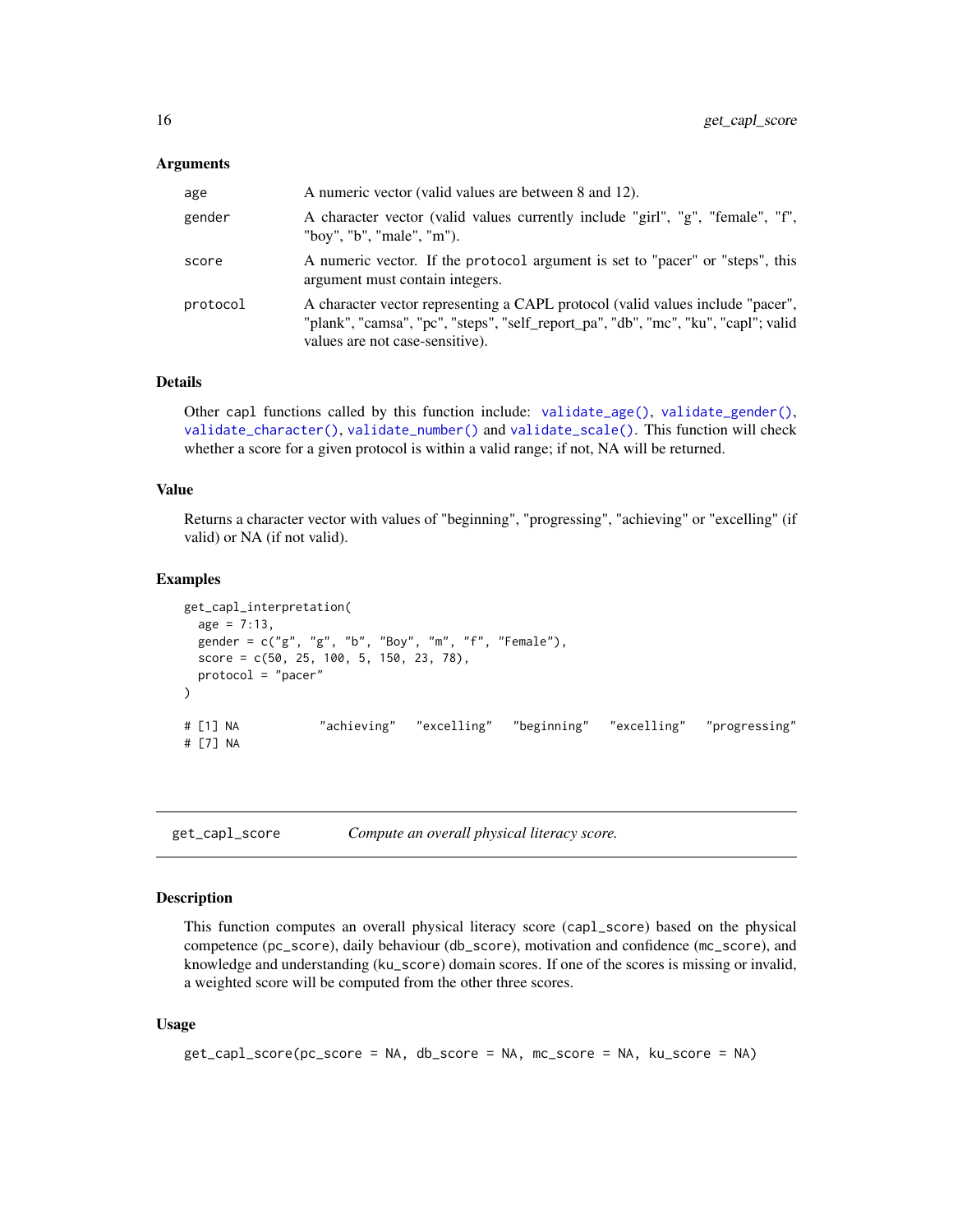# <span id="page-16-0"></span>get\_db\_score 17

#### **Arguments**

| pc_score | A numeric vector (valid values are between 0 and 30).           |
|----------|-----------------------------------------------------------------|
| db_score | A numeric (integer) vector (valid values are between 0 and 30). |
| mc score | A numeric vector (valid values are between 0 and 30).           |
| ku_score | A numeric vector (valid values are between 0 and 10).           |

# Details

Other capl functions called by this function include: [validate\\_number\(\)](#page-41-2), [validate\\_integer\(\)](#page-40-1) and [validate\\_domain\\_score\(\)](#page-39-2).

# Value

Returns a numeric vector with values between 0 and 100 (if valid) or NA (if not valid).

#### Examples

```
get_capl_score(
  pc_score = c(20, 15, 12, 5, 31),
  db_score = c(20, 15, 6, 4.1, 25),
  mc\_score = c(20, 20, 19, 15.4, 25),
  ku\_score = c(11, 4, 5, 7.8, 10)\mathcal{L}# [1] 66.66667 54.00000 42.00000 40.28571 85.71429
```
<span id="page-16-1"></span>get\_db\_score *Compute a daily behaviour domain score.*

#### Description

This function computes a daily behaviour domain score (db\_score) based on the step and selfreported physical activity scores. This score is used to compute the overall physical literacy score (capl\_score).

#### Usage

```
get_db_score(step_score = NA, self_report_pa_score = NA)
```
#### Arguments

step\_score A numeric (integer) vector representing the pedometer steps score (valid values are integers between 0 and 25).

self\_report\_pa\_score

A numeric (integer) vector representing the self-reported physical activity score (valid values are integers between 0 and 5).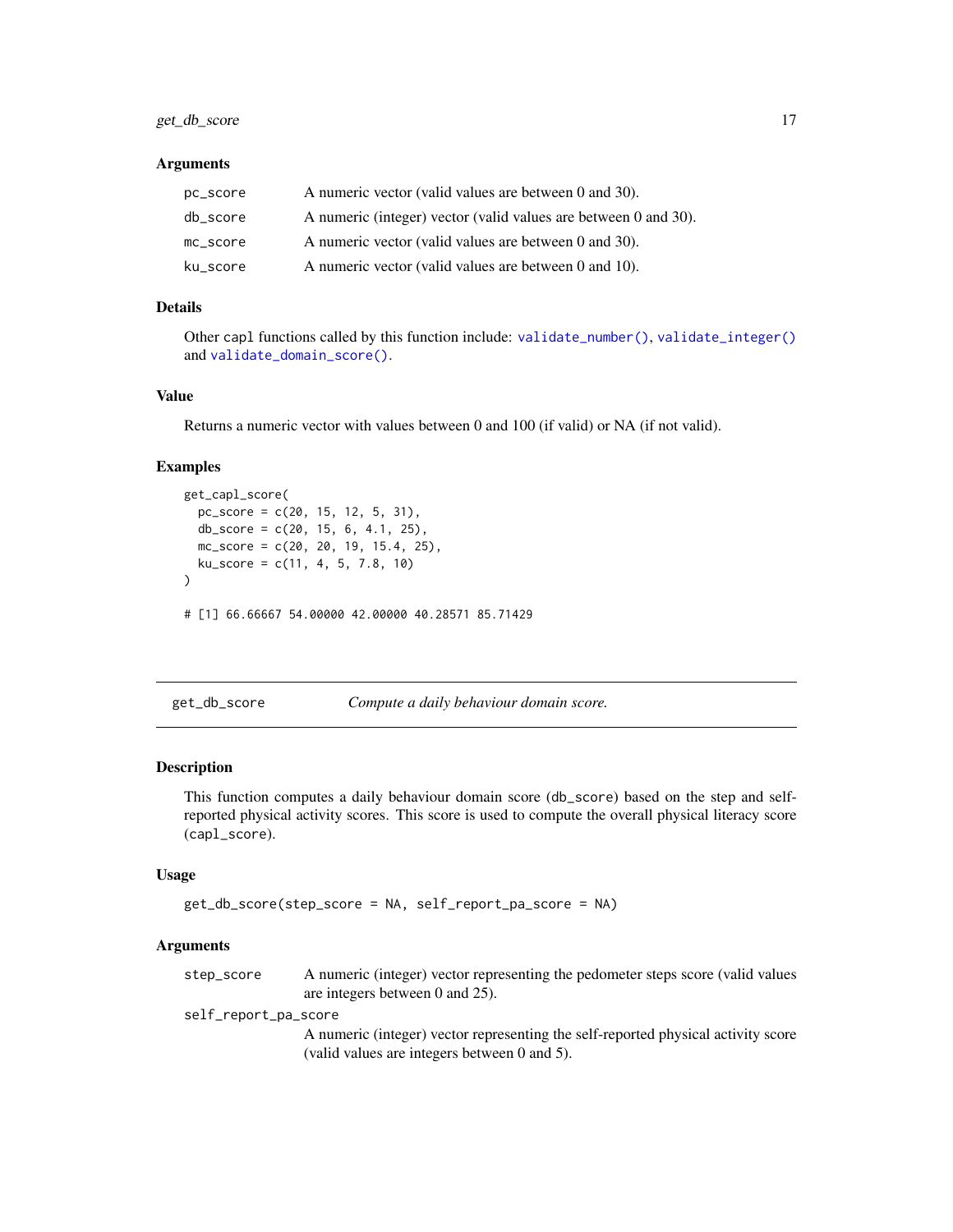# <span id="page-17-0"></span>Details

Other capl functions called by this function include: [validate\\_scale\(\)](#page-41-1).

#### Value

Returns a numeric (integer) vector with values between 0 and 30 (if valid) or NA (if not valid).

# Examples

```
get_db_score(
  step\_score = c(20, 6, 13, 5, NA, 4.5),self\_report\_pa\_score = c(3, 2, 1, 4, 7, 3)\lambda# [1] 23 8 14 9 NA NA
```
<span id="page-17-1"></span>get\_fill\_in\_the\_blanks\_score

*Compute a fill in the blanks score.*

# Description

This function computes a score (fill\_in\_the\_blanks\_score) for responses to the fill in the blanks items (story about Sally) in [the CAPL-2 Questionnaire.](https://www.capl-eclp.ca/wp-content/uploads/2018/02/CAPL-2-questionnaire.pdf) This score is used to compute the knowledge and understanding domain score (ku\_score).

# Usage

```
get_fill_in_the_blanks_score(
 pa_is = NA,pa_is_also = NA,
 improve = NA,
  increase = NA,
 when_cooling_down = NA,
 heart_rate = NA,
  version = 2
)
```
#### Arguments

| pa_is      | A vector representing a response to the first fill in the blank item (correct answers<br>are $1, 7$ , "Fun" or "Good").  |
|------------|--------------------------------------------------------------------------------------------------------------------------|
| pa_is_also | A vector representing a response to the second fill in the blank item (correct<br>answers are $1, 7$ , "Fun" or "Good"). |
| improve    | A vector representing a response to the third fill in the blank item (correct an-<br>swers are 3 or "Endurance").        |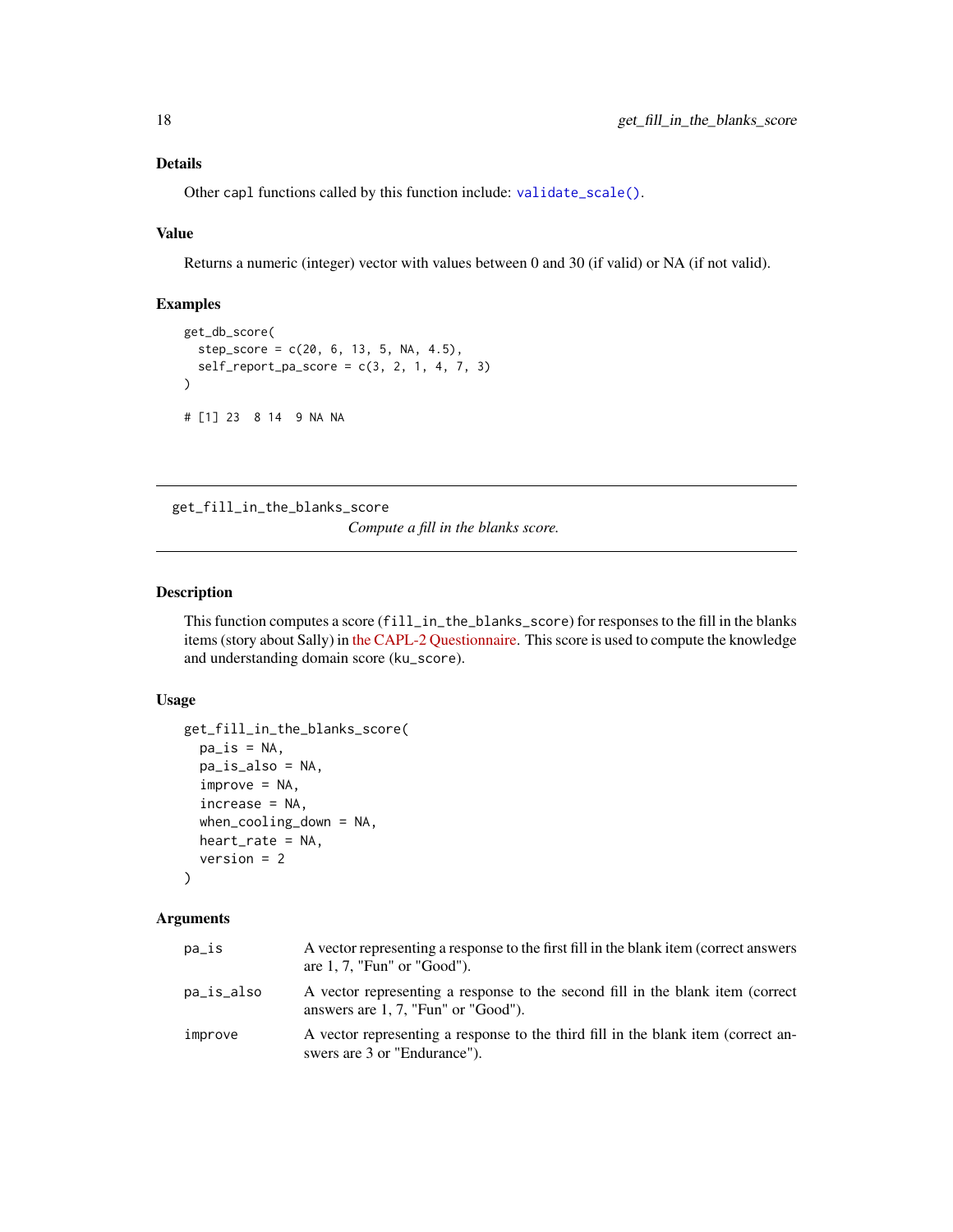<span id="page-18-0"></span>

| increase          | A vector representing a response to the fourth fill in the blank item (correct<br>answers are 8 or "Strength").                                                                                                                    |
|-------------------|------------------------------------------------------------------------------------------------------------------------------------------------------------------------------------------------------------------------------------|
| when_cooling_down |                                                                                                                                                                                                                                    |
|                   | A vector representing a response to the fifth fill in the blank item (correct an-<br>swers are 2 or "Stretches").                                                                                                                  |
| heart_rate        | A vector representing a response to the sixth fill in the blank item (correct an-<br>swers are 4 or "Pulse").                                                                                                                      |
| version           | An optional numeric (integer) vector representing the version of CAPL. This<br>argument is set to 2 by default. If set to 1, the when cooling down parameter<br>will be ignored and the score re-weighted so that it's out of six. |

# Details

The following integers represent the responses for the items/arguments in this function:

- $\bullet$  1 = Fun
- $2 =$  Stretches
- $\bullet$  3 = Endurance
- $\bullet$  4 = Pulse
- $5 =$  Breathing
- $6$  = Flexibility
- $7 = Good$
- $8 =$  Strength
- $\bullet$  9 = Bad
- $\bullet$  10 = Sport

Other capl functions called by this function include: [get\\_binary\\_score\(\)](#page-5-1).

# Value

Returns a numeric (integer) vector with values between 0 and 5 (if valid) or NA (if not valid).

```
get_fill_in_the_blanks_score(
 pa_is = c(2, 3, "fun", 9),pa_is_also = c(2, 5, "Fun", 9),improve = c(1, 3, 10, "Endurance"),increase = c(2, 3.5, "strength", "strength"),when_cooling_down = c("stretches", 9, 2, ""),heart_rate = c(3, 9, 4, "pulse")\mathcal{L}# [1] 0 1 3 1
```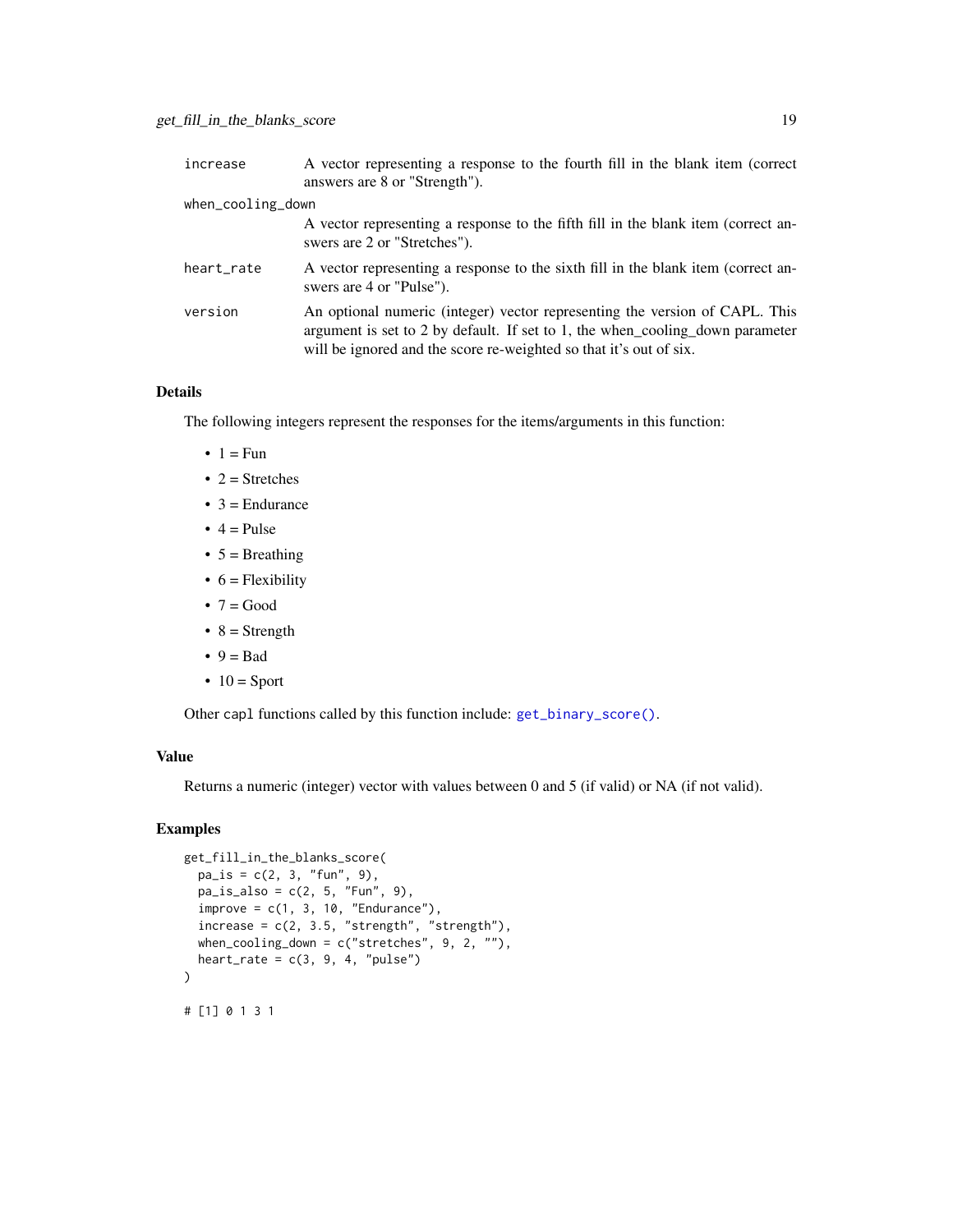```
get_intrinsic_motivation_score
```
*Compute an intrinsic motivation score.*

# Description

This function computes an intrinsic motivation score (intrinsic\_motivation\_score) for responses to items 1-3 of the the Behavioral Regulation in Exercise Questionnaire (BREQ) as they appear in [the CAPL-2 Questionnaire.](https://www.capl-eclp.ca/wp-content/uploads/2018/02/CAPL-2-questionnaire.pdf) This score is used to compute the motivation and confidence domain score (mc\_score).

#### Usage

```
get_intrinsic_motivation_score(
  why_active1 = NA,
  why_active2 = NA,
  why_active3 = NA
\mathcal{L}
```
# Arguments

| why_active1 | A numeric (integer) vector representing a response to BREQ item 1 (valid values<br>are integers between 1 and 5). |
|-------------|-------------------------------------------------------------------------------------------------------------------|
| why_active2 | a numeric (integer) vector representing a response to BREQ item 2 (valid values<br>are integers between 1 and 5). |
| why_active3 | a numeric (integer) vector representing a response to BREQ item 3 (valid values<br>are integers between 1 and 5). |

# Details

Other capl functions called by this function include: [validate\\_scale\(\)](#page-41-1).

Valid values (integers between 1 and 5) represent the following responses:

- $\bullet$  1 = Not true for me
- $2 =$  Not really true for me
- $3 =$  Sometimes true for me
- $\bullet$  4 = Often true for me
- $5 = \text{Very true for me}$

#### Value

Returns a numeric vector with values between 1.5 and 7.5 (if valid) or NA (if not valid).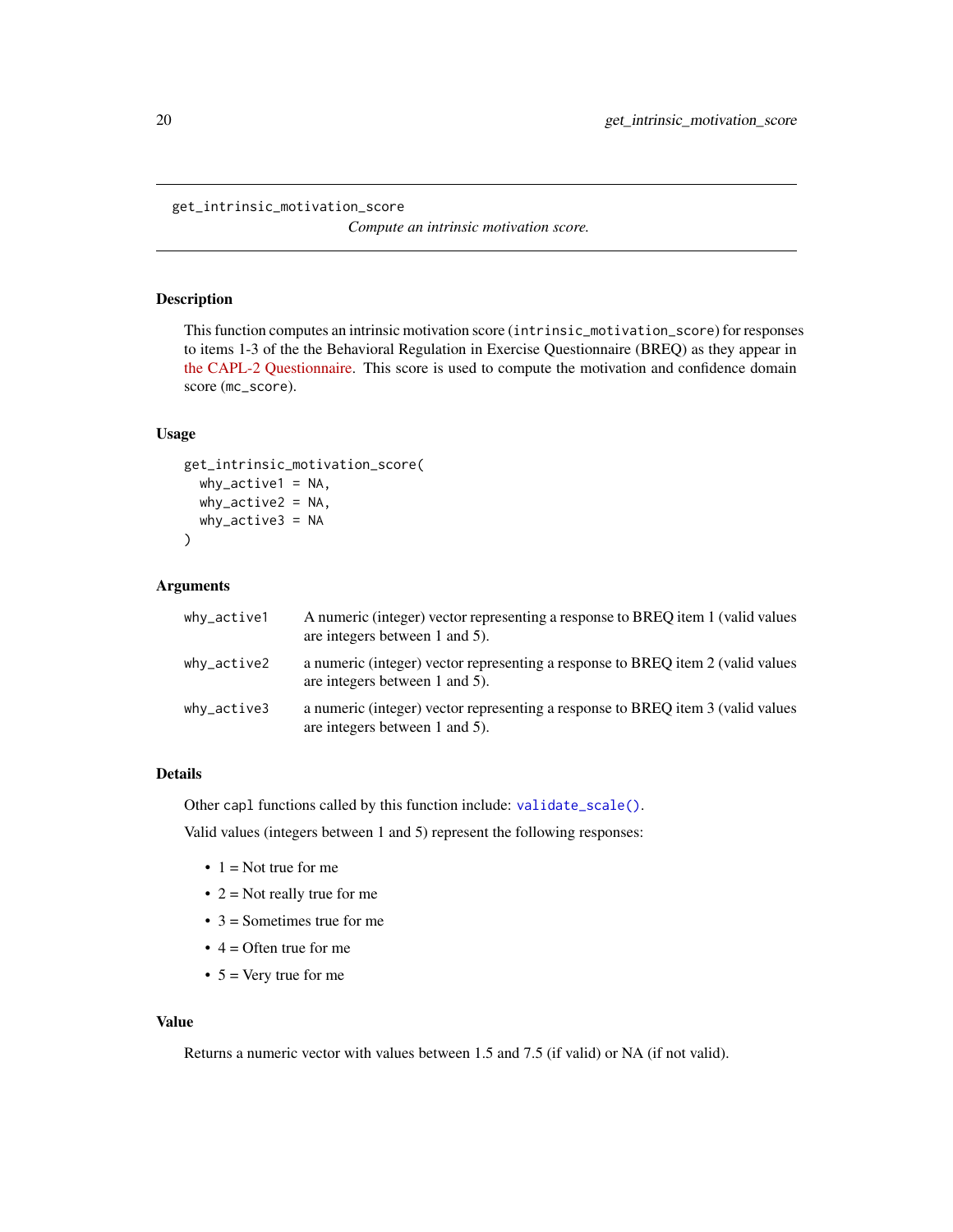<span id="page-20-0"></span>get\_ku\_score 21

#### Examples

```
get_intrinsic_motivation_score(
 why_active1 = c(4, 3, 6, 5, "2"),
 why_active2 = c(1:5),
 why_active3 = c(1, 5, 4, 3, 3))
# [1] 3 5 NA 6 5
```
<span id="page-20-1"></span>

get\_ku\_score *Compute a knowledge and understanding domain score.*

# **Description**

This function computes a knowledge and understanding domain score (ku\_score) based on the physical activity guideline (pa\_guideline\_score), cardiorespiratory fitness means (crf\_means\_score), muscular strength and endurance means (ms\_score), sports skill (sports\_skill\_score) and fill in the blanks (fill\_in\_the\_blanks\_score) scores. If one of the scores is missing or invalid, a weighted domain score will be computed from the other four scores. This score is used to compute the overall physical literacy score (capl\_score).

#### Usage

```
get_ku_score(
  pa_guideline_score = NA,
  crf_means_score = NA,
  ms_means_score = NA,
  sports_skill_score = NA,
  fill_in_the_blanks_score = NA
)
```
#### Arguments

```
pa_guideline_score
                  A numeric (integer) vector (valid values are between 0 and 1).
crf_means_score
                  A numeric (integer) vector (valid values are between 0 and 1).
ms_means_score A numeric (integer) vector (valid values are between 0 and 1).
sports_skill_score
                  A numeric (integer) vector (valid values are between 0 and 1).
fill_in_the_blanks_score
                  A numeric (integer) vector (valid values are between 0 and 6).
```
#### Details

Other capl functions called by this function include: [validate\\_scale\(\)](#page-41-1).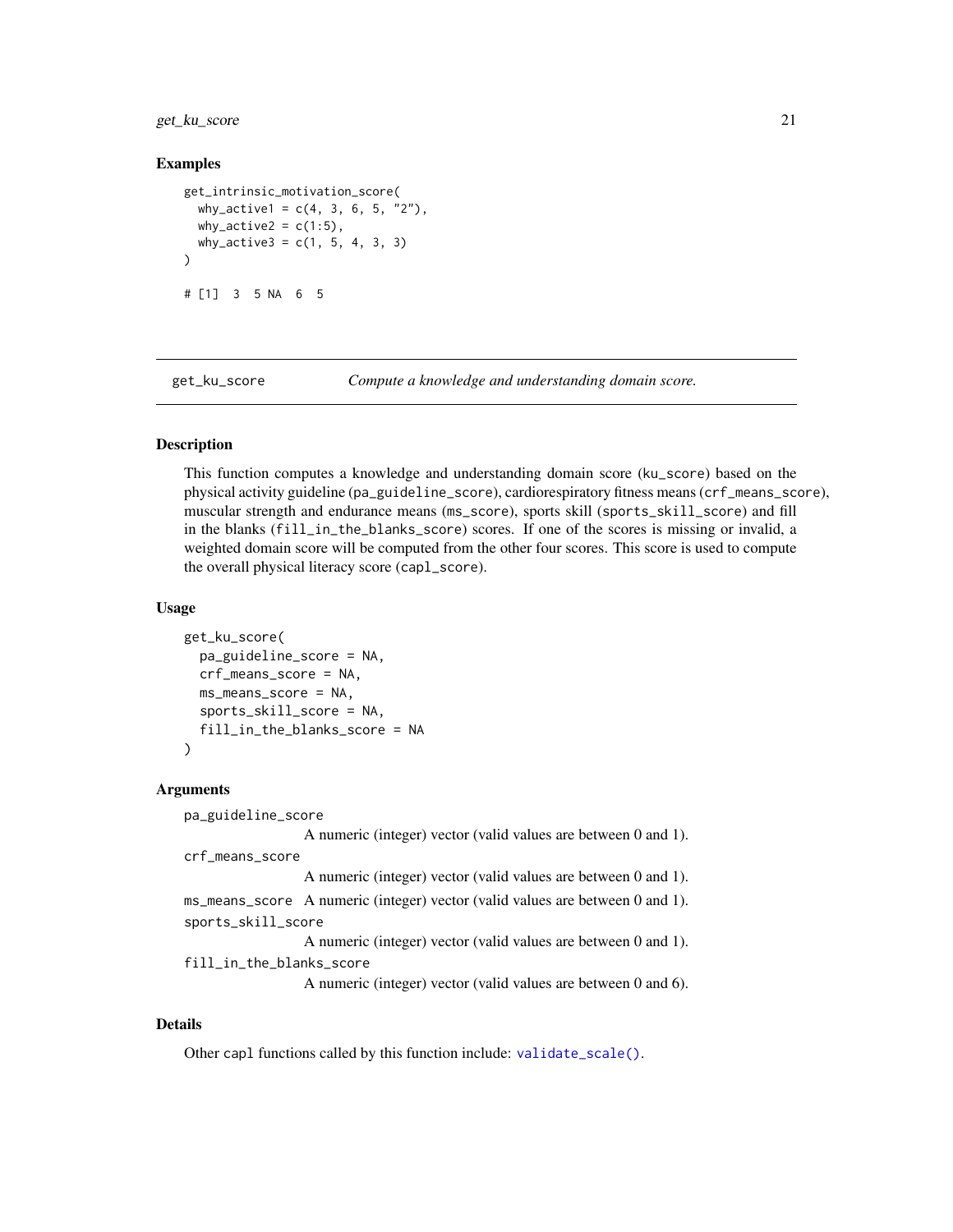# Value

Returns a numeric vector with values between 0 and 10 (if valid) or NA (if not valid).

# Examples

```
get_ku_score(
  pa\_guideline\_score = c(1, 0, 1, 1, NA),crf_{\text{means\_score}} = c(0, 1, \sqrt{"", 2, 1}),ms\_means\_score = c(1, 1, 1, 0, 0),sports_skill_score = c(0, 0, 1, 0, 1),
  fill\_in\_the\_blanks\_score = c(5, 6, 3, 1, 2))
# [1] 7.000000 8.000000 6.666667 2.222222 4.444444
```
<span id="page-21-1"></span>get\_mc\_score *Compute a motivation and confidence domain score.*

#### Description

This function computes a motivation and confidence domain score (mc\_score) based on the predilection (predilection\_score), adequacy (adequacy\_score), intrinsic motivation (intrinsic\_motivation\_score) and physical activity competence (pa\_competence\_score) scores. If one of the scores is missing or invalid, a weighted domain score will be computed from the other three scores. This score is used to compute the overall physical literacy score (capl\_score).

# Usage

```
get_mc_score(
  predilection_score = NA,
  adequacy_score = NA,
  intrinsic_motivation_score = NA,
 pa_competence_score = NA
\lambda
```
# Arguments

```
predilection_score
                  A numeric vector (valid values are between 1.8 and 7.5).
adequacy_score A numeric vector (valid values are between 1.8 and 7.5).
intrinsic_motivation_score
                  A numericvector (valid values are between 1.5 and 7.5).
pa_competence_score
                 A numeric vector (valid values are between 1.5 and 7.5).
```
<span id="page-21-0"></span>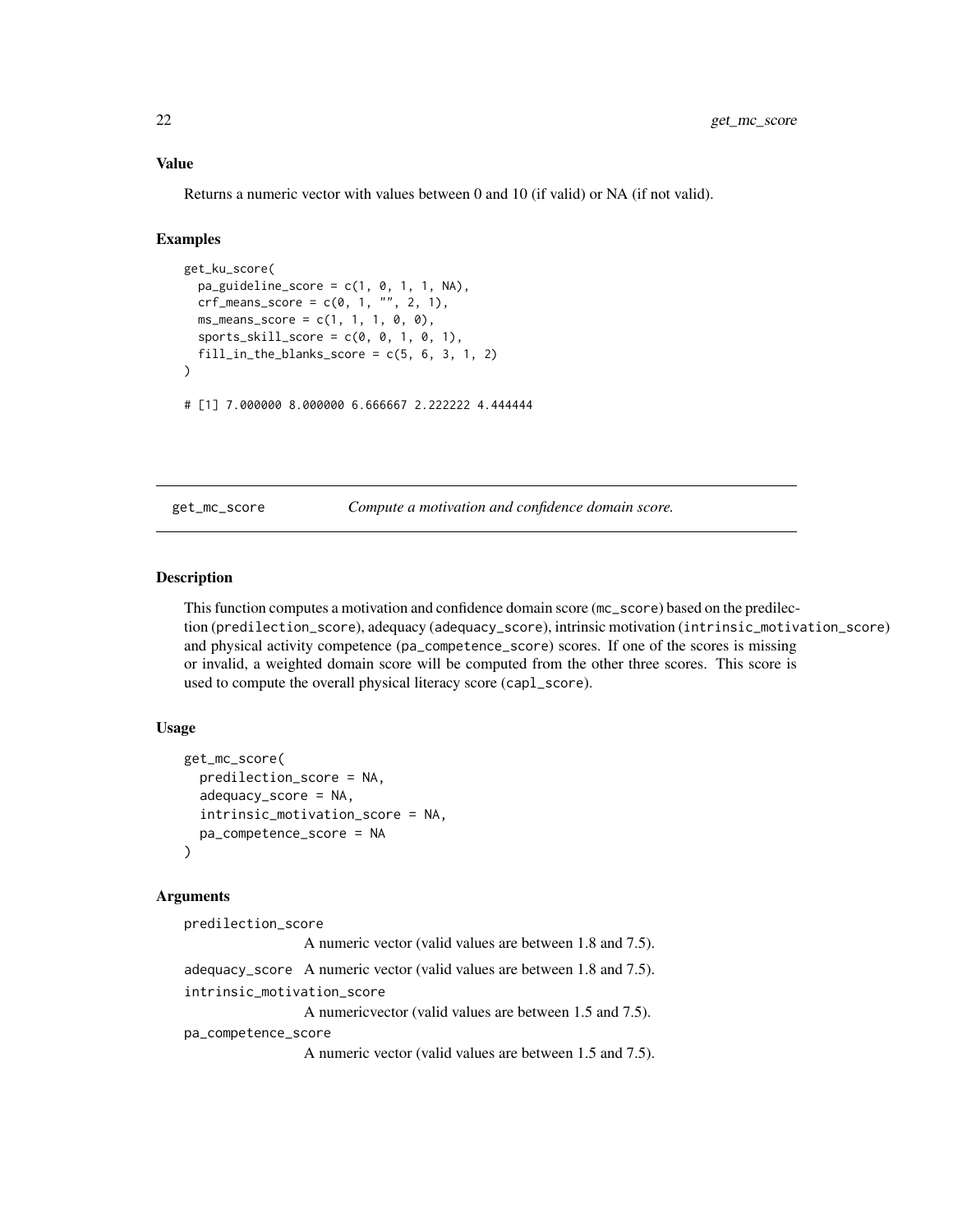# <span id="page-22-0"></span>Details

Other capl functions called by this function include: [validate\\_number\(\)](#page-41-2).

#### Value

Returns a numeric vector with values between 0 and 30 (if valid) or NA (if not valid).

# Examples

```
get_mc_score(
 predilection_score = c(7, 7.5, 5, 8, 4),
 adequacy_score = c(NA, 5, 3, 1, 4),intrinsic_motivation_score = c(5, 7.5, 4, 2, 3.5),pa\_complete\_score = c(6, 3, 6, 7, 2)\mathcal{E}# [1] 24.0 23.0 18.0 NA 13.5
```
<span id="page-22-1"></span>get\_missing\_capl\_variables

*Add required CAPL-2 variables to a data frame of raw data if they are missing.*

#### Description

This function adds required CAPL-2 variables (see Details for a full list) to a data frame of raw data if they are missing. When missing variables are added, the values for a given missing variable are set to NA. This function is called within [get\\_capl\(\)](#page-9-1) so that CAPL-2 score and interpretation computations will run without errors in the presence of missing variables.

# Usage

get\_missing\_capl\_variables(raw\_data = NULL)

# Arguments

raw\_data a data frame of raw CAPL-2 data.

# Details

The required CAPL-2 variables include:

- age
- gender
- pacer\_lap\_distance
- pacer\_laps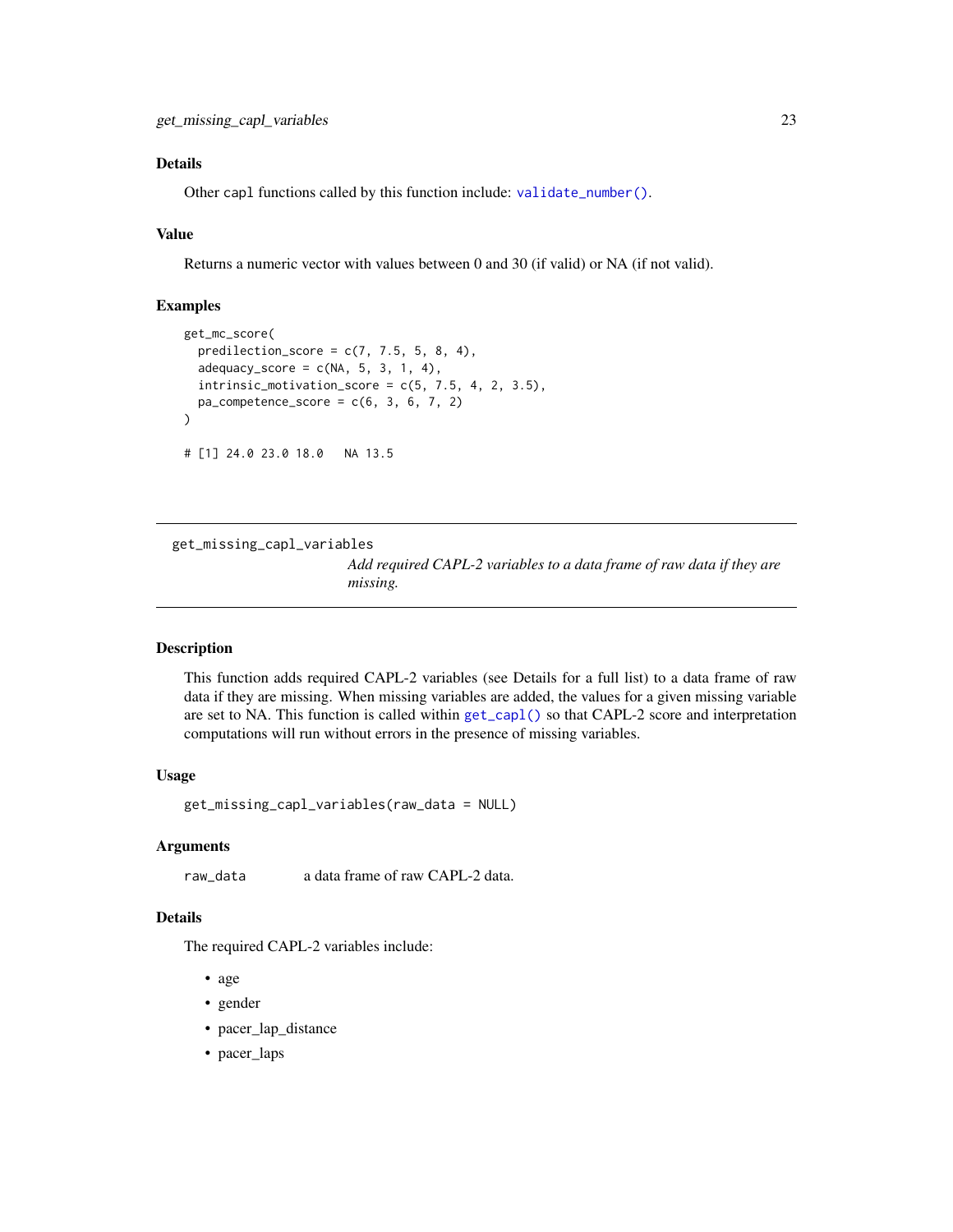- plank\_time
- camsa\_skill\_score1
- camsa\_time1
- camsa\_skill\_score2
- camsa\_time2
- steps1
- time\_on1
- time\_off1
- non\_wear\_time1
- steps2
- time\_on2
- time\_off2
- non\_wear\_time2
- steps3
- time\_on3
- time\_off3
- non\_wear\_time3
- steps4
- time\_on4
- time\_off4
- non\_wear\_time4
- steps5
- time\_on5
- time\_off5
- non\_wear\_time5
- steps6
- time\_on6
- time\_off6
- non\_wear\_time6
- steps7
- time\_on7
- time\_off7
- non\_wear\_time7
- self\_report\_pa
- csappa1
- csappa2
- csappa3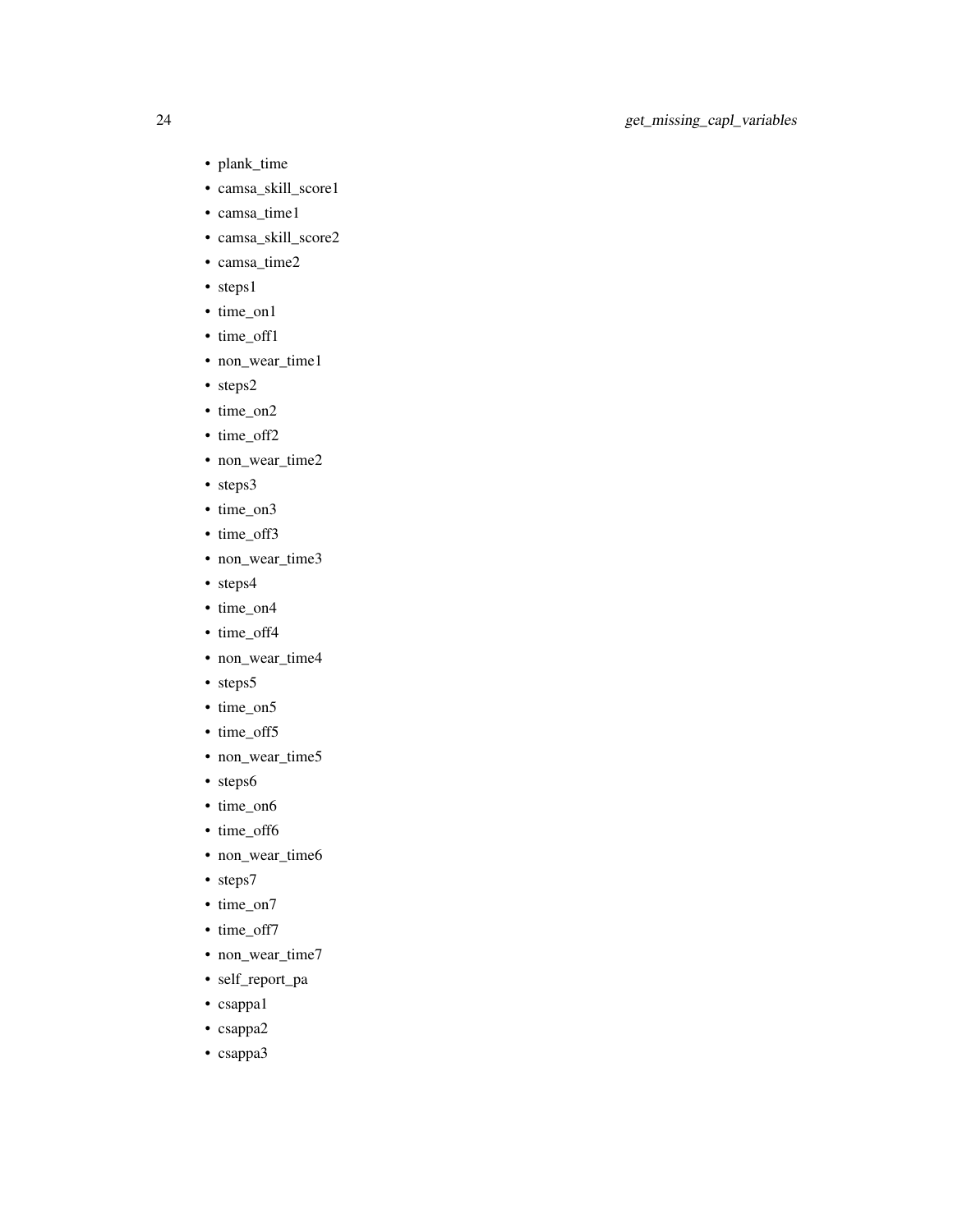- <span id="page-24-0"></span>• csappa4
- csappa5
- csappa6
- why\_active1
- why\_active2
- why\_active3
- feelings\_about\_pa1
- feelings\_about\_pa2
- feelings\_about\_pa3
- pa\_guideline
- crf\_means
- ms\_means
- sports\_skill
- pa\_is
- pa\_is\_also
- improve
- increase
- when\_cooling\_down
- heart\_rate

Examining the structure (see [str\(\)](#page-0-0)) of some CAPL-2 demo data (see [get\\_capl\\_demo\\_data\(\)](#page-11-1)) provides additional information about these variables.

# Value

returns a merged data frame of raw data and missing required CAPL-2 variables (values are set to NA).

```
raw_data <- get_missing_capl_variables(raw_data)
```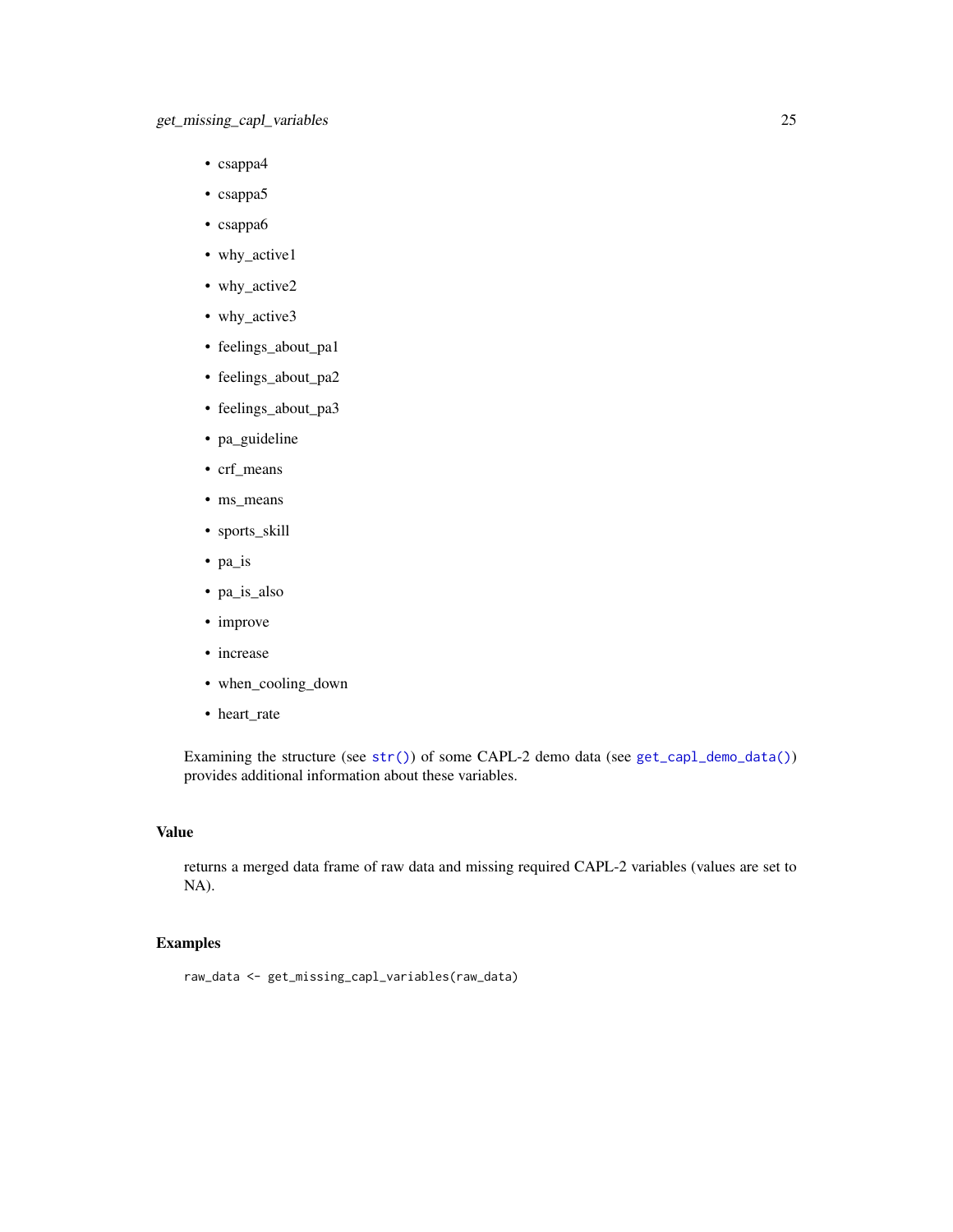<span id="page-25-1"></span><span id="page-25-0"></span>get\_pacer\_20m\_laps *Convert PACER shuttle run laps to their equivalent in 20-metre laps.*

#### Description

This function converts PACER (Progressive Aerobic Cardiovascular Endurance Run) shuttle run laps to their equivalent in 20-metre laps (pacer\_laps\_20m). If laps are already 20-metre laps, they are returned unless outside the valid range (1-229). This variable is used to compute the PACER score (pacer\_score).

# Usage

```
get_pacer_20m_laps(lap_distance = NA, laps_run = NA)
```
# Arguments

| lap_distance | A numeric (integer) vector (valid values are 15 or 20).                                                                                                                             |
|--------------|-------------------------------------------------------------------------------------------------------------------------------------------------------------------------------------|
| laps_run     | A numeric (integer) vector (if $1ap\_distance = 15$ , valid values are integers<br>between 1 and 298; if $lap\_distance = 20$ , valid values are integers between 1<br>and $229$ ). |

# Details

Other capl functions called by this function include: [validate\\_integer\(\)](#page-40-1) and [validate\\_scale\(\)](#page-41-1).

# Value

Returns a numeric (integer) vector with values between 1 and 229 (if valid) or NA (if not valid).

```
get_pacer_20m_laps(
 lap_distance = c(15, 20, NA, "15", 20.5),
 laps_run = rep(100, 5))
# [1] 77 100 NA 77 NA
```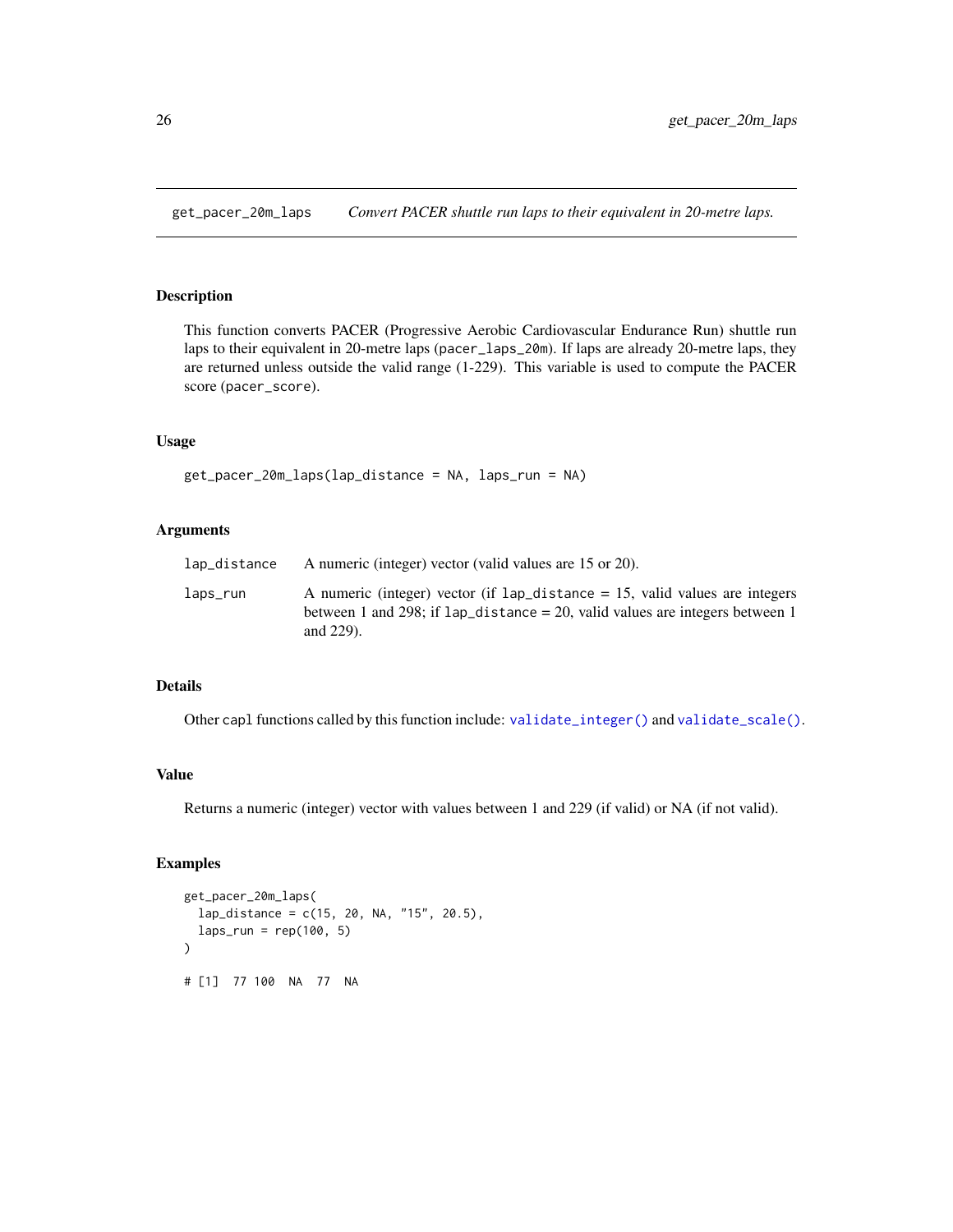#### <span id="page-26-1"></span><span id="page-26-0"></span>Description

This function computes a PACER (Progressive Aerobic Cardiovascular Endurance Run) score (pacer\_score) based on the number of PACER laps run at a 20-metre distance. This score is used to compute the physical competence domain score variable (pc\_score).

#### Usage

```
get_pacer_score(pacer_laps_20m = NA)
```
#### Arguments

pacer\_laps\_20m A numeric (integer) vector (valid values between 1 and 229).

# Details

Other capl functions called by this function include: [validate\\_scale\(\)](#page-41-1) and [validate\\_integer\(\)](#page-40-1).

#### Value

Returns a numeric (integer) vector with values between 0 and 10 (if valid) or NA (if not valid).

#### Examples

get\_pacer\_score(c(1, 6, 12, 18, NA, 46, 31, 45.1))

# [1] 0 1 2 3 NA 9 6 NA

<span id="page-26-2"></span>get\_pa\_competence\_score

*Compute a physical activity competence score.*

# Description

This function computes a physical activity competence score (pa\_competence\_score) for responses to items 4-6 of the the Behavioral Regulation in Exercise Questionnaire (BREQ) as they appear in [the CAPL-2 Questionnaire.](https://www.capl-eclp.ca/wp-content/uploads/2018/02/CAPL-2-questionnaire.pdf) This score is used to compute the motivation and confidence domain score (mc\_score).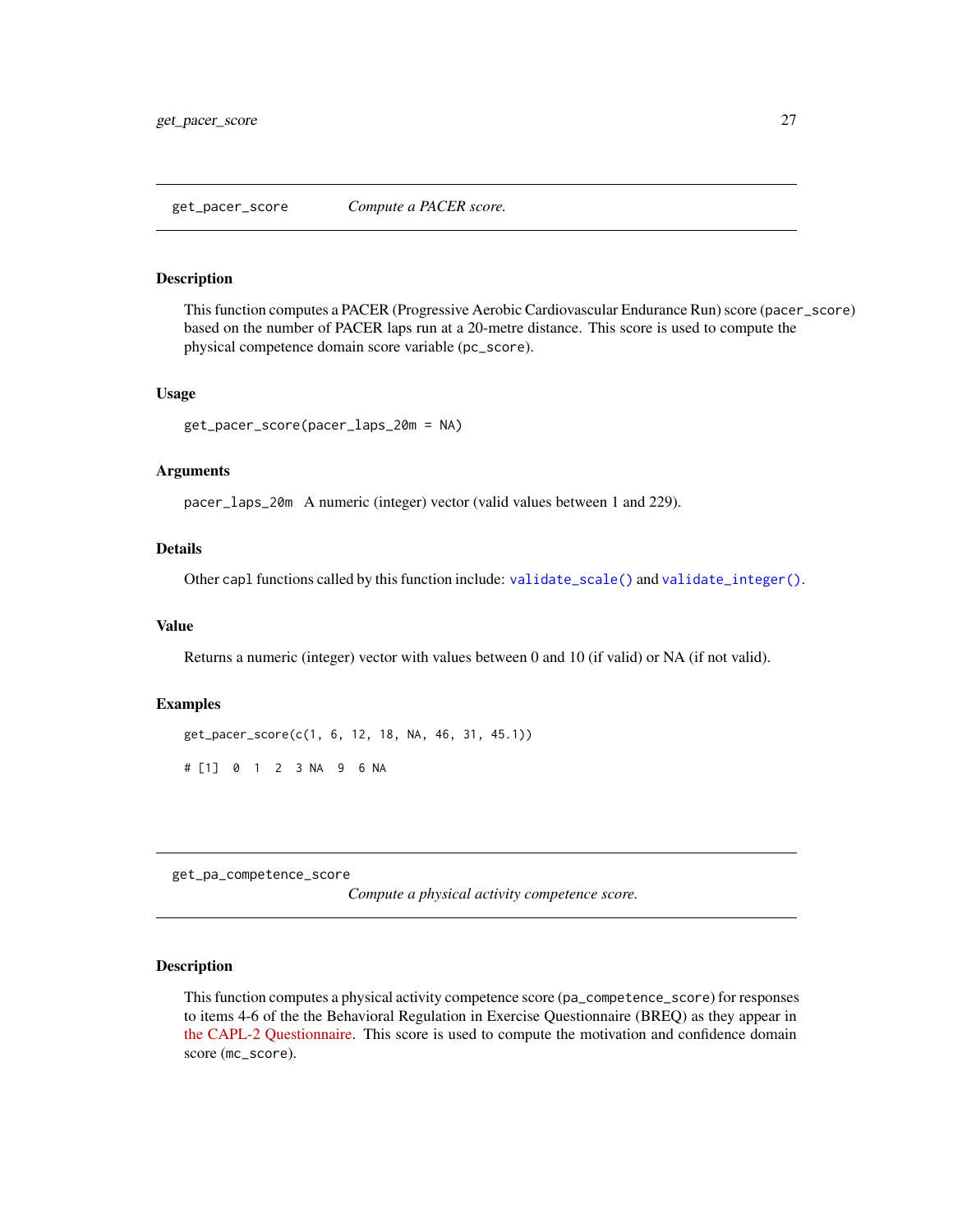#### Usage

```
get_pa_competence_score(
  feelings_about_pa1 = NA,
  feelings_about_pa2 = NA,
  feelings_about_pa3 = NA
\lambda
```
# Arguments

```
feelings_about_pa1
```
A numeric (integer) vector representing a response to BREQ item 4 (valid values are integers between 1 and 5).

```
feelings_about_pa2
```
A numeric (integer) vector representing a response to BREQ item 5 (valid values are integers between 1 and 5).

#### feelings\_about\_pa3

A numeric (integer) vector representing a response to BREQ item 6 (valid values are integers between 1 and 5).

# Details

Other capl functions called by this function include: [validate\\_scale\(\)](#page-41-1).

Valid elements (integers between 1 and 5) represent the following responses:

- $\bullet$  1 = Not true for me
- $2 =$  Not really true for me
- $3 =$  Sometimes true for me
- $\bullet$  4 = Often true for me
- $5 = \text{Very true}$  for me

# Value

Returns a numeric vector with values between 1.5 and 7.5 (if valid) or NA (if not valid).

```
get_pa_competence_score(
 feelings_about_pa1 = c(4, 3, 6, 5, "2"),
 feelings_about_pa2 = c(1:5),
 feelings_about_pa3 = c(1, 5, 4, 3, 3)
)
# [1] 3 5 NA 6 5
```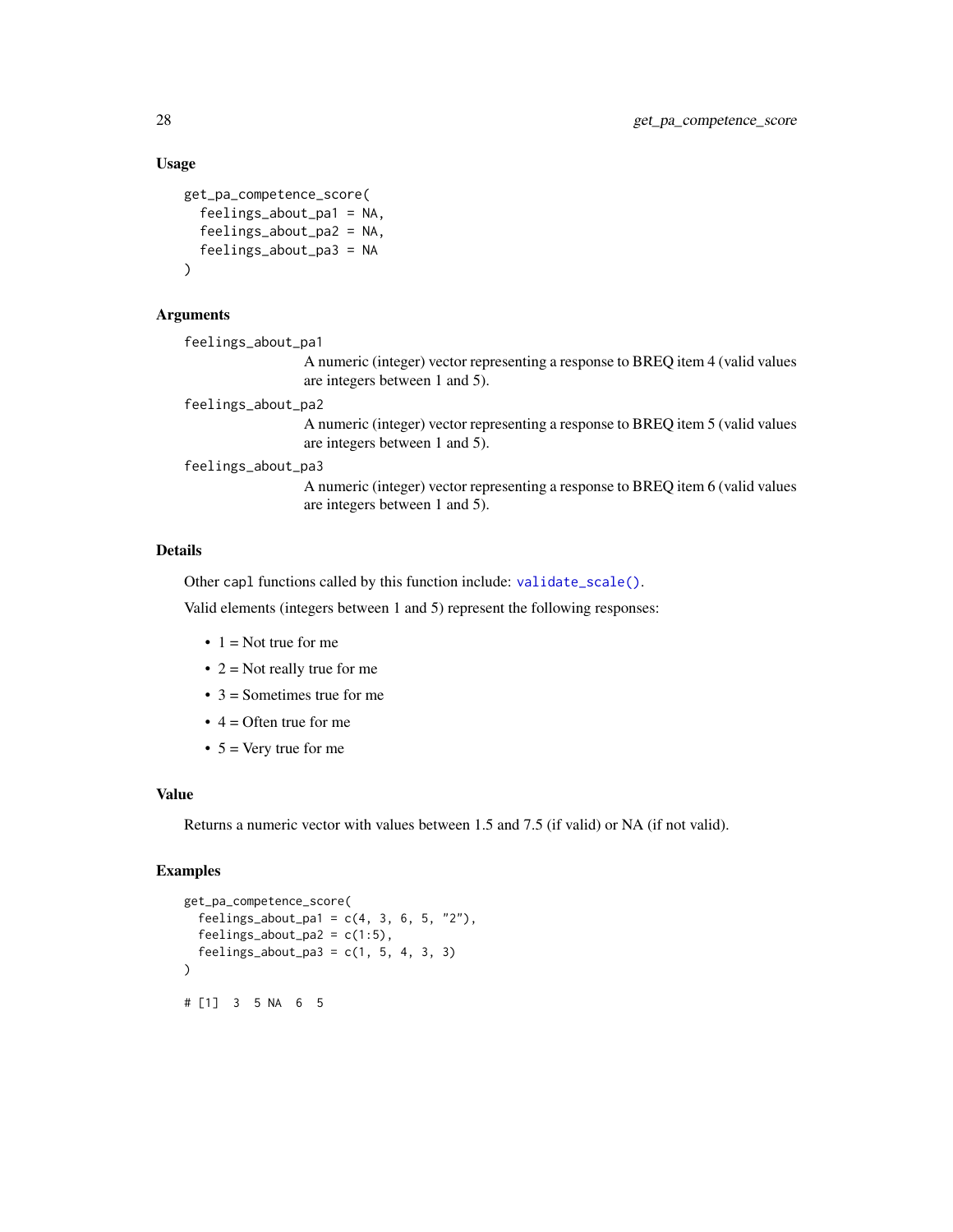# <span id="page-28-1"></span><span id="page-28-0"></span>Description

This function computes a physical competence domain score (pc\_score) based on the PACER (Progressive Aerobic Cardiovascular Endurance Run), plank and CAMSA (Canadian Agility and Movement Skill Assessment) scores. If one protocol score is missing or invalid, a weighted domain score will be computed from the other two protocol scores. This score is used to compute the physical competence domain score (pc\_score).

# Usage

```
get_pc_score(pacer_score = NA, plank_score = NA, camsa_score = NA)
```
#### Arguments

| pacer_score | A numeric (integer) vector representing the PACER score (valid values are inte-<br>gers between 0 and 10).              |
|-------------|-------------------------------------------------------------------------------------------------------------------------|
| plank_score | a numeric (integer) vector representing the plank score (valid values are integers<br>between $0$ and $10$ ).           |
| camsa_score | A numeric vector representing the best CAMSA skill + skill score divided by<br>2.8 (valid values are between 0 and 10). |

# Details

Other capl functions called by this function include: [validate\\_scale\(\)](#page-41-1).

### Value

Returns a numeric vector with values between 0 and 30 (if valid) or NA (if not valid).

```
get_pc_score(
 pacer_score = c(1, 5, 8, 10, NA),plank_score = c(4, 5, 5, 6, 9),camsa_score = c(-1, 0, 6, 4, 3))
# [1] 7.5 10.0 19.0 20.0 18.0
```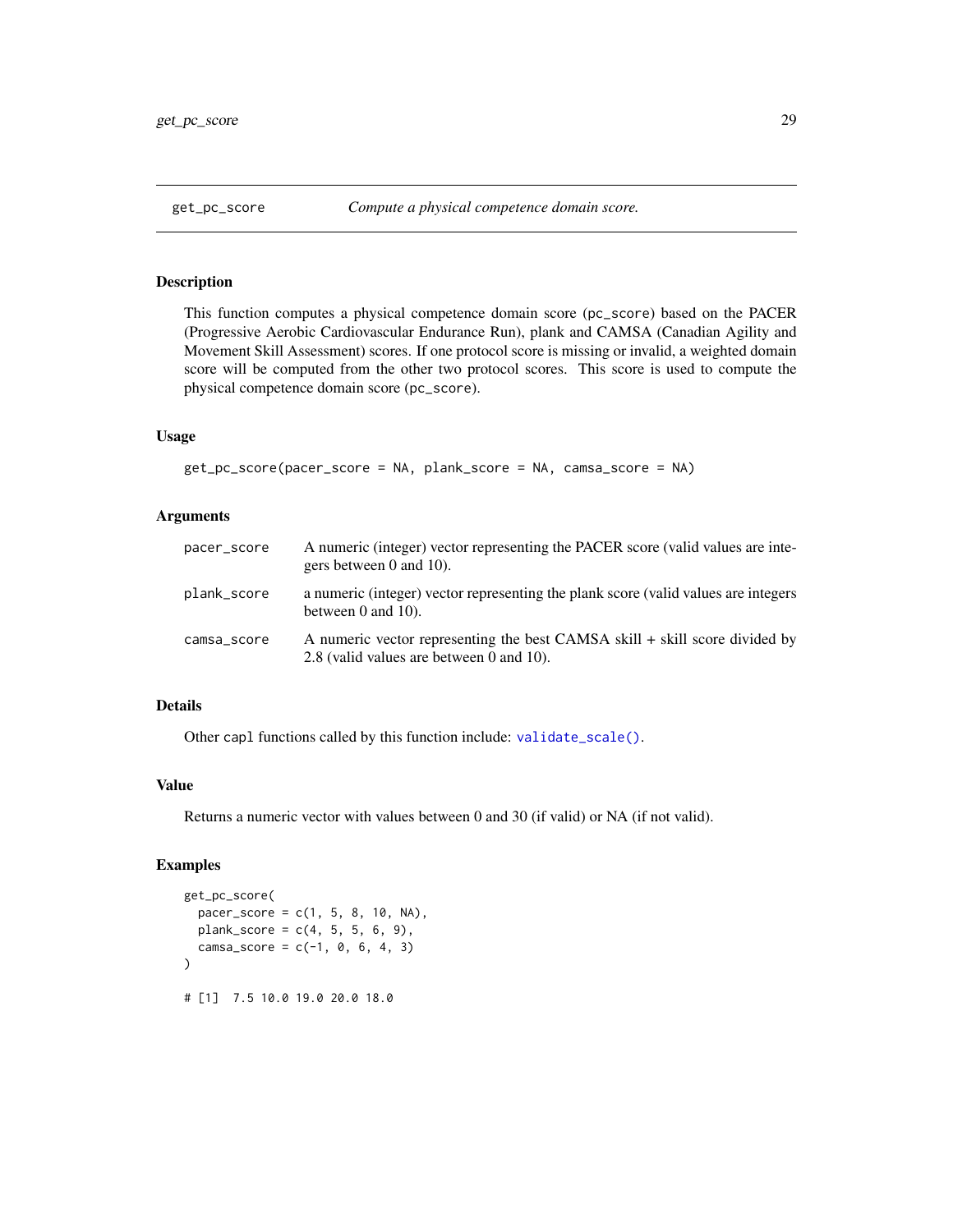```
get_pedometer_wear_time
```
*Compute pedometer wear time in decimal hours for a given day.*

# Description

This function computes pedometer wear time in decimal hours for a given day (e.g., wear\_time1). This variable is used to compute the step\_average variable and the step score (step\_score).

#### Usage

```
get_pedometer_wear_time(time_on = NA, time_off = NA, non_wear_time = NA)
```
#### Arguments

| time_on       | A character vector representing the time (in 12- or 24-hour clock format) when<br>the pedometer was first worn on a given day.         |
|---------------|----------------------------------------------------------------------------------------------------------------------------------------|
| time_off      | A character vector representing the time (in 12- or 24-hour clock format) when<br>the pedometer was removed at the end of a given day. |
| non_wear_time | A numeric vector representing the total time (in minutes) the pedometer was not<br>worn during waking hours on a given day.            |

#### Details

Other capl functions called by this function include: [get\\_24\\_hour\\_clock\(\)](#page-3-1) and [validate\\_number\(\)](#page-41-2).

#### Value

Returns a numeric vector with values  $\geq 0$  (if valid) or NA (if not valid).

```
get_pedometer_wear_time(
  time_on = c("6:23", "5:50 am", NA),
  time_off = c("21:37", "9:17pm", ""),
  c(60, 90, 0)
\mathcal{L}# [1] 14.23 13.95 NA
```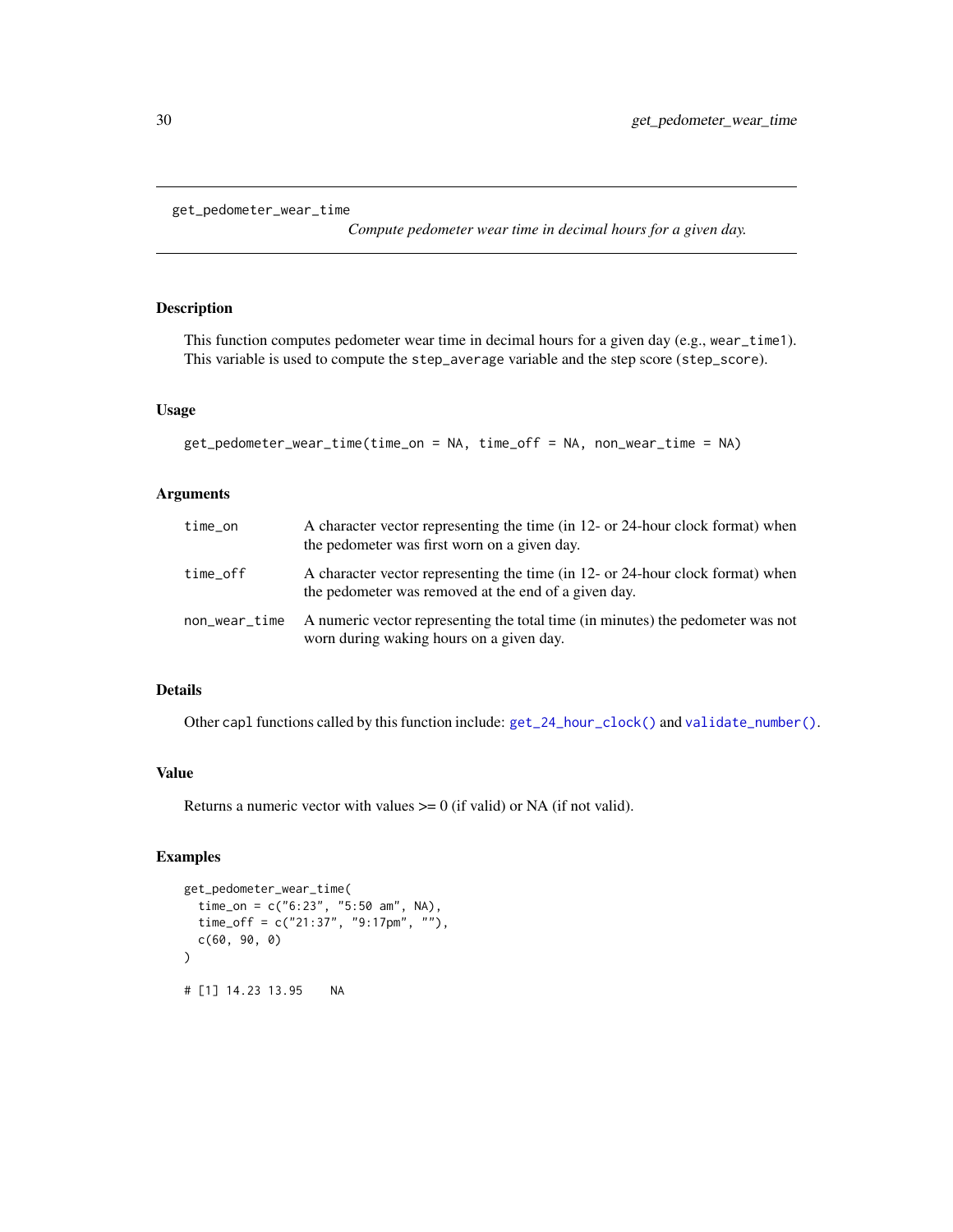#### <span id="page-30-1"></span><span id="page-30-0"></span>Description

This function computes a plank score (plank\_score) based on the duration of time (in seconds) for which a plank is held. This score is used to compute the physical competence domain score (pc\_score).

#### Usage

```
get_plank_score(plank_time = NA)
```
#### Arguments

plank\_time A numeric vector representing time (in seconds).

#### Details

Other capl functions called by this function include: [validate\\_number\(\)](#page-41-2).

# Value

Returns a numeric vector with values between 0 and 10 (if valid) or NA (if not valid).

#### Examples

```
get_plank_score(c(120.5, 75.6, 40, 10.99, 90))
```

```
# [1] 10 6 3 0 8
```
<span id="page-30-2"></span>get\_predilection\_score

*Compute a predilection score.*

# Description

This function computes a predilection score (predilection\_score) for responses to items 1, 3 and 5 of the CSAPPA (Children's Self-Perceptions of Adequacy in and Predilection for Physical Activity; Hay, 1992) Questionnaire as they appear in [the CAPL-2 Questionnaire.](https://www.capl-eclp.ca/wp-content/uploads/2018/02/CAPL-2-questionnaire.pdf) This score is used to compute the motivation and confidence domain score (mc\_score).

# Usage

```
get_predilection_score(csappa1 = NA, csappa3 = NA, csappa5 = NA)
```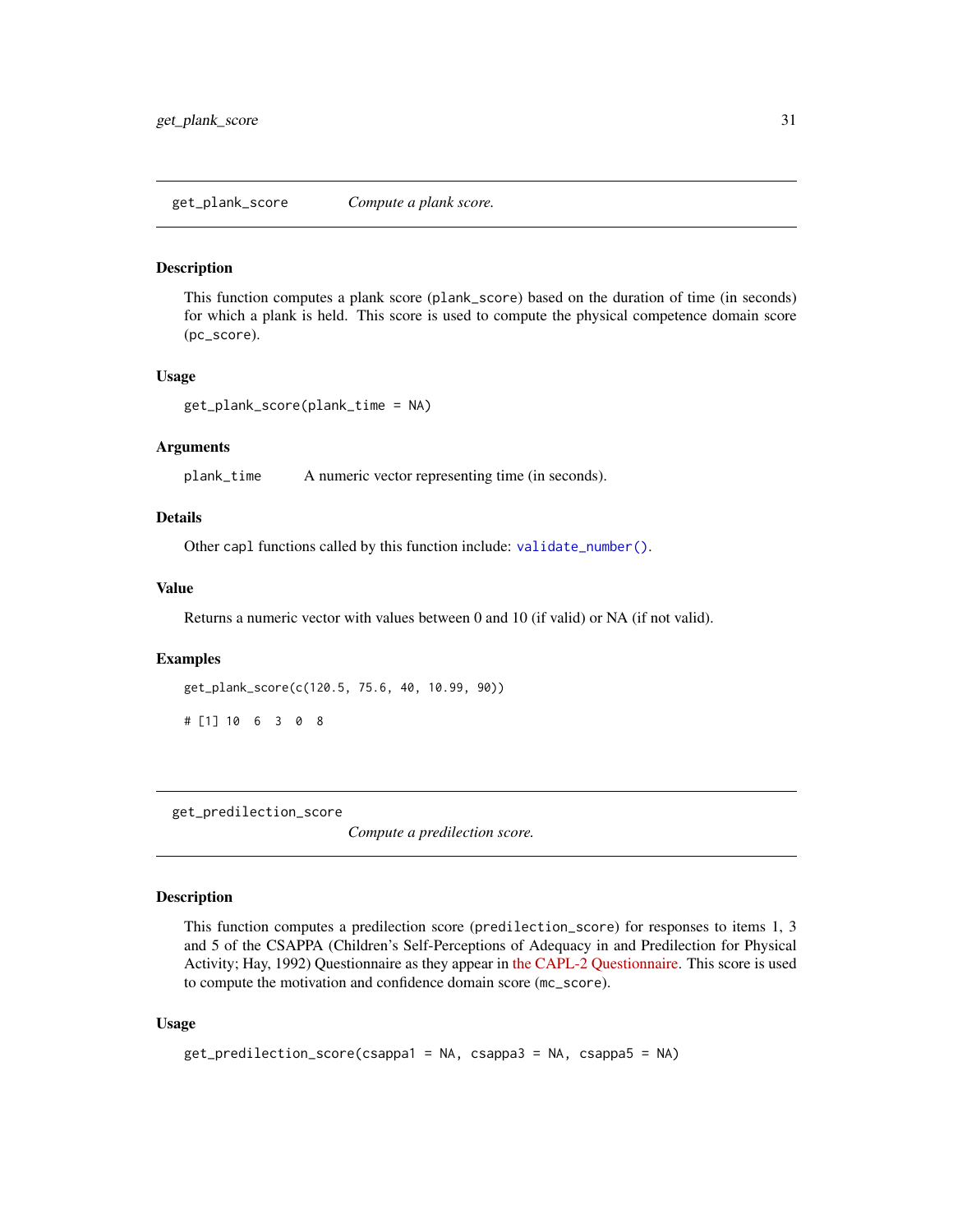### <span id="page-31-0"></span>Arguments

| csappa1 | A numeric (integer) vector representing a response to CSAPPA item 1 (valid<br>values are integers between 1 and 4). |
|---------|---------------------------------------------------------------------------------------------------------------------|
| csappa3 | A numeric (integer) vector representing a response to CSAPPA item 3 (valid<br>values are integers between 1 and 4). |
| csappa5 | A numeric (integer) vector representing a response to CSAPPA item 5 (valid<br>values are integers between 1 and 4). |

# Details

Valid values (integers between 1 and 4) represent the following responses:

- 1 = REALLY TRUE for me for "some kids" statements
- 2 = SORT OF TRUE for me for "some kids" statements
- 3 = REALLY TRUE for me for "other kids" statements
- 4 = SORT OF TRUE for me for "other kids" statements

Other capl functions called by this function include: [validate\\_scale\(\)](#page-41-1).

#### Value

Returns a numeric vector with values between 1.8 and 7.5 (if valid) or NA (if not valid).

#### Examples

```
get_predilection_score(
  csappa1 = c(1:3, 0),
  csappa3 = c(4, 2, 1, "3"),
  csappa5 = c(4, 4, 2, 2))
# [1] 4.2 4.2 4.3 NA
```
<span id="page-31-1"></span>get\_self\_report\_pa\_score

*Compute a score for a response to the self-reported physical activity question.*

# Description

This function computes a score (self\_report\_pa\_score) for a response to "During the past week (7 days), on how many days were you physically active for a total of at least 60 minutes per day? (all the time you spent in activities that increased your heart rate and made you breathe hard)?" in [the CAPL-2 Questionnaire.](https://www.capl-eclp.ca/wp-content/uploads/2018/02/CAPL-2-questionnaire.pdf) This score is used to compute the daily behaviour domain score (db\_score).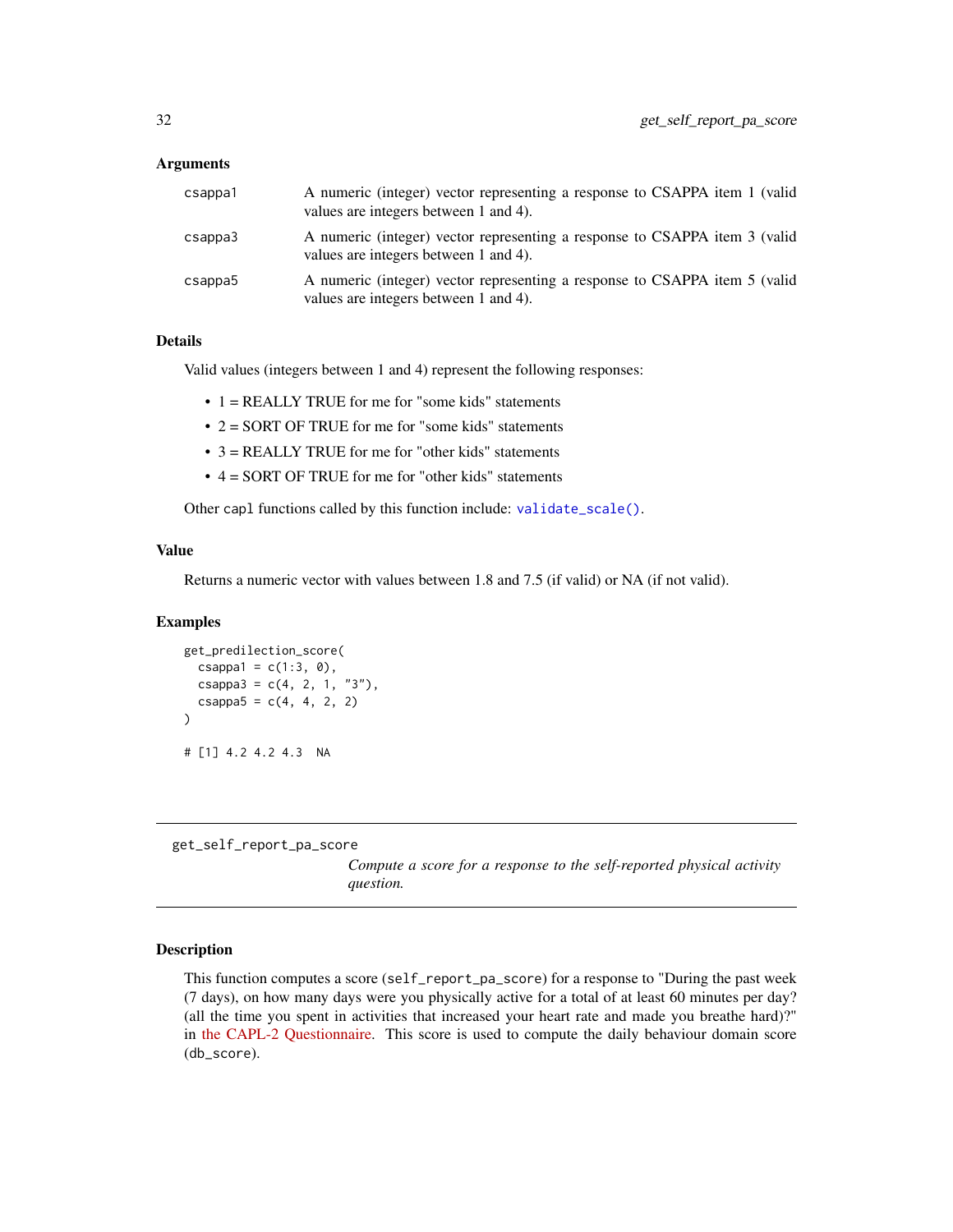# <span id="page-32-0"></span>get\_step\_average 33

#### Usage

get\_self\_report\_pa\_score(x = NA)

#### Arguments

x A numeric (integer) vector representing the self-reported physical activity question (valid values are integers between 0 and 7).

# Details

Other capl functions called by this function include: [validate\\_scale\(\)](#page-41-1).

# Value

Returns a numeric (integer) vector with values between 0 and 5 (if valid) or NA (if not valid).

#### Examples

```
get_self_report_pa_score(c(1, 8, 3, 4, 5, 2, 7))
```
# [1] 0 NA 2 3 4 1 5

<span id="page-32-1"></span>get\_step\_average *Compute average daily steps taken.*

#### Description

This function computes the daily arithmetic mean of a week of steps taken as measured by a pedometer (step\_average). This variable is used to compute the step score (step\_score).

#### Usage

get\_step\_average(raw\_data = NULL)

#### Arguments

raw\_data A data frame that includes seven days of pedometer steps and their corresponding on and off times. See Details for how these variables must be named.

# Details

This function will throw an error unless the following variables are found in the raw\_data argument:

- steps1
- steps2
- steps3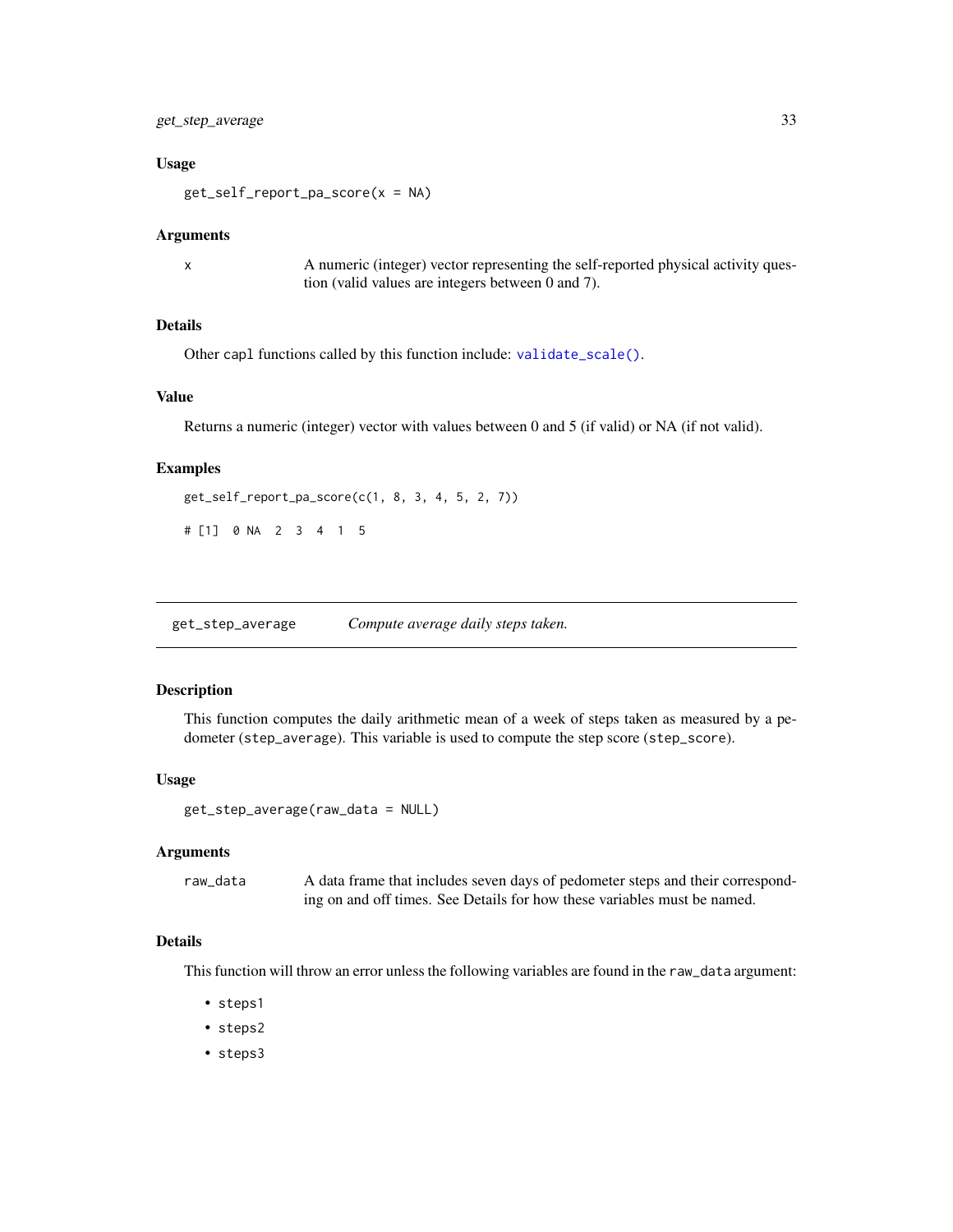- <span id="page-33-0"></span>• steps4
- steps5
- steps6
- steps7
- time\_on1
- time\_on2
- time\_on3
- time\_on4
- time\_on5
- time\_on6
- time\_on7
- time\_off1
- time\_off2
- time\_off3
- time\_off4
- time off5
- time\_off6
- time\_off7

There must be at least three valid days for an arithmetic mean to be computed. If only three valid days, one of the step values from a valid day will be randomly sampled and used for the fourth valid day before computing the mean.

Other capl functions called by this function include: [validate\\_steps\(\)](#page-42-1) and [get\\_pedometer\\_wear\\_time\(\)](#page-29-1).

# Value

Returns a data frame with nine columns: steps1 (validated), steps2 (validated), steps3 (validated), steps4 (validated), steps5 (validated), steps6 (validated), steps7 (validated), valid\_days and step\_average. The steps are validated with the [validate\\_steps\(\)](#page-42-1) function.

```
capl_demo_data <- get_capl_demo_data(10)
get_step_average(capl_demo_data)$step_average
# [1] 18365 12655 15493 12966 11396 13954 18456 13589 17543 11276
```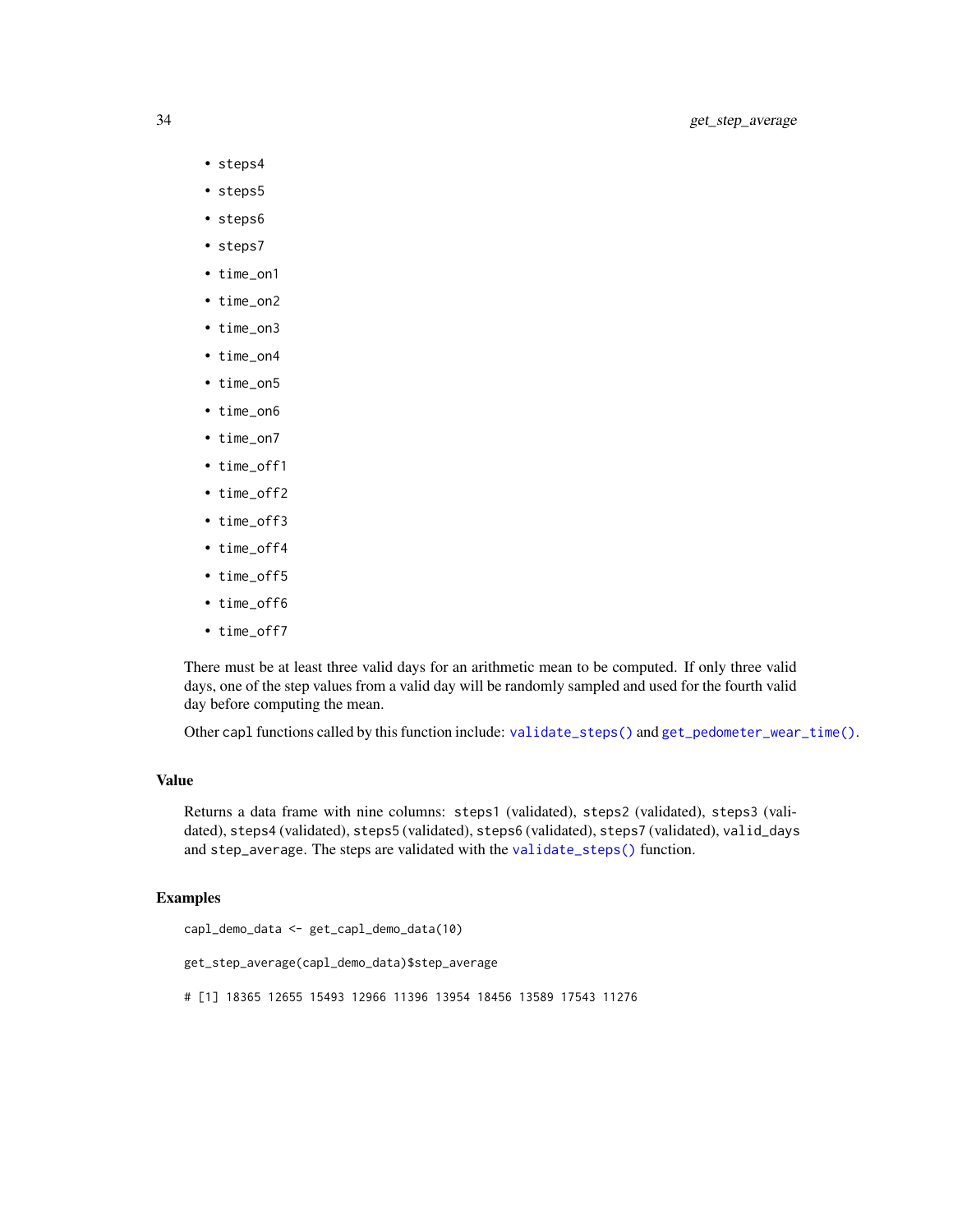#### <span id="page-34-1"></span><span id="page-34-0"></span>Description

This function computes a step score (step\_score) based on the average daily steps taken as measured by a pedometer. This score is used to compute the daily behaviour domain score (db\_score).

#### Usage

```
get_step_score(step_average = NA)
```
# Arguments

step\_average A numeric vector representing average daily steps taken. See [get\\_step\\_average\(\)](#page-32-1).

#### Details

Other capl functions called by this function include: [validate\\_number\(\)](#page-41-2).

### Value

Returns a numeric (integer) vector with values between 0 and 25 (if valid) or NA (if not valid).

#### Examples

```
capl_demo_data <- get_capl_demo_data(10)
```
step\_average <- get\_step\_average(capl\_demo\_data)\$step\_average

get\_step\_score(step\_average)

# [1] 25 18 22 18 15 20 25 20 24 15

import\_capl\_data *Import CAPL-2 data from an Excel workbook.*

# Description

This function imports CAPL-2 data from an Excel workbook on a local computer.

# Usage

```
import_capl_data(file_path = NA, sheet_name = NA)
```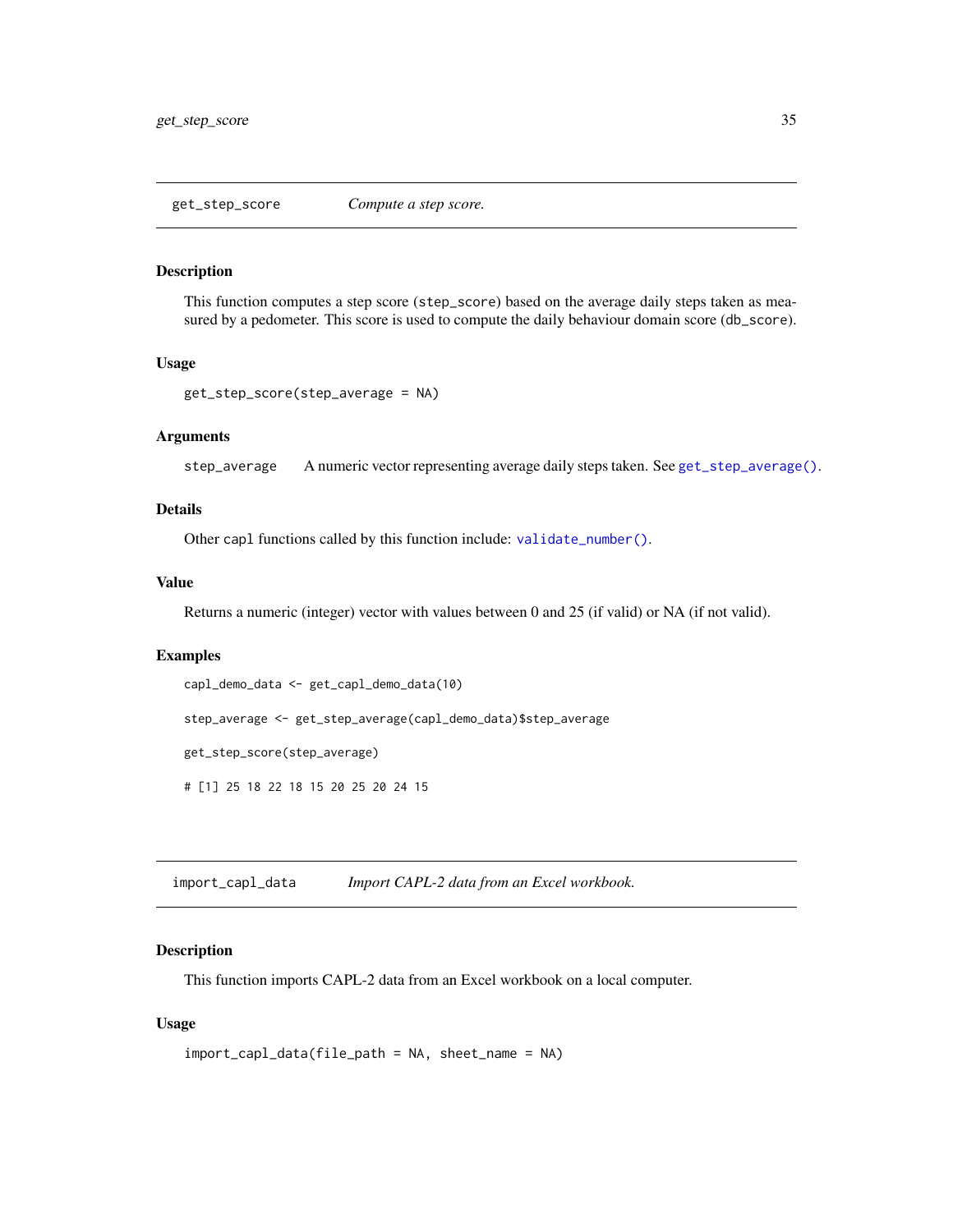#### <span id="page-35-0"></span>Arguments

| file_path  | A character vector representing the file path to an Excel workbook on the user's<br>local computer (e.g., "c:/users/user name/desktop/file.xlsx"). The file path is<br>not case-sensitive. |
|------------|--------------------------------------------------------------------------------------------------------------------------------------------------------------------------------------------|
| sheet name | An optional character vector representing the sheet to import from the Excel<br>workbook. If this argument is not set, the first sheet in the workbook will be<br>imported.                |

#### Details

Other capl functions called by this function include: [validate\\_character\(\)](#page-38-1).

#### Value

Returns a data frame if the Excel workbook sheet is successfully imported.

```
capl_demo_data <- import_capl_data(
 file_path = "c:/users/joel/desktop/capl_demo_data.xlsx",
 sheet_name = "Sheet1"
\lambdastr(capl_demo_data)
# tibble [500 x 60] (S3: tbl_df/tbl/data.frame)
# $ age : num [1:500] 8 9 9 8 12 10 12 10 12 9 ...
# $ gender : chr [1:500] "Male" "Female" "Male" "f" ...<br># $ pacer_lap_distance : num [1:500] 15 20 20 15 20 15 15 15 15 NA<br># $ pacer_laps
                            : num [1:500] 15 20 20 15 20 15 15 15 15 NA ...
# $ pacer_laps : num [1:500] 23 31 169 50 63 15 32 143 43 182 ...
# $ plank_time : num [1:500] 274 282 9 228 252 110 21 185 6 41 ...
                             : num [1:500] 14 5 6 13 2 9 4 11 5 11 \ldots# $ camsa_time1 : num [1:500] 34 27 13 35 21 NA NA 16 20 14 ...
# $ camsa_skill_score2 : num [1:500] 14 5 13 11 14 14 0 4 0 4 ...
# $ camsa_time2 : num [1:500] 35 23 14 35 23 23 33 30 29 18 ...
# $ steps1 : num [1:500] 30627 27788 8457 8769 14169 ...
# $ time_on1 : chr [1:500] "5:13am" "6:13" "6:07" "6:13" ...
# $ time_off1 : chr [1:500] "22:00" NA "21:00" "22:00" ...
# $ non_wear_time1 : num [1:500] 25 31 33 25 83 67 20 10 49 64 ...
# $ steps2 : num [1:500] 14905 24750 30111 21077 15786 ...
# $ time_on2 : chr [1:500] "06:00" "5:13am" "6:13" "6:13" ...
# $ time_off2 : chr [1:500] "21:00" "23:00" "11:13pm" "23:00" ...
# $ non_wear_time2 : num [1:500] 20 82 4 55 1 53 65 47 82 79 ...
# $ steps3 : num [1:500] 21972 15827 14130 13132 18022 ...
# $ time_on3 : chr [1:500] "07:00" "05:00" "07:48am" NA ...
# $ time_off3 : chr [1:500] "11:57pm" NA "08:30pm" NA ...
# $ non_wear_time3 : num [1:500] 6 79 23 65 34 15 72 76 60 40 ...
# $ steps4 : num [1:500] 28084 27369 14315 9963 6993 ...
# $ time_on4 : chr [1:500] "05:00" "6:13" "6:07" NA ...
# $ time_off4 : chr [1:500] "08:30pm" "10:57 pm" "22:00" "11:13pm" ...
# $ non_wear_time4 : num [1:500] 32 38 74 20 75 22 84 59 42 22 ...
```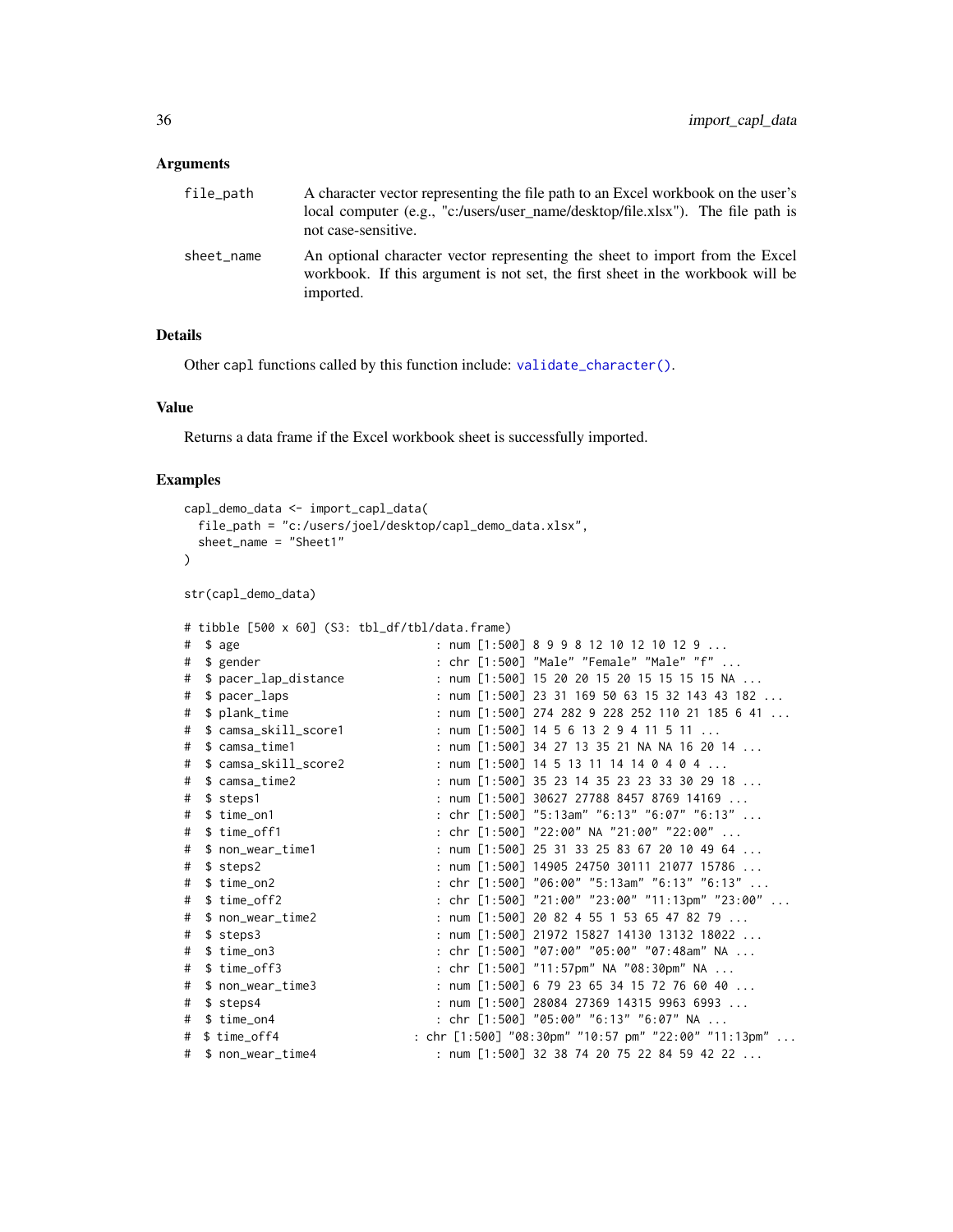<span id="page-36-0"></span>

| # | \$ steps5             | : num [1:500] 14858 21112 16880 11707 20917           |
|---|-----------------------|-------------------------------------------------------|
| # | \$ time_on5           | : chr [1:500] "6:07" "6:13" "06:00" "05:00"           |
| # | \$ time_off5          | : chr [1:500] "11:57pm" "23:00" "8:17pm" "8:17pm"     |
| # | \$ non_wear_time5     | : num [1:500] 61 64 73 23 82 42 66 38 55 18           |
| # | \$ steps6             | : num [1:500] 17705 5564 16459 12235 27766            |
| # | $$ time\_on6$         | : chr [1:500] "06:00" "06:00" NA "6:07"               |
| # | \$ time_off6          | : chr [1:500] "21:00" NA "10:57 pm" "08:30pm"         |
| # | \$ non_wear_time6     | : num $[1:500]$ 33 24 89 8 27 56 66 21 14 7           |
| # | \$ steps7             | : num [1:500] 11067 13540 12106 18795 15039           |
| # | \$ time_on7           | : chr [1:500] "6:07" "6:07" "8:00am" "06:00"          |
| # | \$ time_off7          | : chr [1:500] "08:30pm" "11:13pm" "8:17pm" "10:57 pm" |
| # | \$ non_wear_time7     | : num [1:500] 8 72 4 38 9 32 49 36 34 43              |
| # | \$ self_report_pa     | : num [1:500] NA 2 2 4 3 5 NA 7 6 7                   |
| # | \$ csappa1            | : num [1:500] 1 2 4 2 2 2 3 2 2 3                     |
| # | \$ csappa2            | : num $[1:500]$ 3 2 1 1 1 1 4 1 4 3                   |
| # | \$ csappa3            | : num [1:500] 2 3 2 1 NA 1 3 3 4 4                    |
| # | \$ csappa4            | : num $[1:500]$ 4 1 1 3 4 4 4 4 4 1                   |
| # | \$ csappa5            | : num $[1:500]$ 4 2 3 2 1 2 2 2 4 1                   |
| # | \$csappa6             | : num $[1:500]$ 3 4 1 4 2 2 2 3 4 4                   |
| # | \$ why_active1        | : num [1:500] 4 3 5 3 1 5 4 1 1 2                     |
| # | \$ why_active2        | : num [1:500] 5 3 4 2 5 3 5 NA 5 NA                   |
| # | \$ why_active3        | : num [1:500] 3 3 1 4 2 3 4 4 5 3                     |
| # | \$ feelings_about_pa1 | : num [1:500] 4 3 2 2 1 1 3 4 4 2                     |
| # | \$ feelings_about_pa2 | : num $[1:500]$ 5 2 2 3 4 2 4 4 2 5                   |
| # | \$ feelings_about_pa3 | : num [1:500] 2 5 2 5 3 2 2 1 3 5                     |
| # | \$ pa_guideline       | : num [1:500] 2 3 4 1 2 4 3 2 2 2                     |
| # | \$ crf_means          | : num $[1:500]$ 1 4 4 2 2 1 2 1 4 1                   |
| # | $$ ms_means$          | : num $[1:500]$ 3 2 1 2 3 1 1 2 4 2                   |
| # | \$ sports_skill       | : num [1:500] 2 4 4 1 3 1 3 1 4 3                     |
| # | \$ pa_is              | : num [1:500] 10 1 1 1 1 1 2 1 3 1                    |
| # | \$ pa_is_also         | : num [1:500] 5 1 4 4 1 7 2 7 2 8                     |
| # | $$$ improve           | : num $[1:500]$ 3 3 9 3 9 9 3 3 3 6                   |
| # | \$ increase           | : num [1:500] 2 8 3 8 8 1 3 3 8 8                     |
| # | \$ when_cooling_down  | : num [1:500] 4 2 4 2 2 2 2 5 2 2                     |
| # | \$ heart_rate         | : num $[1:500]$ 5 6 4 4 4 9 4 8 7 4                   |

rename\_variable *Rename variables in a data frame.*

# Description

This function renames variables in a data frame.

# Usage

 $r$ ename\_variable(x = NULL, search = NA, replace = NA)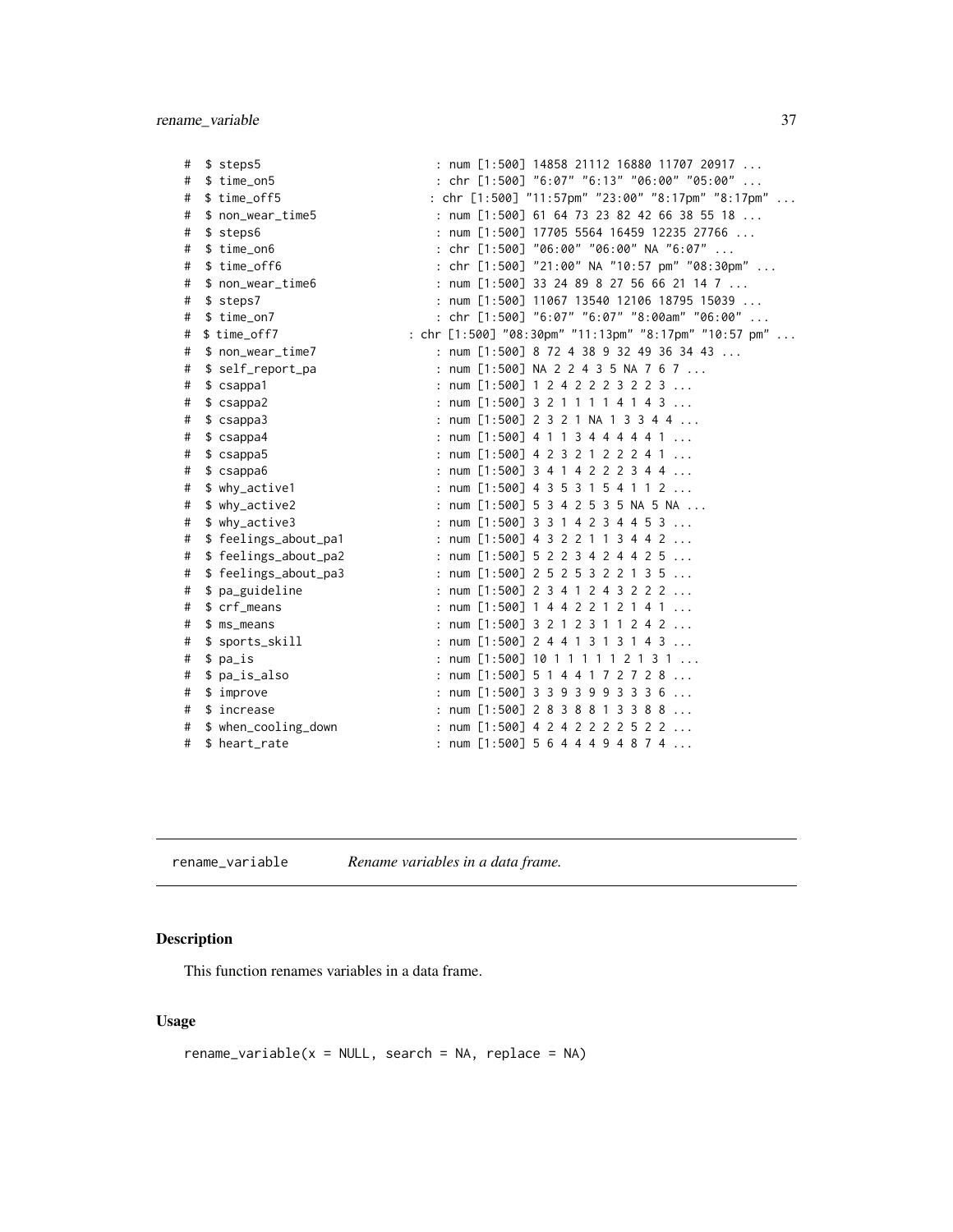#### <span id="page-37-0"></span>Arguments

| X       | A data frame.                                                                                           |
|---------|---------------------------------------------------------------------------------------------------------|
| search  | A character vector representing the variable names to be renamed.                                       |
| replace | A character vector representing the new names for those variables identified in<br>the search argument. |

# Details

Other capl functions called by this function include: [validate\\_character\(\)](#page-38-1).

# Value

Returns a data frame with the renamed variables (if variables in the search argument are successfully found and renamed).

### Examples

```
capl_demo_data <- get_capl_demo_data(n = 25)
str(capl_demo_data[, 1:2])
# 'data.frame': 25 obs. of 2 variables:
# $ age : int 11 9 10 11 9 8 11 9 10 12 ...
# $ gender: chr "Female" "Girl" "Girl" "f" ...
capl_demo_data <- rename_variable(
  x = cap1_demo_data,
  search = c("age", "gender"),
  replace = c("hello", "world")
)
str(capl_demo_data[, 1:2])
# 'data.frame': 25 obs. of 2 variables:
# $ hello: int 11 9 10 11 9 8 11 9 10 12 ...
# $ world: chr "Female" "Girl" "Girl" "f" ...
```
<span id="page-37-1"></span>validate\_age *Check whether an age is valid for CAPL-2.*

#### Description

This function checks whether an age is valid (numeric and between 8 and 12). CAPL-2 scores and interpretations are valid for children between the ages of 8 and 12 years.

#### Usage

validate\_age(x)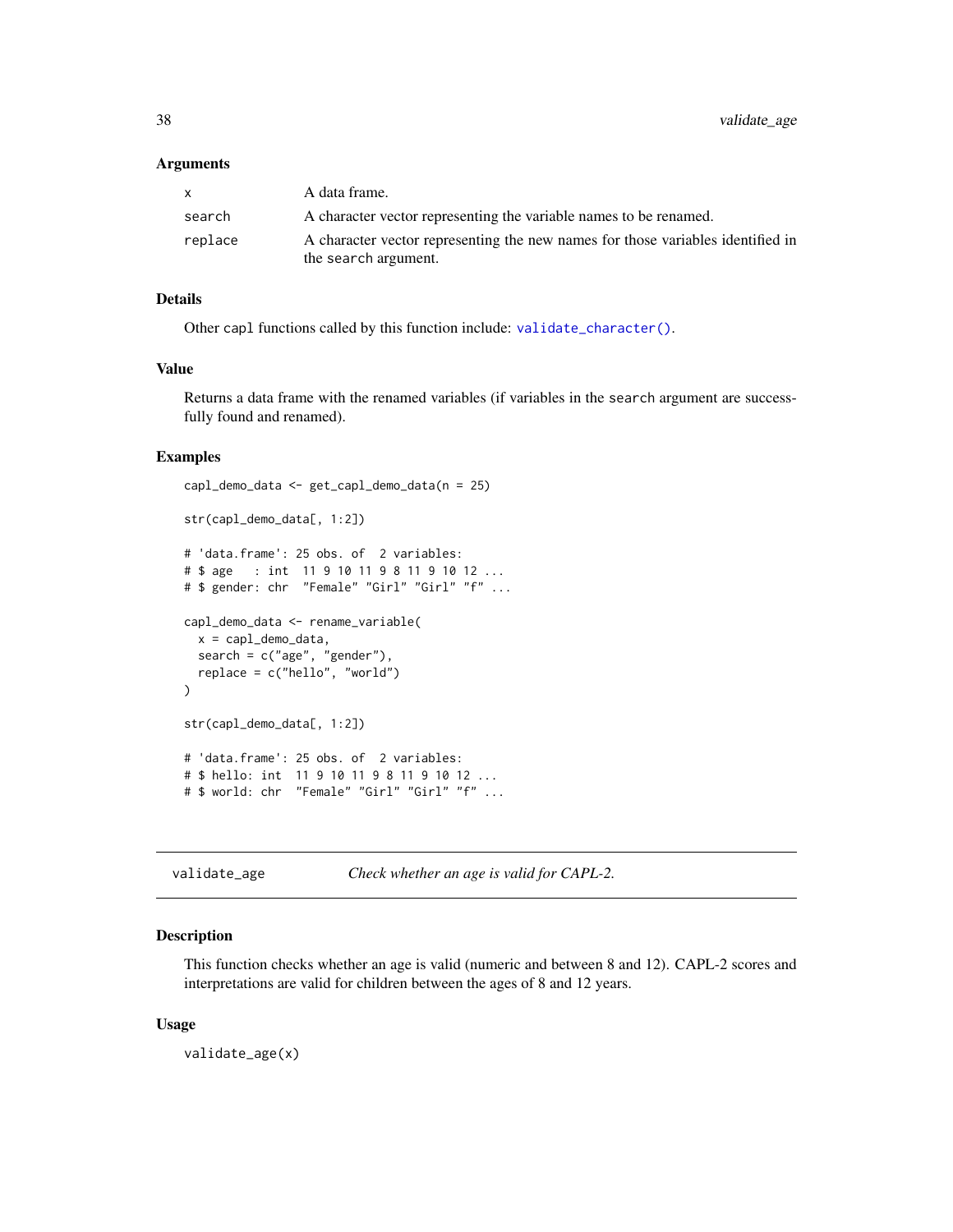#### <span id="page-38-0"></span>Arguments

x A numeric vector.

# Details

If x contains a decimal value that is otherwise valid (e.g., 8.5, 10.1), this function will return the [floor\(\)](#page-0-0) of the value.

Other capl functions called by this function include: [validate\\_number\(\)](#page-41-2).

# Value

Returns a numeric (integer) vector with a value between 8 and 12 (if valid) or NA (if not valid).

#### Examples

validate\_age(c(7:13, "", NA, "12", 8.5))

# [1] NA 8 9 10 11 12 NA NA NA 12 8

<span id="page-38-1"></span>validate\_character *Check whether a vector is a character and not of length zero or "".*

#### Description

This function checks whether a vector is a character and not of length zero or "".

#### Usage

validate\_character(x)

#### Arguments

x A vector.

# Value

Returns a character vector (if valid) or NA (if not valid).

```
validate_character(c("beginning", "progressing", "achieving", "excelling", "", NA, 7))
# [1] "beginning" "progressing" "achieving" "excelling" NA NA
# [7] "7"
```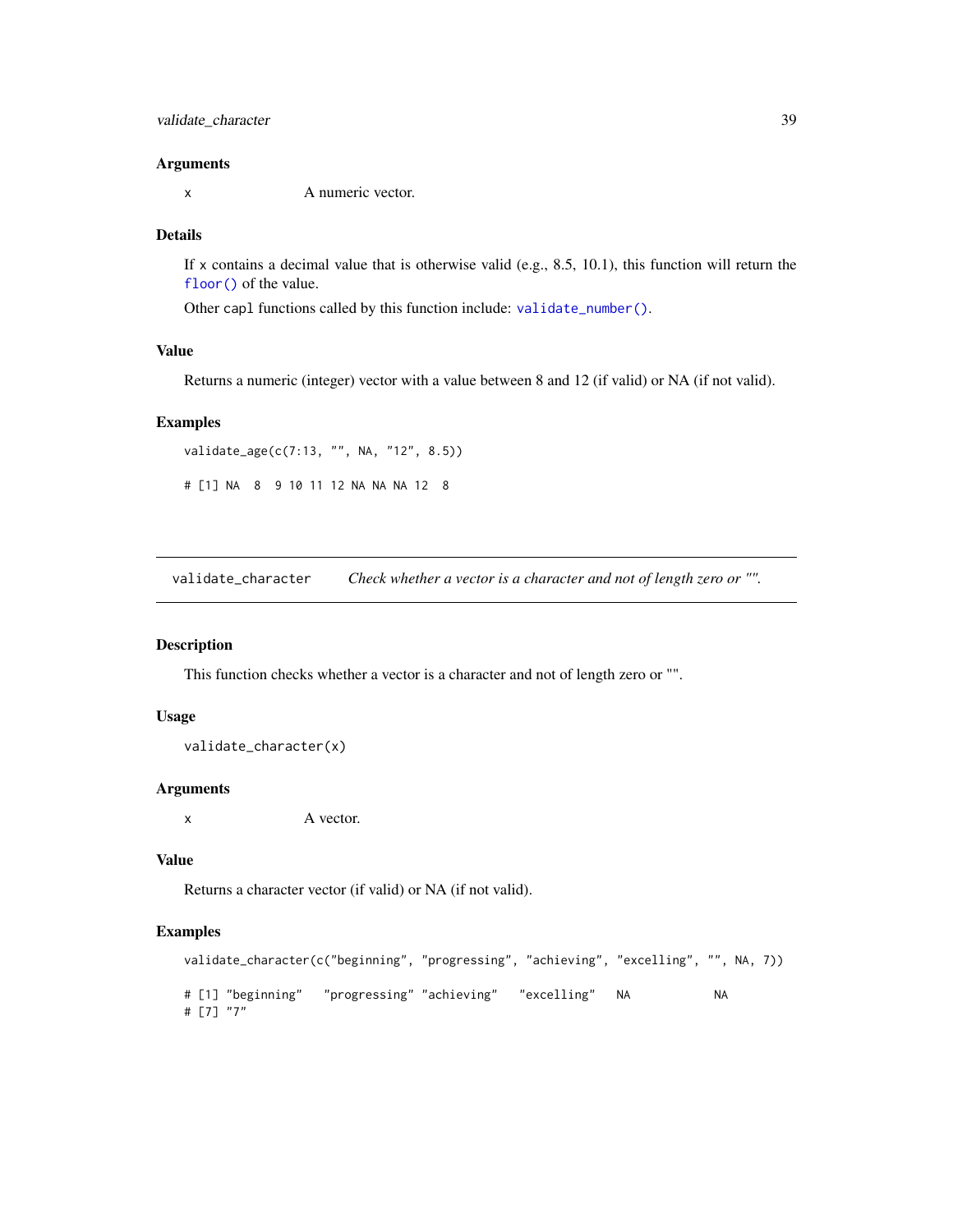<span id="page-39-2"></span><span id="page-39-0"></span>validate\_domain\_score *Check whether a CAPL-2 domain score is valid.*

# Description

This function checks whether a CAPL-2 domain score is numeric and within a valid range.

# Usage

```
validate_domain_score(x = NA, domain = NA)
```
# Arguments

|        | A vector representing a CAPL domain score.                                  |
|--------|-----------------------------------------------------------------------------|
| domain | A character vector representing domains within CAPL (valid values are "pc", |
|        | "db", "mc", "ku"; valid values are not case-sensitive).                     |

# Details

Other capl functions called by this function include: [validate\\_number\(\)](#page-41-2) and [validate\\_integer\(\)](#page-40-1).

#### Value

Returns a numeric vector (if valid) or NA (if not valid).

# Examples

```
validate_domain_score(
  x = c(34, 15, 10, 12.5, 25),
  domain = "pc"\mathcal{L}# [1] NA 15.0 10.0 12.5 25.0
```
<span id="page-39-1"></span>validate\_gender *Check whether a vector can be classified as "girl" or "boy".*

# Description

This function checks whether a vector can be classified as "girl" or "boy".

#### Usage

validate\_gender(x)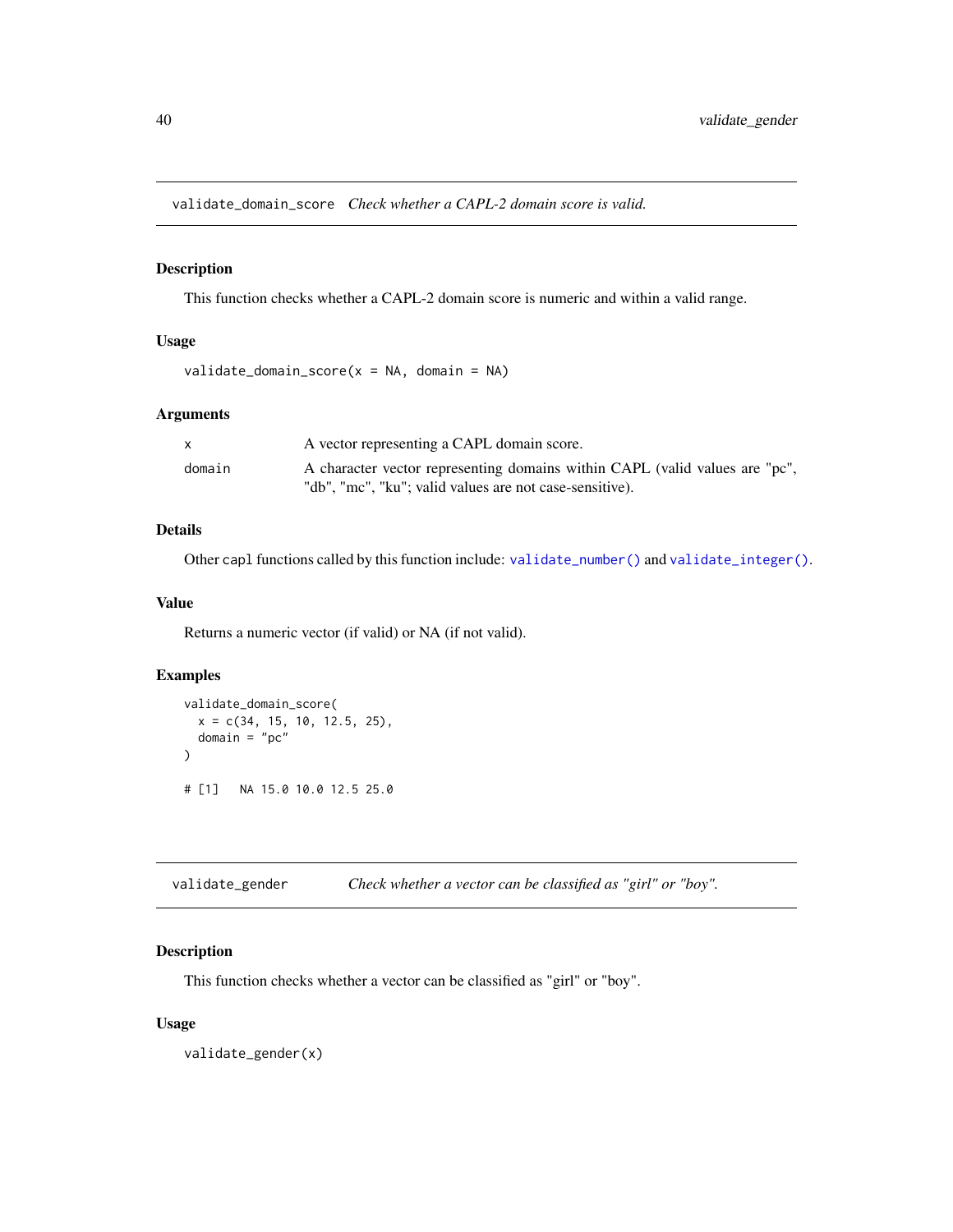# <span id="page-40-0"></span>validate\_integer 41

# Arguments

x A vector (see Examples for valid values).

# Value

Returns a character vector with values of "girl" or "boy" (if valid) or NA (if not valid).

# Examples

```
validate_gender(c("Girl", "GIRL", "g", "G", "Female", "f", "F", "", NA, 1))
# [1] "girl" "girl" "girl" "girl" "girl" "girl" "girl" NA NA "girl"
validate_gender(c("Boy", "BOY", "b", "B", "Male", "m", "M", "", NA, 0))
# [1] "boy" "boy" "boy" "boy" "boy" "boy" "boy" NA NA "boy"
```
<span id="page-40-1"></span>validate\_integer *Check whether a vector is an integer.*

# Description

This function checks whether a vector is an integer.

#### Usage

validate\_integer(x)

### Arguments

x A vector.

# Value

Returns a numeric (integer) vector (if valid) or NA (if not valid).

# Examples

validate\_integer(c(2, 6, 3.3, "", NA, "6", "hello, world"))

# [1] 2 6 NA NA NA 6 NA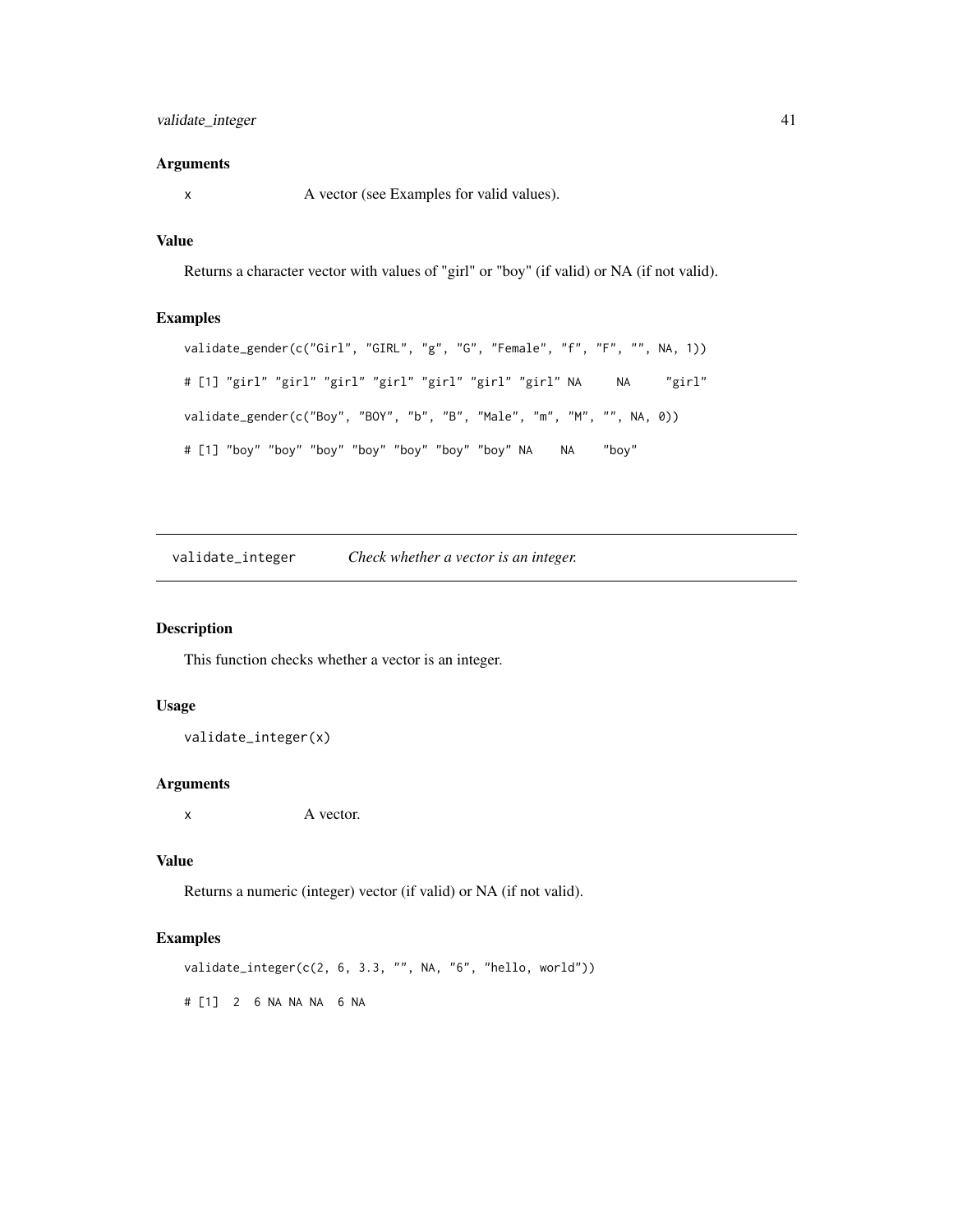<span id="page-41-2"></span><span id="page-41-0"></span>validate\_number *Check whether a vector is numeric.*

# Description

This function checks whether a vector is numeric.

# Usage

validate\_number(x)

#### Arguments

x A vector.

# Value

Returns a numeric vector (if valid) or NA (if not valid).

# Examples

validate\_number(c(1:5, "5", "", NA, "hello, world!")) # [1] 1 2 3 4 5 5 NA NA NA

<span id="page-41-1"></span>

| validate scale | Check whether a response to a given questionnaire item or scale is |
|----------------|--------------------------------------------------------------------|
|                | valid.                                                             |

# Description

This function checks whether a vector for a given questionnaire item or scale is valid.

# Usage

```
validate_scale(x, lower_bound = NA, upper_bound = NA)
```
# Arguments

| $\mathsf{x}$ | A numeric (integer) vector representing the response to a questionnaire item<br>(valid values are between the values set by the lower_bound and upper_bound<br>argumetns). |
|--------------|----------------------------------------------------------------------------------------------------------------------------------------------------------------------------|
| lower_bound  | A numeric (integer) vector representing the value below which x is invalid.                                                                                                |
| upper_bound  | A numeric (integer) vector representing the value above which x is invalid.                                                                                                |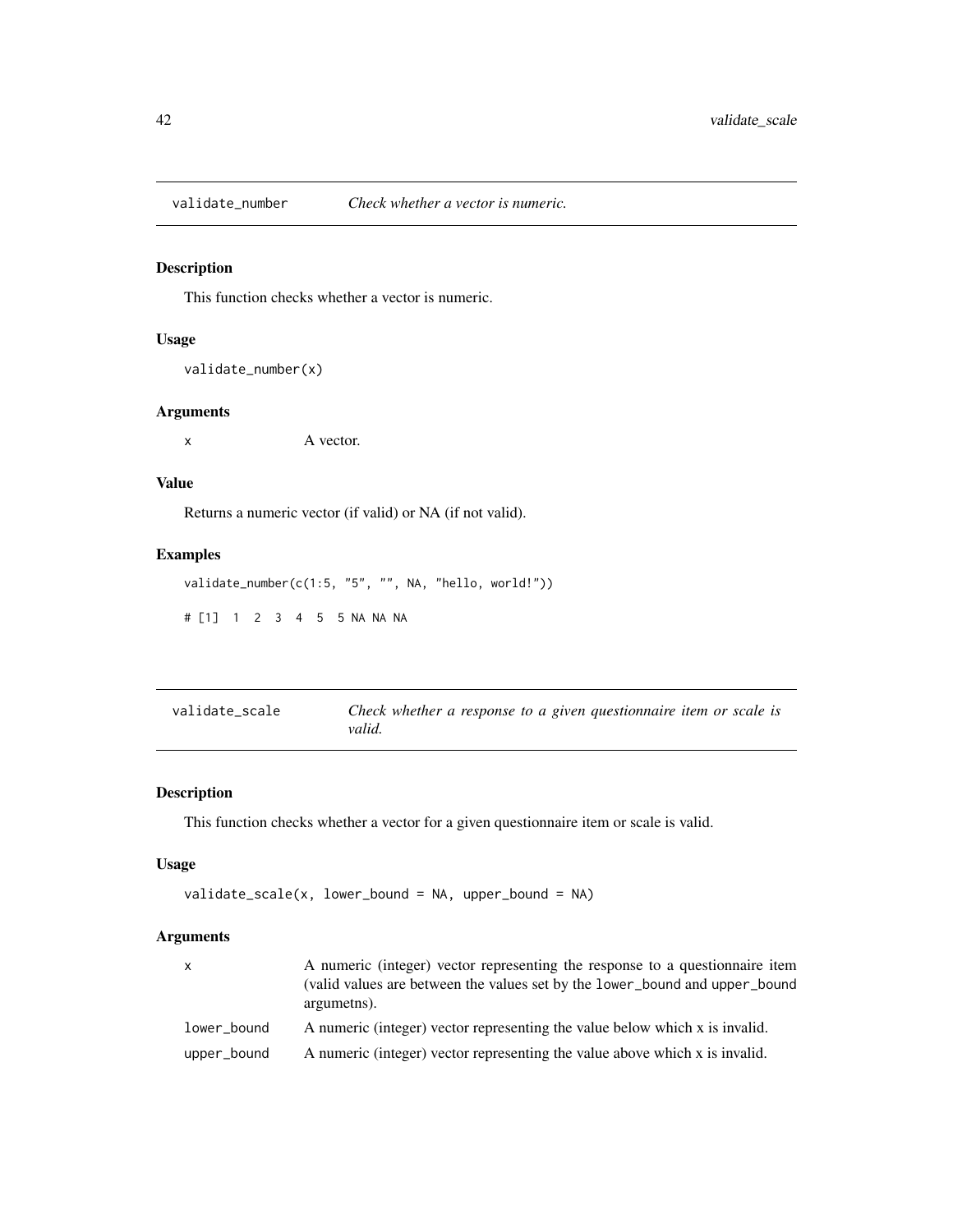<span id="page-42-0"></span>validate\_steps 43

# Value

Returns a numeric (integer) vector (if valid) or NA (if not valid).

#### Examples

```
validate_scale(
 x = c(0:10, NA, "7"),
 lower_bound = 1,
 upper\_bound = 7)
# [1] NA 1 2 3 4 5 6 7 NA NA NA NA 7
```
<span id="page-42-1"></span>validate\_steps *Check whether daily steps as measured by a pedometer are valid.*

#### Description

This function checks whether daily steps as measured by a pedometer are valid. The variables from this function are used to compute step\_average and the step score (step\_score).

#### Usage

validate\_steps(steps = NA, wear\_time = NA)

#### Arguments

| steps     | A numeric (integer) vector representing the steps taken on a given day (valid<br>values are between 1000 and 30000).                                     |
|-----------|----------------------------------------------------------------------------------------------------------------------------------------------------------|
| wear time | A numeric vector representing the duration of time (in decimal hours) that a<br>pedometer was worn on a given day (valid values are $\ge$ = 10.0 hours). |

# Details

Other capl functions called by this function include: [validate\\_scale\(\)](#page-41-1) and [validate\\_number\(\)](#page-41-2).

# Value

Returns the steps argument (if valid) or NA (if not valid).

```
validate_steps(
 steps = c(5400, 11001, 999, 31000, 8796),
 wear_time = c(10.1, 12.6, 10.2, 10.9, 9.5)
)
# [1] 5400 11001 NA NA NA
```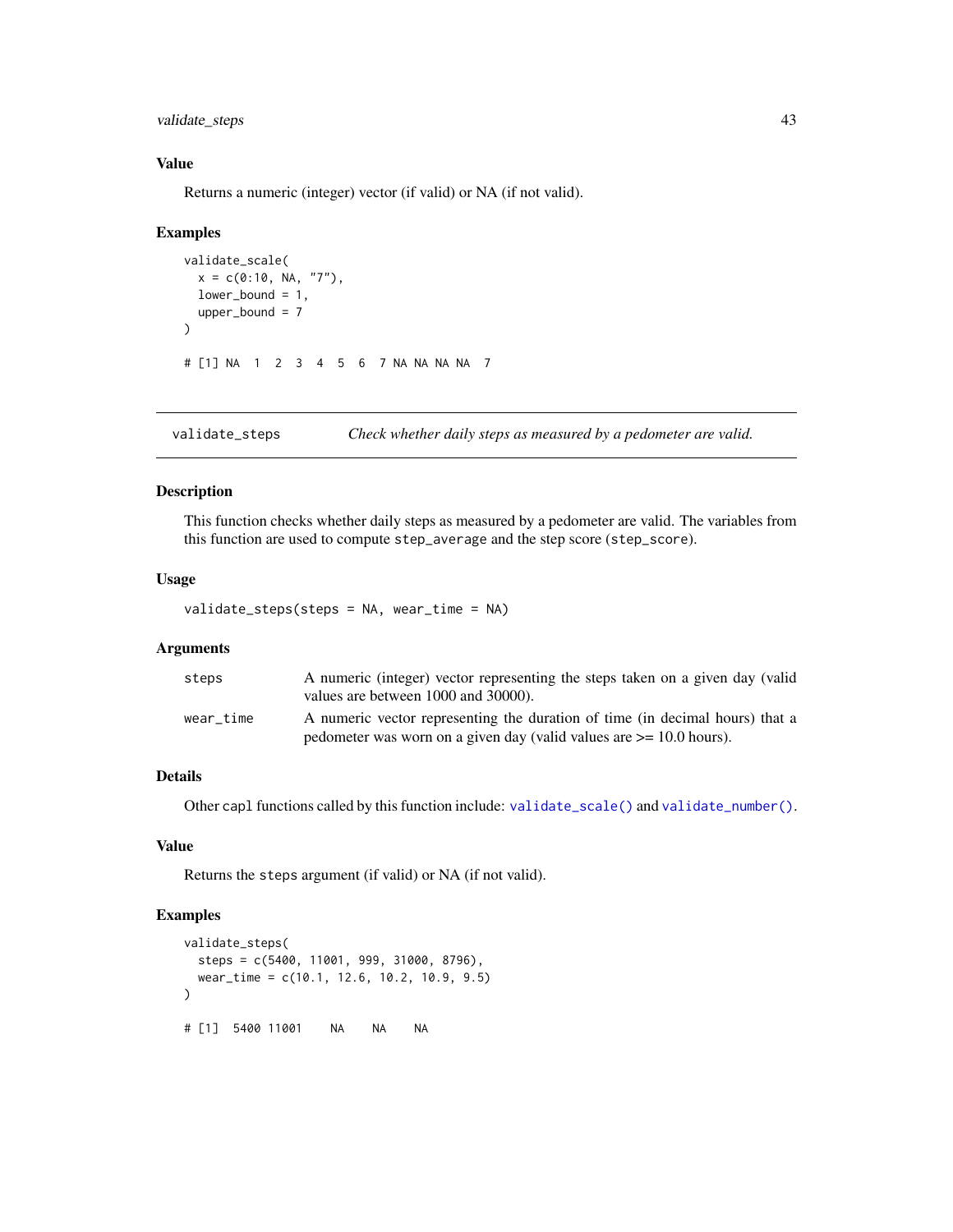# <span id="page-43-0"></span>**Index**

∗ datasets capl\_demo\_data, [3](#page-2-0) capitalize\_character, [3](#page-2-0) capitalize\_character(), *[11](#page-10-0)* capl\_demo\_data, [3](#page-2-0) export\_capl\_data, [4](#page-3-0) floor(), *[39](#page-38-0)* get\_24\_hour\_clock, [4](#page-3-0) get\_24\_hour\_clock(), *[30](#page-29-0)* get\_adequacy\_score, [5](#page-4-0) get\_adequacy\_score(), *[10](#page-9-0)* get\_binary\_score, [6](#page-5-0) get\_binary\_score(), *[10](#page-9-0)*, *[19](#page-18-0)* get\_camsa\_score, [7](#page-6-0) get\_camsa\_score(), *[10](#page-9-0)* get\_camsa\_skill\_time\_score, [8](#page-7-0) get\_camsa\_skill\_time\_score(), *[10](#page-9-0)* get\_camsa\_time\_score, [9](#page-8-0) get\_camsa\_time\_score(), *[10](#page-9-0)* get\_capl, [10](#page-9-0) get\_capl(), *[23](#page-22-0)* get\_capl\_bar\_plot, [11](#page-10-0) get\_capl\_demo\_data, [12](#page-11-0) get\_capl\_demo\_data(), *[25](#page-24-0)* get\_capl\_domain\_status, [13](#page-12-0) get\_capl\_domain\_status(), *[10](#page-9-0)* get\_capl\_interpretation, [15](#page-14-0) get\_capl\_interpretation(), *[10](#page-9-0)* get\_capl\_score, [16](#page-15-0) get\_capl\_score(), *[10](#page-9-0)* get\_db\_score, [17](#page-16-0) get\_db\_score(), *[10](#page-9-0)* get\_fill\_in\_the\_blanks\_score, [18](#page-17-0) get\_fill\_in\_the\_blanks\_score(), *[6](#page-5-0)*, *[10](#page-9-0)* get\_intrinsic\_motivation\_score, [20](#page-19-0) get\_intrinsic\_motivation\_score(), *[10](#page-9-0)* get\_ku\_score, [21](#page-20-0) get\_ku\_score(), *[10](#page-9-0)* get\_mc\_score, [22](#page-21-0) get\_mc\_score(), *[10](#page-9-0)* get\_missing\_capl\_variables, [23](#page-22-0) get\_missing\_capl\_variables(), *[10](#page-9-0)* get\_pa\_competence\_score, [27](#page-26-0) get\_pa\_competence\_score(), *[10](#page-9-0)* get\_pacer\_20m\_laps, [26](#page-25-0) get\_pacer\_20m\_laps(), *[10](#page-9-0)* get\_pacer\_score, [27](#page-26-0) get\_pacer\_score(), *[10](#page-9-0)* get\_pc\_score, [29](#page-28-0) get\_pc\_score(), *[10](#page-9-0)* get\_pedometer\_wear\_time, [30](#page-29-0) get\_pedometer\_wear\_time(), *[10](#page-9-0)*, *[34](#page-33-0)* get\_plank\_score, [31](#page-30-0) get\_plank\_score(), *[10](#page-9-0)* get\_predilection\_score, [31](#page-30-0) get\_predilection\_score(), *[10](#page-9-0)* get\_self\_report\_pa\_score, [32](#page-31-0) get\_self\_report\_pa\_score(), *[10](#page-9-0)* get\_step\_average, [33](#page-32-0) get\_step\_average(), *[10](#page-9-0)*, *[35](#page-34-0)* get\_step\_score, [35](#page-34-0) get\_step\_score(), *[10](#page-9-0)* import\_capl\_data, [35](#page-34-0) rename\_variable, [37](#page-36-0) str(), *[25](#page-24-0)* validate\_age, [38](#page-37-0) validate\_age(), *[16](#page-15-0)* validate\_character, [39](#page-38-0) validate\_character(), *[3](#page-2-0)[–5](#page-4-0)*, *[11](#page-10-0)*, *[15,](#page-14-0) [16](#page-15-0)*, *[36](#page-35-0)*, *[38](#page-37-0)* validate\_domain\_score, [40](#page-39-0) validate\_domain\_score(), *[17](#page-16-0)*